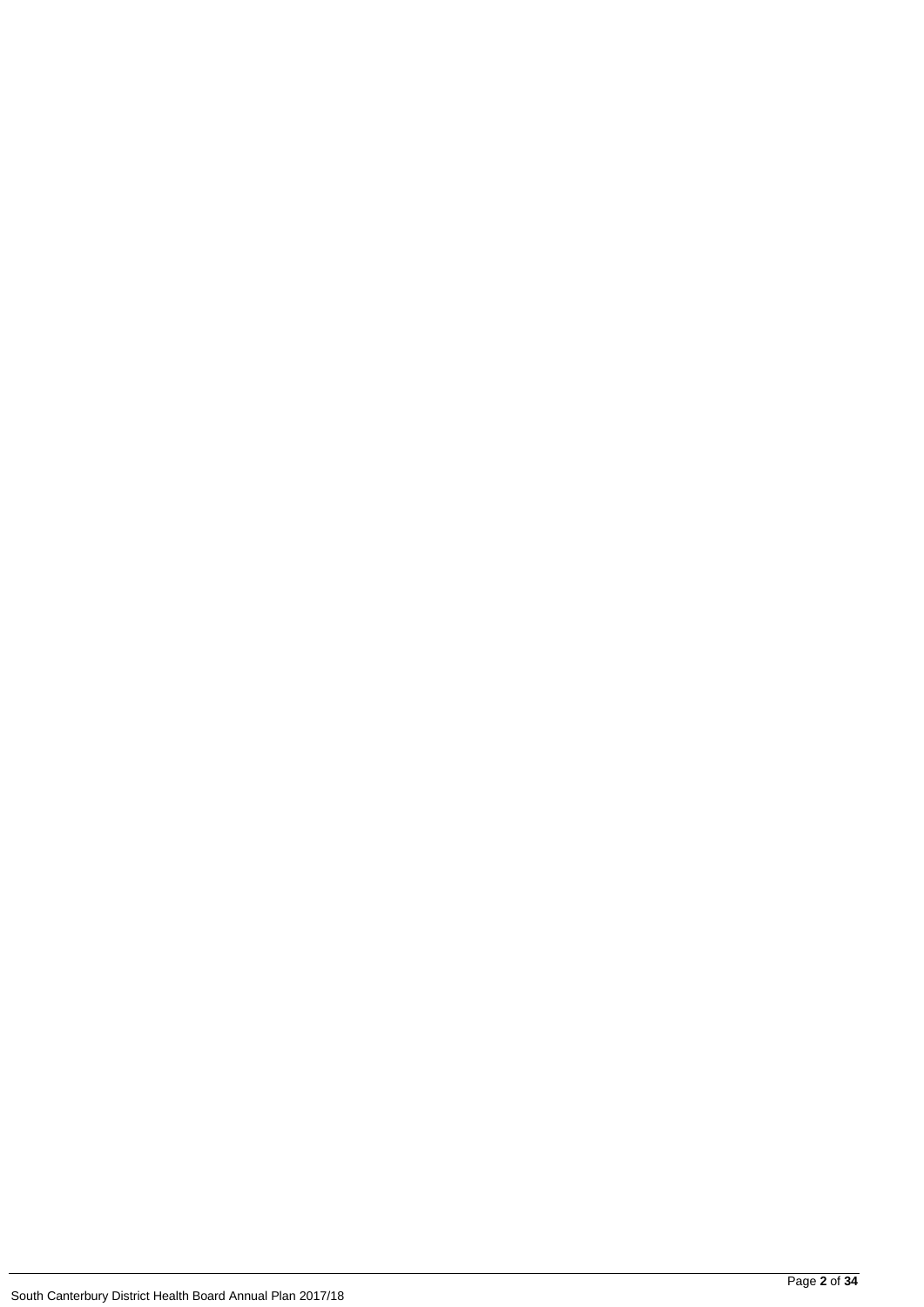Annual Plan dated 27 November 2017 (Issued under Section 39 of the New Zealand Public Health and Disability Act 2000)

Crown copyright ©. This copyright work is licensed under the Creative Commons Attribution 4.0 International licence. In essence, you are free to copy, distribute and adapt the work, as long as you attribute the work to the New Zealand Government and abide by the other licence terms. To view a copy of this licence, visit [http://creativecommons.org/licenses/by/4.0/.](http://creativecommons.org/licenses/by/4.0/) Please note that neither the New Zealand Government emblem nor the New Zealand Government logo may be used in any way which infringes any provision of the Flags, Emblems, and Names Protection Act 1981 or would infringe such provision if the relevant use occurred within New Zealand. Attribution to the New Zealand Government should be in written form and not by reproduction of any emblem or the New Zealand Government logo.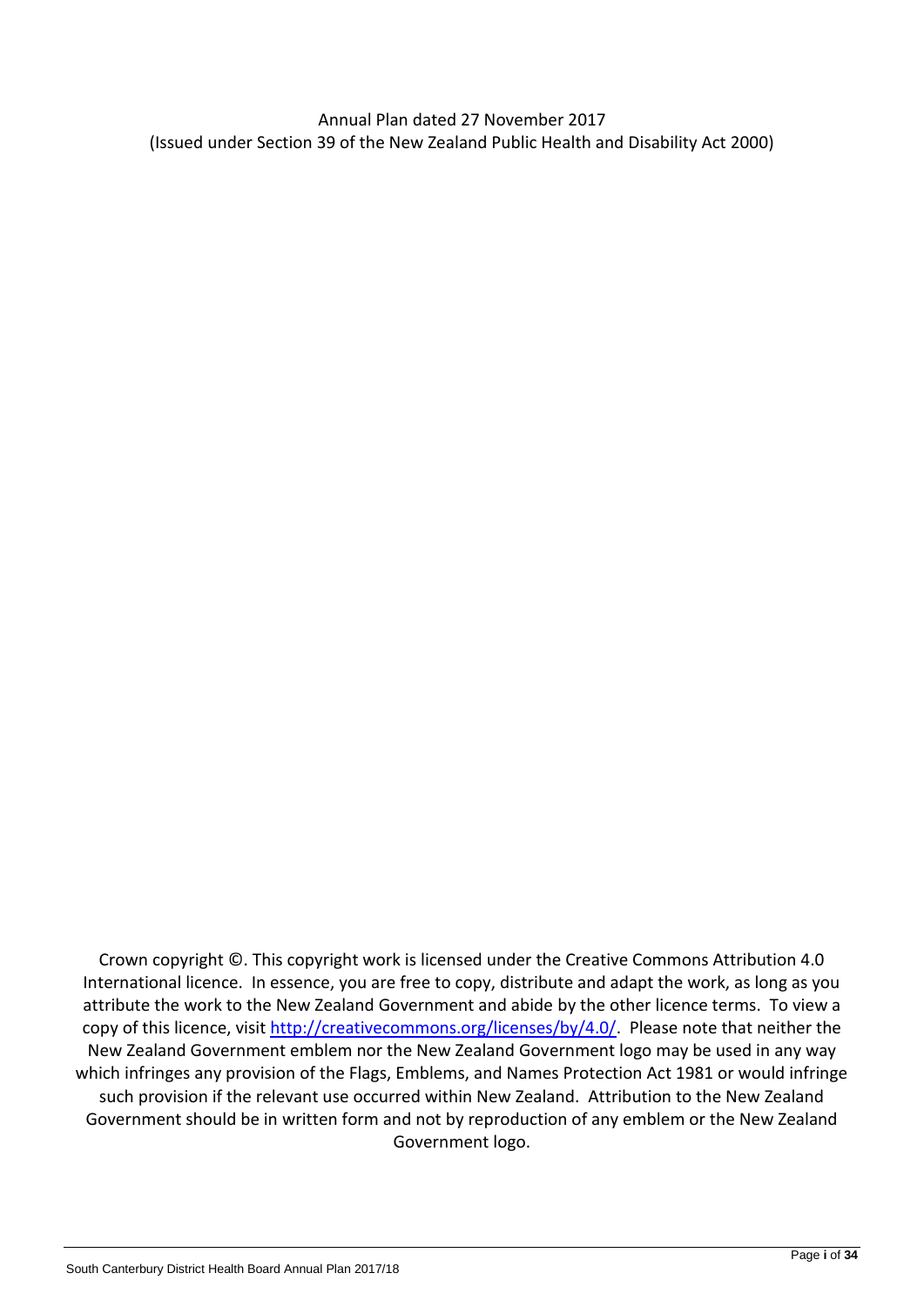### **Table of Contents**

| <b>APPENDIX A: South Canterbury 2017/18 Statement of Performance Expectations including</b> |  |
|---------------------------------------------------------------------------------------------|--|
|                                                                                             |  |
|                                                                                             |  |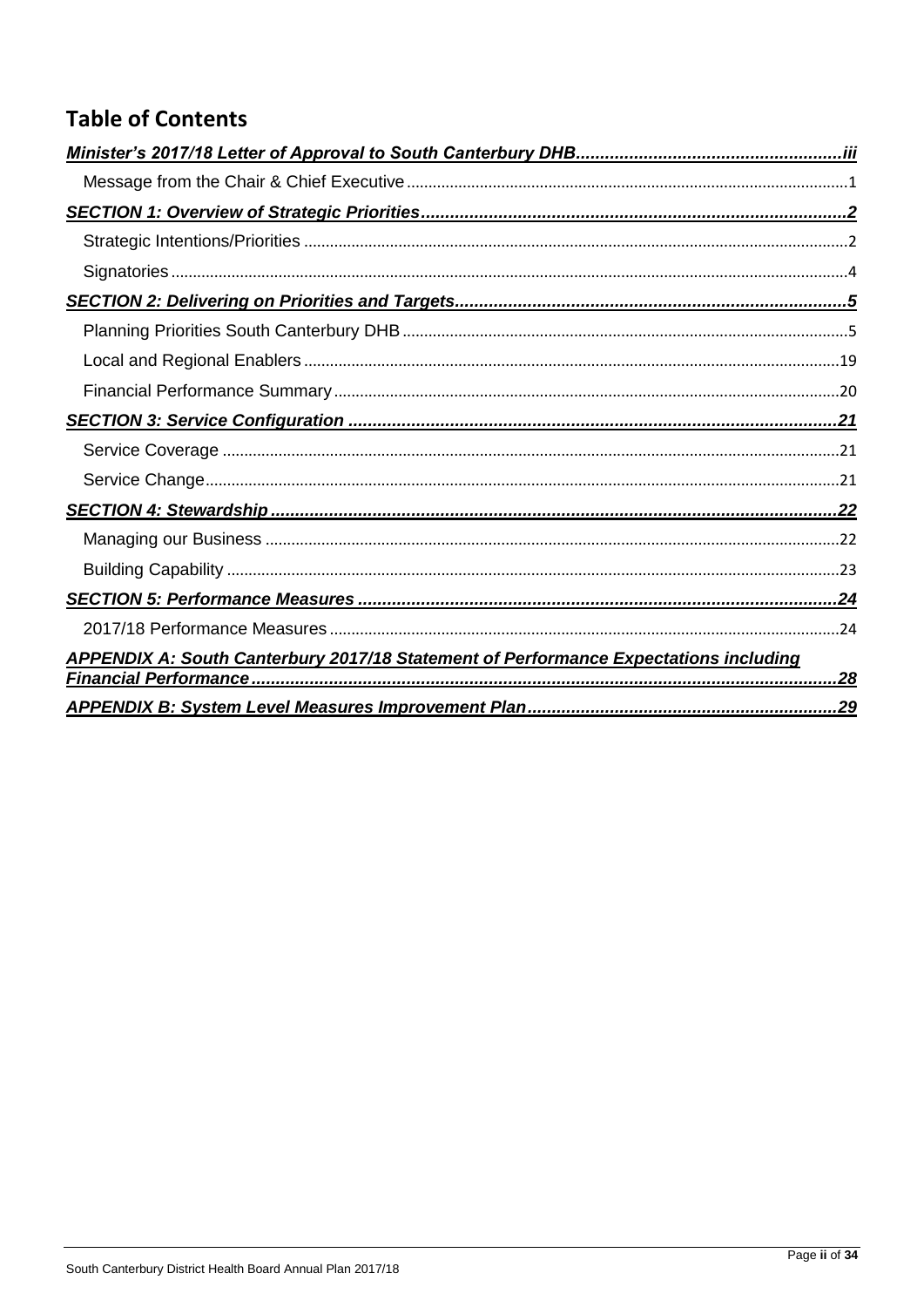# <span id="page-4-0"></span>**Minister's 2017/18 Letter of Approval to South Canterbury DHB**

# **Office of Hon Dr David Clark**

**MP for Dunedin North** Minister of Health

Associate Minister of Finance



Mr Ron Luxton Chair South Canterbury District Health Board Private Bag 911 Timaru 7940

2 1 DEC 2017

Dear Mr Luxton

#### South Canterbury District Health Board 2017/18 Annual Plan

To formalise ongoing accountability and to provide surety, I have approved and signed your DHB's 2017/18 Annual Plan.

I would like to thank you, your board, and the DHB's staff for their efforts in developing your Annual Plan for 2017/18. I also appreciate your DHB's significant efforts to provide valuable health services to the public in a challenging environment, and I am confident that we can work together to improve outcomes for the population.

I understand your DHB is planning breakeven for 2017/18 and for the following three years, which is commendable. I trust that you have contingencies in place to ensure you achieve this planned result for 2017/18.

As you deliver services for your population, keep in mind that I will shortly be providing a Letter of Expectations to DHBs for the 2018/19 financial year that will provide further clarity on my priorities for DHB planning, such as public provision of health services, improving access to primary care, reducing inequalities and improving mental health services.

Please note that approval of your Annual Plan does not constitute acceptance of proposals for service changes that have not undergone review and agreement by the Ministry of Health. Please ensure that you advise the Ministry as early as possible of any proposals for service change that may require Ministerial approval. Approval of the Plan also does not constitute approval of any capital business cases that have not been approved through the normal process.

Please ensure that a copy of this letter is attached to any copies of your signed Annual Plan that are made available to the public. Thank you again for your leadership and efforts to deliver high quality and equitable health outcomes for your population.



Mr Nigel Trainor, Chief Executive, South Canterbury District Health Board cc

图 +64 4 817 8709 Private Bag 18041, Parliament Buildings, Wellington 6160, New Zealand d.clark@ministers.govt.nz beehive.govt.nz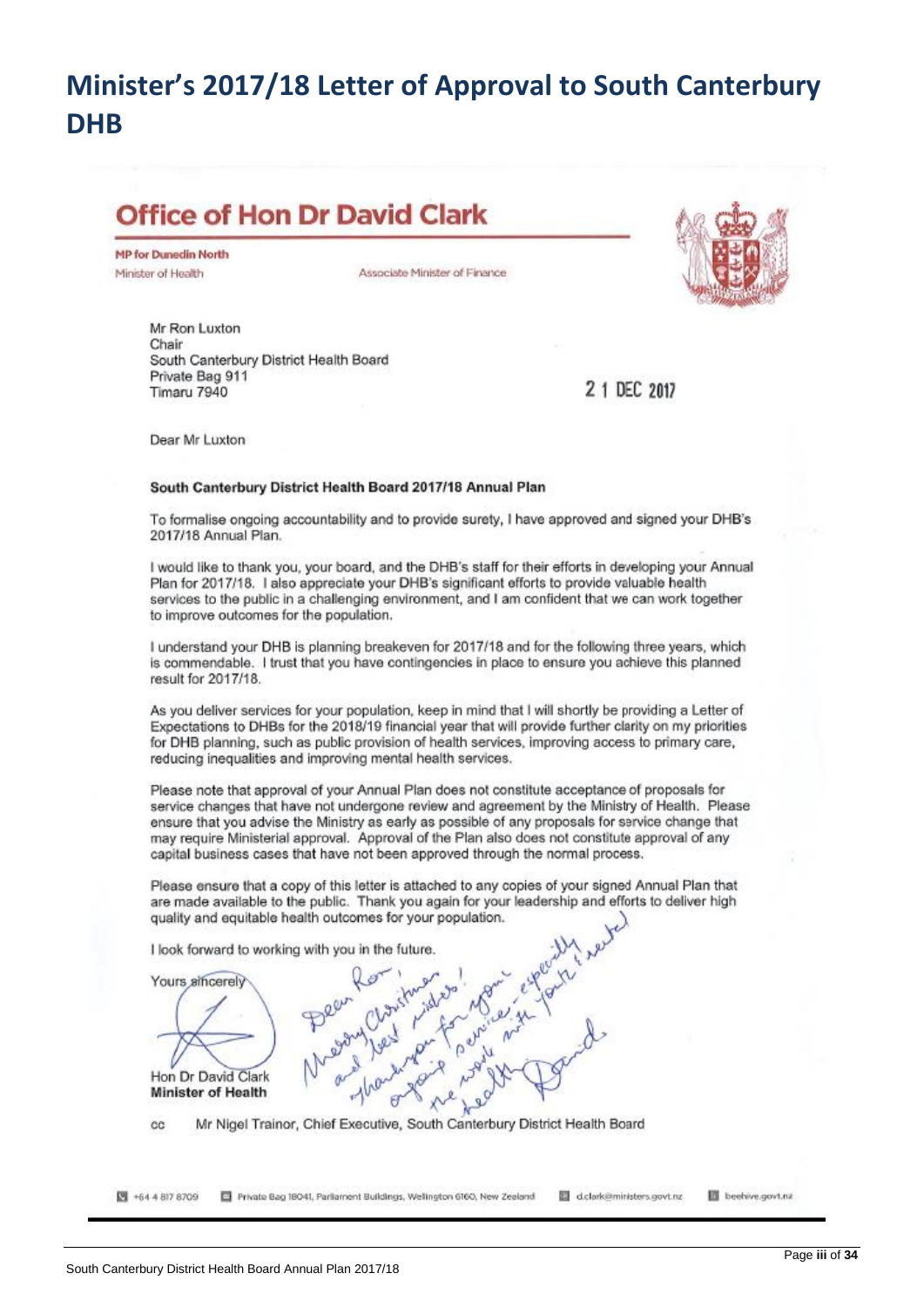### <span id="page-5-0"></span>**Message from the Chair & Chief Executive**

Welcome to the South Canterbury District Health Board Annual Plan for 2017/18. This plan has been developed through a series of hui with our community including local iwi and our Primary Care Alliance.

The refreshed New Zealand Health Strategy provides DHBs and the wider sector with a clear strategic direction for delivery of health services to ensure that all New Zealanders live well, stay well and get well. As a DHB we have worked with governance, strategic and operational management and our staff to develop a vision statement which is aligned to the five themes of the strategy; people-powered, closer to home, value and high performance, one team and smart system, and set our strategic direction over the next five to 10 years. Discussions have centred on how we can safely navigate our future direction and what key strategic priorities we need to concentrate on to achieve our desired future state. During 2017/18, we will work to socialise this strategic direction so that all staff and stakeholders fully understand our vision and are unified on a common pathway to success.

Equity remains a priority for the DHB. This year's the Annual Plan has been merged with the Māori Health Plan. This has resulted in a far broader exploration with staff as to how we can reduce inequity for Māori in service delivery and health outcomes with 'equity outcome actions' being included against all clinical priorities. Māori health indicators are now included within the DHB accountability performance measures.

By being community facing rather than hospital focused we are able to provide the best delivery models in a way that meets both current and future needs of our community. It also ensures funding can be directed to drive better health outcomes, and that professional and clinical leadership is linked with operational accountability. In view of our aging population and associated prevalence of long-term conditions we will continue to strengthen our approach to providing primary and community based services which supports early intervention and assisted self-management, providing a seamless patient experience, and reducing the burden on hospital services to acute specialist care only.

Our workforce remains our greatest resource. Following on from the management re-structure which came into effect on 1 July 2016 we are aware that there is now an opportunity to invest in how we work together to ensure SCDHB is a great place to receive care and a great place to work. It has been agreed in principle to create a programme aimed at identifying our shared values and creating a cultural movement which enables us to collectively live up to them. SCDHB remains committed to the development and support of a sustainable prevocational medical training and education programme.

We are committed to operate within allocated funding and as such further efficiency gains will be based on a systematic stocktake of and evaluation of investment in current services to ensure our health dollar is being spent ensuring both best value and our financial sustainability into the future. This planned systematic review is expected to take between one to two years and will inform further changes to models of care and service delivery, building a solid foundation for the ongoing sustainability of health services in our region. We will also continue to work closely with other health agencies on programmes which provide efficiencies and savings for the DHB. Our last population Health Needs Assessment was completed in 2008. As a priority, we will commission a Health Needs Assessment to confirm our populations health status and determine our investment approach over the next 10 years.

As a DHB we are committed to improving health outcomes of all New Zealanders. We remain focused on achieving and improving performance against all six health targets. Our focus on integration and collaboration is mirrored through our local, regional and national representation on projects that ensure the effective and efficient delivery of healthcare to our community. In response to the social determinants of health, as an active partner in cross agency collaboration we will continue to contribute to activity to achieve the Government's Better Public Services initiatives, including working with the Ministry for Vulnerable Children, Oranga Tamariki once established.

In support on the DHB's mission to "enhance the health and independence of the people of South Canterbury" we will work to strengthen the following key enablers; development of a sustainable culturally competent local workforce including through the introduction of the Cultural Competence Framework, design and development of facilities which support delivery of services such as implementation of the Site Redevelopment project, and implementation of an information technology infrastructure which supports clinical practice through engagement in the regional information technology programme.

This document details of our plans to deliver against priorities during 2017/18.





Ron Luxton, Chair, SCDHB Nigel Trainor, CEO, SCDHB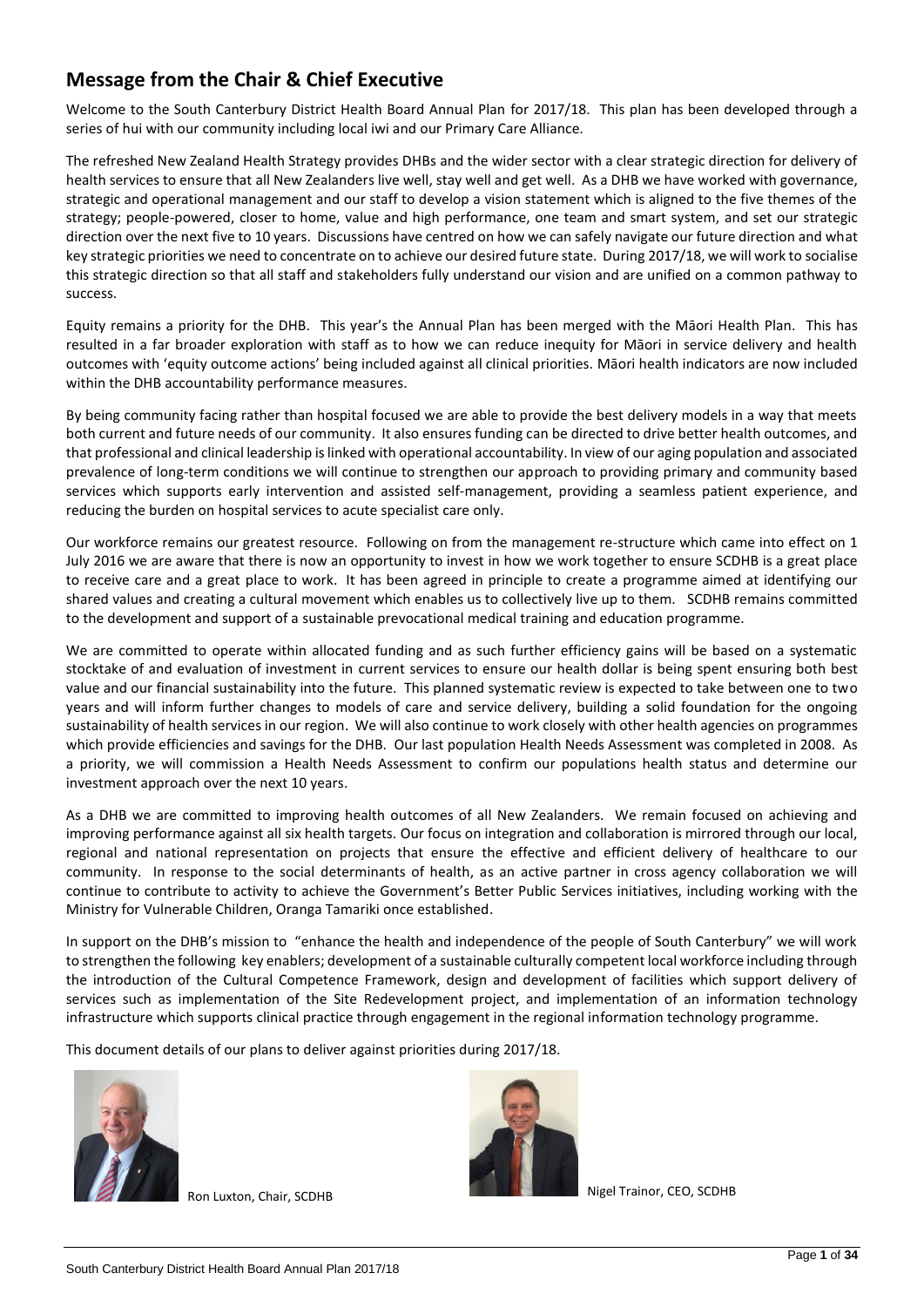# <span id="page-6-0"></span>**SECTION 1: Overview of Strategic Priorities**

### <span id="page-6-1"></span>**Strategic Intentions/Priorities**

#### **1.1 Strategic Context**

This Annual Plan for 2017/18 articulates the DHB's commitment to meeting the expectations of the Minister of Health and delivering against national and regional priorities and our continued commitment to the vision of the South Canterbury District Health Board.

#### **1.2 National Direction**

The long-term vision for NZ's health service is articulated through the New Zealand Health Strategy. The overarching intent to support all New Zealanders to 'live well, stay well, get well'.  $^1$  The Strategy identifies five key themes to give the health sector a focus for change:

- People powered
- Closer to home
- High value and performance
- One team
- Smart system.

Our direction is further guided by a range of population or condition specific strategies, including: He Korowai Oranga (Māori Health Strategy), 'Ala Mo'ui (Pathways to Pacific Health and Wellbeing), Healthy Ageing Strategy, Rising to the Challenge (Mental Health and Addiction Service Development Plan), Disability Strategy and the United Nations convention on the Rights of People with Disabilities.

DHBs are also expected to commit to government priorities and provide 'better, sooner, more convenient health services', and 'better public services'. The Minister of Health's letter of expectations signals annual expectations and priorities for DHBs and this Annual Plan outlines how the South Canterbury DHB will meet those expectations in 2017/18.<sup>2</sup> In 2017/18, the focus is on:

• Delivering against the NZ Health Strategy;

- Living within our means;
- Working across government;
- Delivering on national health targets; and
- Streamlining of planning including developing a longer-term outlook and regional alignment.

#### **1.3 Regional Commitment**

In delivering its commitment to better public services, and better, sooner, more convenient health services the Government has clear expectations of increased regional collaboration between District Health Boards (DHBs).

There are five DHBs in the South Island (Nelson Marlborough, Canterbury, West Coast, South Canterbury and Southern DHBs) and together we provide services for over one million people, almost a quarter (23.3%) of the total NZ population.

While each DHB is individually responsible for the provision of services to its own population, we work regionally through the South Island Alliance to better address our shared challenges.

Our jointly developed South Island Regional Health Services Plan outlines the agreed regional activity for the next three years. South Canterbury has made a strong regional commitment and will participate in a number of priority areas in 2017/18 including: cancer, cardiac, major trauma and stroke services.

Our commitment is outlined in section 2 of this document and throughout the South Island Regional Plan.<sup>3</sup>

 $\overline{a}$ 

<sup>&</sup>lt;sup>1</sup> Refer to the Ministry of Health's website for a copy of the New Zealand Health Strategy www.moh.health.nz.

<sup>&</sup>lt;sup>2</sup> The Minister of Health's Letter of Expectations for 2017/18 is attached as Appendix 3 to this Plan.

<sup>&</sup>lt;sup>3</sup> The South Island Regional Health Services Plan can be found on the South Island Alliance website: www.sialliance.health.nz.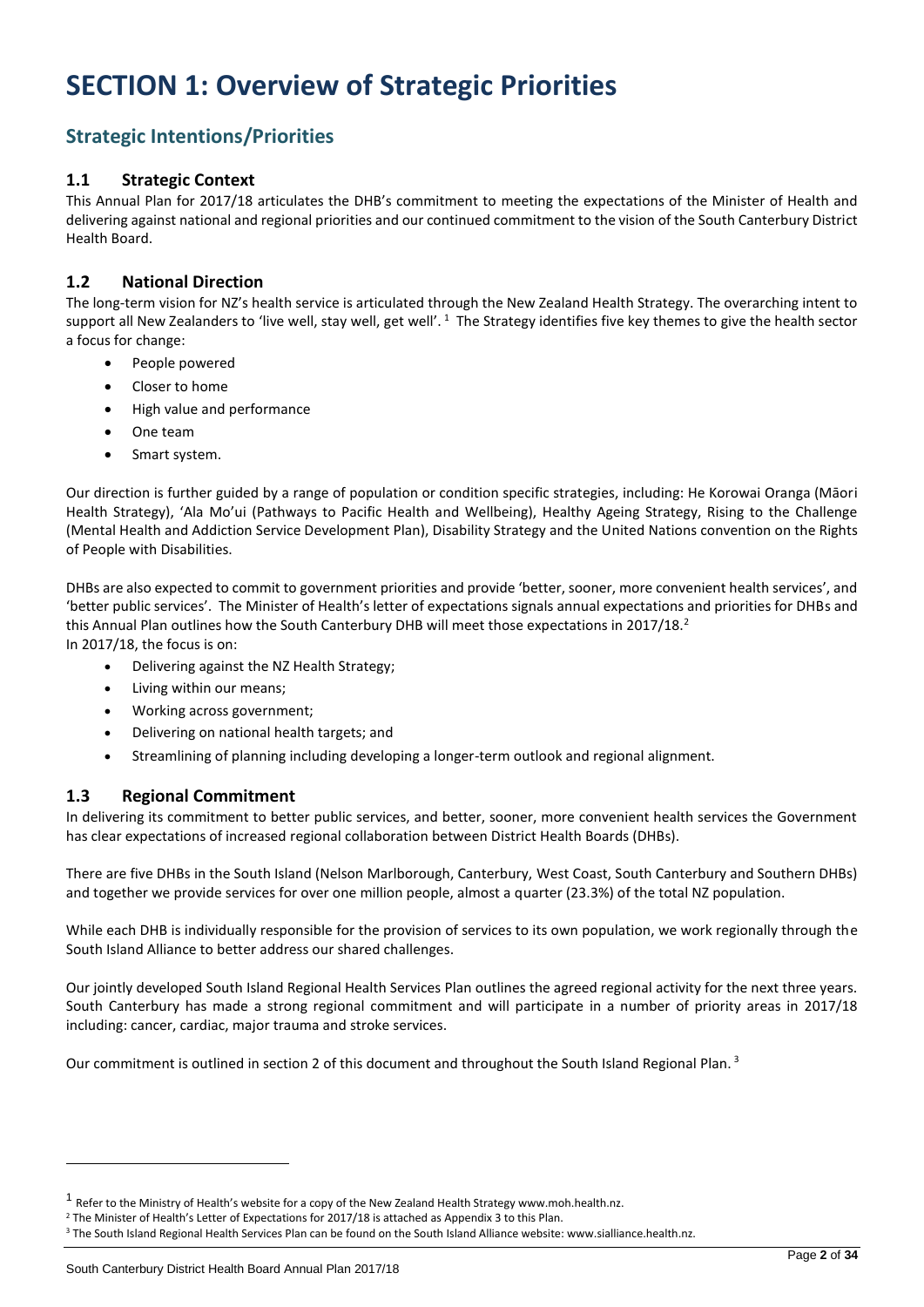#### **1.4 Local Direction**

We are committed to the Government's key aims of New Zealanders living longer, healthier and more independent lives, continuing economic growth and to the Government's Better Public Service. In our 2017/18 Annual Plan, we will continue to achieve fiscal sustainability whilst maintaining high levels of access and quality standards across the continuum of services. We will also continue to work collaboratively locally, regionally and nationally to improve the delivery of clinically led integrated health and disability services for our population.

Through our established Alliances we will continue to partner with primary care and other local stakeholders including consumers, other government and non-government agencies and community groups to drive local health service integration. Our overarching goal to safeguard the future clinical and fiscal sustainability of health service delivery to our population remains at the forefront of all decision making enabling us to deliver on the DHB Mission Statement of "enhancing the health and independence of the people of South Canterbury".

Broadly as a DHB we continue to face a range of opportunities and challenges including:

- Changing demographics and maintaining and enhancing the level of access to health and disability services;
- Reducing inequity in service delivery and health outcomes;
- Ageing facilities which don't support contemporary healthcare practice;
- Financial sustainability;
- Increasing stakeholder expectations;
- Ensuring workforce capability & sustainability into the future;
- Strengthening clinical leadership and accountability;
- Delivering integrated health services to support seamless patient journeys;
- Achieving greater productivity and efficiency gains to enable reinvestment in the South Canterbury health system;
- Engaging in a cross agency social investment approach;
- Embracing rapid and accelerating changes in technology and clinical treatments; and
- Responding to environmental impacts.

In order for the DHB to navigate its future and realise its vision (which has been aligned to the refreshed New Zealand Health Strategy), the following strategic priorities have been identified as guiding our strategic direction over the next five - ten years:

- Embracing consumer engagement in service delivery;
- Partnering with patients in service design;
- Continuing to invest in health literacy;
- Investing in the kaiawhina approach to system navigation;
- Assessing the needs of our local population;
- Engaging all staff in the DHB's performance to develop collective ownership and accountability;
- Exploring service re-configuration options;
- Optimising inter-district flows;
- Embedding a continuous quality improvement approach into 'business as usual';
- Becoming a 'Learning Organisation';
- Becoming a leader in primary and community care innovation;
- Strengthening collaborative efforts with other stakeholders through effective Alliances;
- Developing a caring culture where we live the DHB values each and every working day;
- Embedding cultural competency in all that we do;
- Strengthening our regional partnerships to implement technological advancements; and
- Turning data into information that supports sound decision making.

Whilst the DHB exited the hospital level beds in our aged related residential care facility during 2016/17 a decision was made by the Board to retain the hospital level psychogeriatric unit until such time as a suitable alternative provider is available.

We are committed to our statutory obligations to Māori under the NZ Public Health & Disability Act and we are advised by our Māori Health Advisory Committee. Through our Māori Consultation Framework which is used by our Iwi/Māori Health Relationship Partners and our organisation we will ensure Māori participation and partnership in health planning, service design, development and delivery, and in the protection of Māori wellbeing. As an agent of the Crown we are committed to the principles of the Treaty of Waitangi and we will continue to maintain our investment in Māori provider services and in mainstream services provided for Māori in 2017/18. Our Plan includes equity outcome actions focused on improving health outcomes for Māori and Māori Health Indicators are part of our DHB Performance Accountability Measures.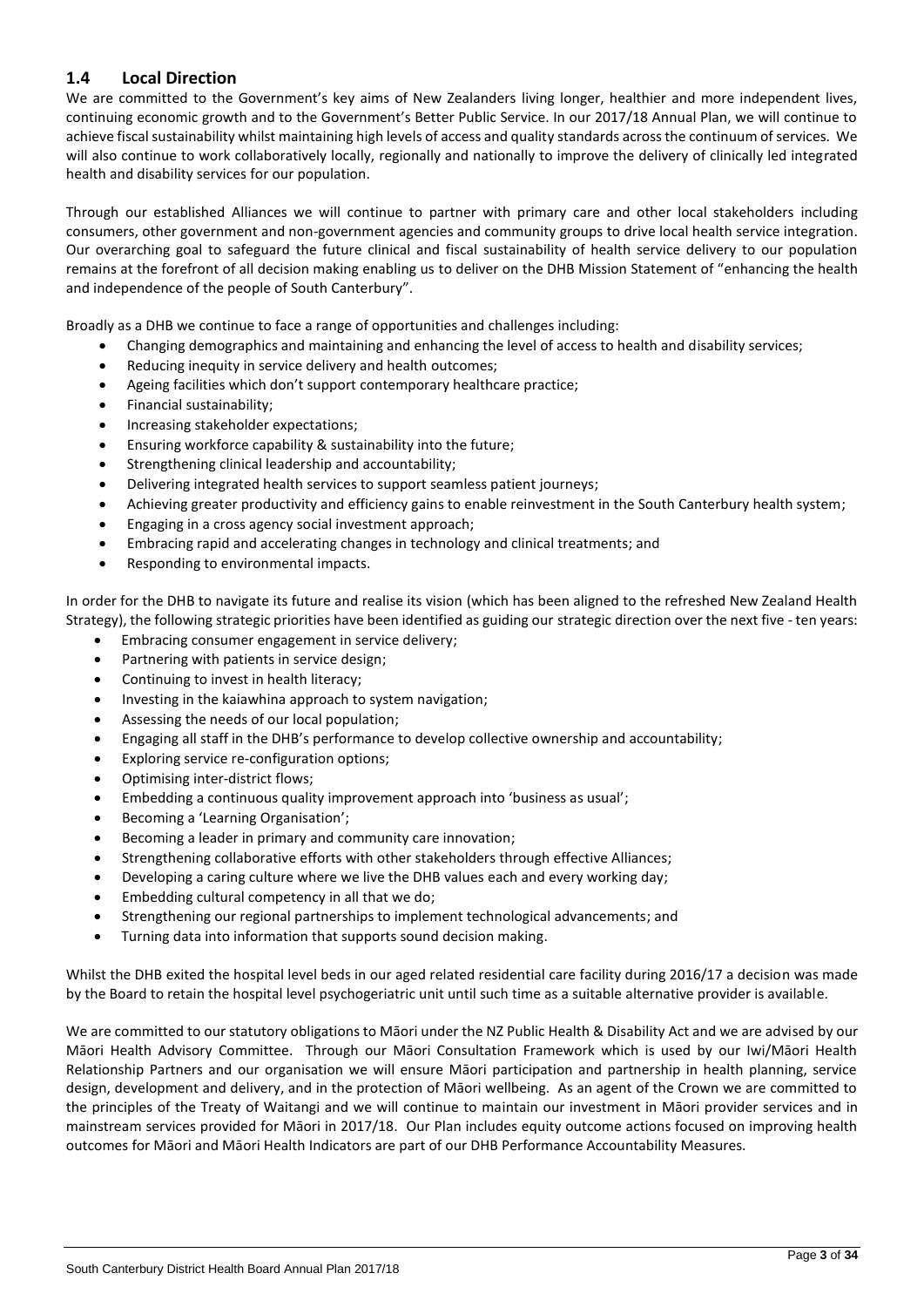### <span id="page-8-0"></span>**Signatories**

#### Agreement for the South Canterbury DHB 2017/18 Annual Plan

between



Hon. Dr David Clark **Ron Luxton** Ron Luxton Nigel Trainor

Recht

Date: 27/11/17

 $\ddot{\phantom{0}}$ þ.

Minister of Health Chair, SCDHB Chair, SCDHB Chief Executive, SCDHB Date: 27/11/17 Date: 27/11/17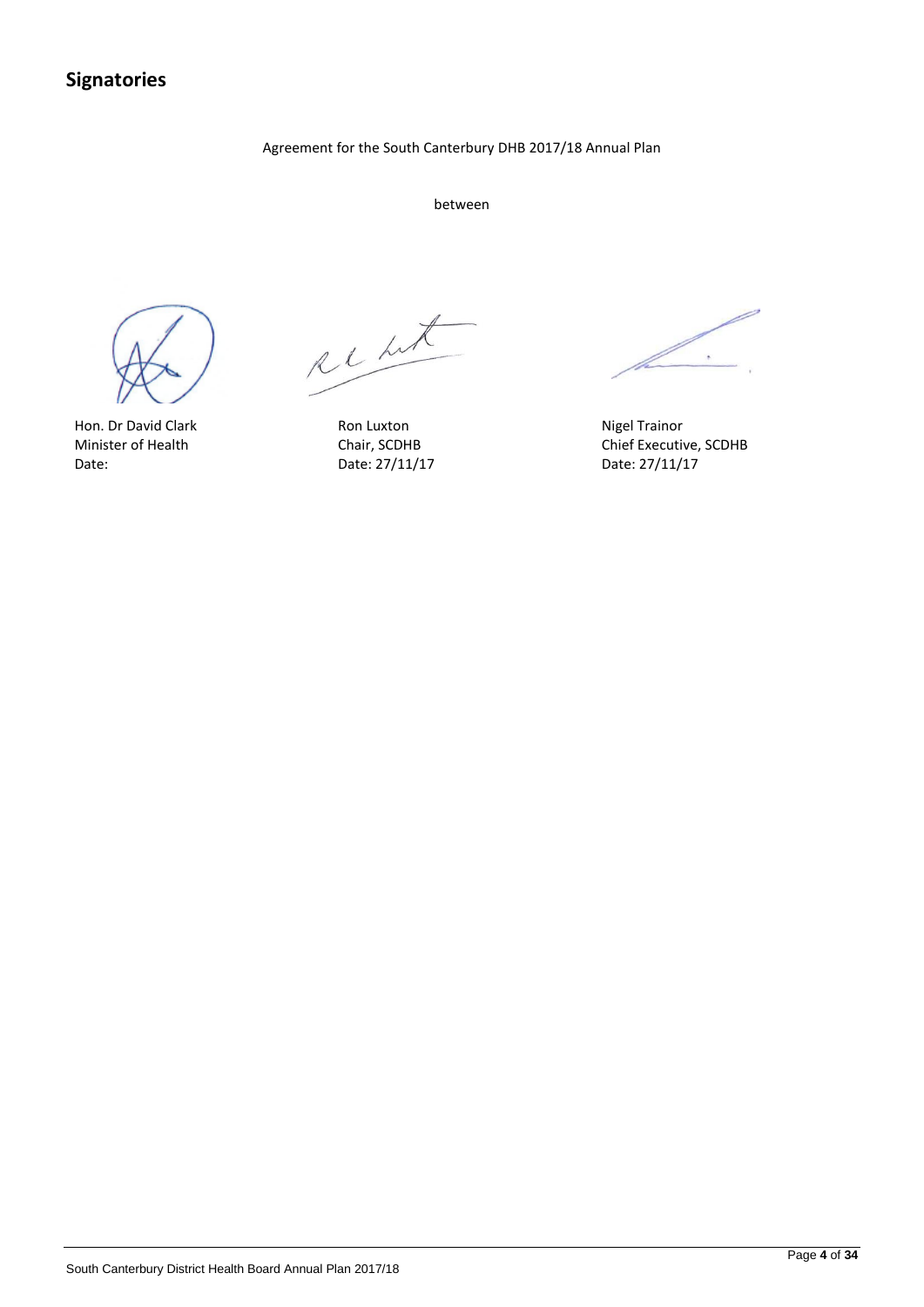# **SECTION 2: Delivering on Priorities and Targets**

#### **Planning Priorities South Canterbury DHB**

<span id="page-9-1"></span><span id="page-9-0"></span>

| <b>Government Planning</b>                                                            | Link to<br><b>NZ</b>             | South Canterbury DHB Key Response Actions to Deliver Improved Performance                                                                                                                                                                                                                                                                                                                                                                                                                                                                                                                                                                                                                                                                                                                                                                                                                                                       |                                                                                                                                                                                                                                                                                                                                                                                                                                           |                                                                            |  |
|---------------------------------------------------------------------------------------|----------------------------------|---------------------------------------------------------------------------------------------------------------------------------------------------------------------------------------------------------------------------------------------------------------------------------------------------------------------------------------------------------------------------------------------------------------------------------------------------------------------------------------------------------------------------------------------------------------------------------------------------------------------------------------------------------------------------------------------------------------------------------------------------------------------------------------------------------------------------------------------------------------------------------------------------------------------------------|-------------------------------------------------------------------------------------------------------------------------------------------------------------------------------------------------------------------------------------------------------------------------------------------------------------------------------------------------------------------------------------------------------------------------------------------|----------------------------------------------------------------------------|--|
| <b>Priority</b>                                                                       | <b>Health</b><br><b>Strategy</b> | <b>Activity</b><br><b>Milestones</b>                                                                                                                                                                                                                                                                                                                                                                                                                                                                                                                                                                                                                                                                                                                                                                                                                                                                                            |                                                                                                                                                                                                                                                                                                                                                                                                                                           | <b>Measures</b>                                                            |  |
| <b>Prime Minister's Youth</b><br><b>Mental Health Project</b>                         | Value and high performance       | SCDHB is committed to continuing activity to deliver on<br>the Prime Minister's Youth Mental Health Project.<br>During 2017/18, we will focus on:<br>Continue to engage in local intersectoral<br>1.<br>collaboration with the local Youth Sector Forum<br>and in partnership complete implementation of<br>the Youth Sector Network Action Plan.<br>Maintain access to youth appropriate health<br>2.<br>services through provision of community based<br>drop-in youth clinics and youth clinics in nine<br>secondary schools and five alternative education<br>settings.<br>Improve understanding of the Maori youth profile<br>3.<br>within Mental Health & Addiction Services to<br>identify opportunities to increase early<br>community based interventions. (EOA)<br>In line with the Youth Offending Team Action Plan<br>4.<br>align service support to general practice and<br>Arowhenua Whānau Services including in | 1. Membership on the local Youth Sector Network.<br>Ongoing.<br>2. Youth clinics held as scheduled with user<br>satisfaction assessed in Q3.<br>3. Māori youth profile completed by Q1.<br>4. Deliver on the Youth Offending Team Action Plan,<br>specifically aligning Mental Health & Addiction<br>key workers to general practices and Arowhenua                                                                                       | PP25: Prime Minister's Youth Mental<br><b>Health Project</b>               |  |
| <b>Reducing Unintended</b><br><b>Teenage Pregnancy BPS</b><br>(contributory activity) | People powered                   | delivering transition plans.<br>SCDHB will continue to embed and build on current<br>activity to reduce unintended teenage pregnancy.<br>During 2017/18, we will focus on:<br>Embed the expanded age range eligibility of $(13 -$<br>1.<br>25 years) and scope of free primary care sexual<br>health consultations.<br>2.<br>Evaluate current practices and education<br>delivered by public health nursing regarding<br>sexual health.<br>Implement revitalised key messages and<br>3.<br>education approaches to better support public<br>health nurses to provide accessible and youth<br>relevant information.                                                                                                                                                                                                                                                                                                              | Whānau Services by Q2.<br>Free primary care sexual health utilisation rates<br>$\mathbf{1}$<br>monitored by the Primary Care Alliance. Ongoing.<br>Resources reviewed and updated by Q2 ready for<br>2.<br>implementation for the 2018 school year.<br>Key messages relating to contraception uploaded<br>3.<br>to the SC Youth website by Q2.<br>Agreed expanded scope of contraceptive delivery<br>is documented for each school by Q3. | PP38: Delivery of response actions<br>agreed in annual plan<br>(section 1) |  |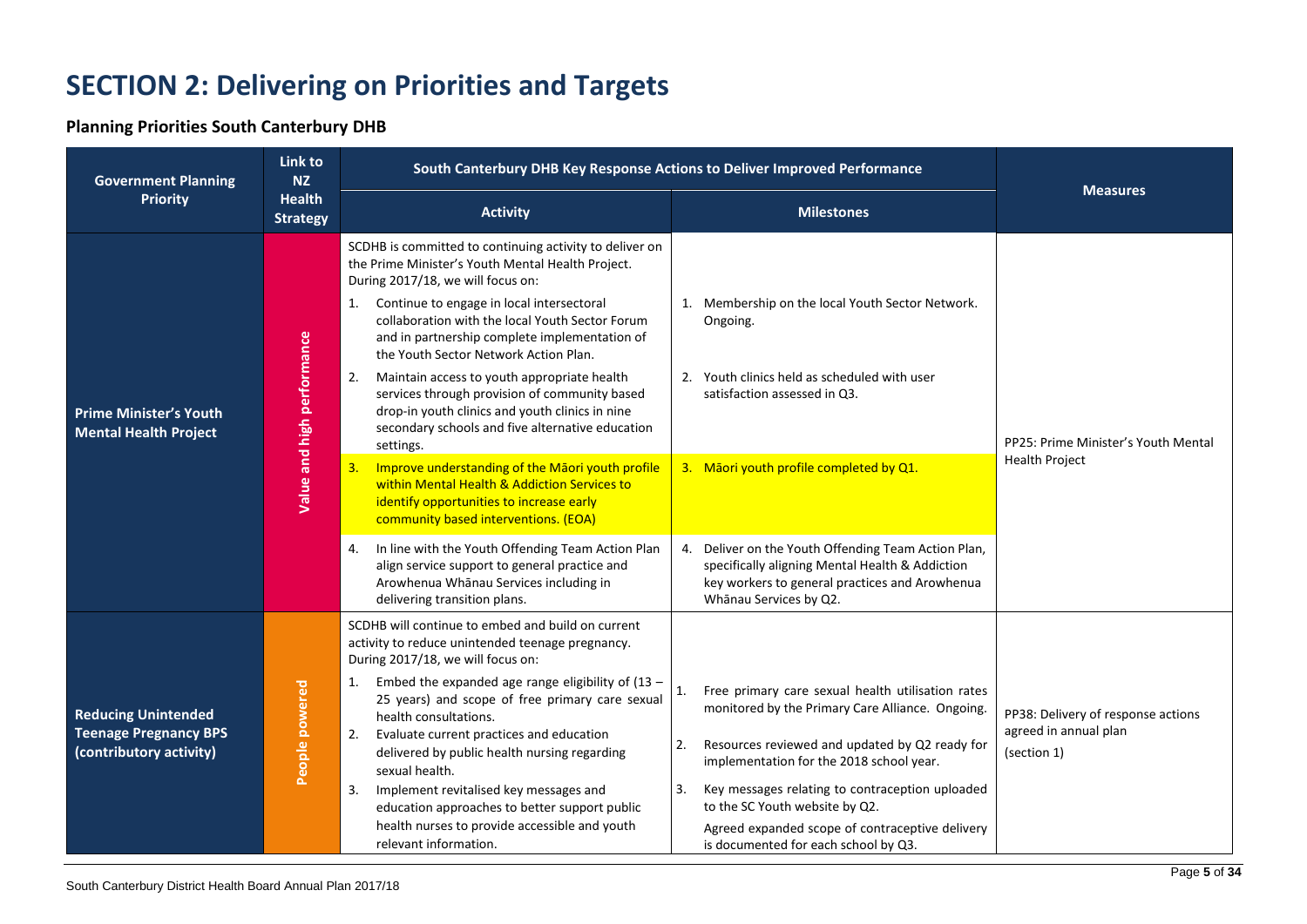| <b>Government Planning</b>                                 | Link to<br><b>NZ</b>             | South Canterbury DHB Key Response Actions to Deliver Improved Performance                                                                                                                                                                                                                                    |                                                                                                                                                                         |                                                                         |
|------------------------------------------------------------|----------------------------------|--------------------------------------------------------------------------------------------------------------------------------------------------------------------------------------------------------------------------------------------------------------------------------------------------------------|-------------------------------------------------------------------------------------------------------------------------------------------------------------------------|-------------------------------------------------------------------------|
| <b>Priority</b>                                            | <b>Health</b><br><b>Strategy</b> | <b>Activity</b>                                                                                                                                                                                                                                                                                              | <b>Milestones</b>                                                                                                                                                       | <b>Measures</b>                                                         |
|                                                            |                                  | Strengthen relationships between public health<br>4.<br>nursing and Arowhenua Whanau Services to<br>encourage Maori youth to access education and<br>services. (EOA)                                                                                                                                         | Regular hui with Arowhenua Whanau Services<br>4.<br>implemented by Q1.                                                                                                  |                                                                         |
|                                                            |                                  | SCDHB is committed to continue to embed and build<br>on current activity to contribute to the reduction in<br>assaults on children. During 2017/18, we will focus on:                                                                                                                                        |                                                                                                                                                                         |                                                                         |
|                                                            |                                  | 1. Work collaboratively as a partnered agency<br>responding to the needs of vulnerable children<br>and their families. (EOA)                                                                                                                                                                                 | Contribute to the establishment of and promote<br>1.<br>Māori representation on the Children's<br>Community Advisory Governance Group -<br>Children's Wellbeing by Q 4. |                                                                         |
|                                                            |                                  |                                                                                                                                                                                                                                                                                                              | Contribute professional clinical support to the<br>establishment of and promote Maori<br>representation on a Children's Community<br>Advisory Panel by Q4.              |                                                                         |
| <b>Supporting Vulnerable</b><br><b>Children BPS Target</b> | One team                         | Participate in utilising e-Prosafe effectively across<br>2.<br>the region. (SI)<br>Work closely with the Family Start programme to<br>3.<br>encourage vulnerable families to participate in<br>this initiative.                                                                                              | 2.<br>e-Prosafe is rolled out to SCDHB practitioners by<br>Q4.<br>Referral process established in 2016/17<br>3.<br>evaluated in Q4.                                     | PP27: Supporting Vulnerable Children                                    |
|                                                            |                                  | Review the processes surrounding existing<br>4.<br>initiatives (such as gateway, family support) with a<br>view to ensuring efficient and effective processes<br>are in place.                                                                                                                               | 4.<br>Process review completed with<br>recommendations to the Child & Youth Health<br>Alliance by Q2.                                                                   |                                                                         |
|                                                            |                                  | Provide Violence Intervention Programme training<br>5.<br>across Primary Care, to enable them to<br>appropriately recognise and manage family<br>violence risks.                                                                                                                                             | Training in Primary Care completed by Q2.<br>5.                                                                                                                         |                                                                         |
| <b>Healthy Mum's and Babies</b><br><b>BPS Target</b>       | One Team                         | SCDHB is committed to supporting delivery of the<br>following target: By 2021, 90% of pregnant women are<br>registered with a Lead Maternity Carer in the first<br>trimester, with an interim target of 80% by 2019, with<br>equitable rates for all population groups. During<br>2017/18, we will focus on: |                                                                                                                                                                         | PP38: Delivery of response actions<br>agreed in Annual Plan (section 1) |
|                                                            |                                  | 1. Continue to promote Lead Maternity Care options<br>to the women of South Canterbury.                                                                                                                                                                                                                      | Location and content of promotional materials<br>1.<br>reviewed by Q2 with a view to broaden<br>availability beyond health-related facilities by Q4.                    |                                                                         |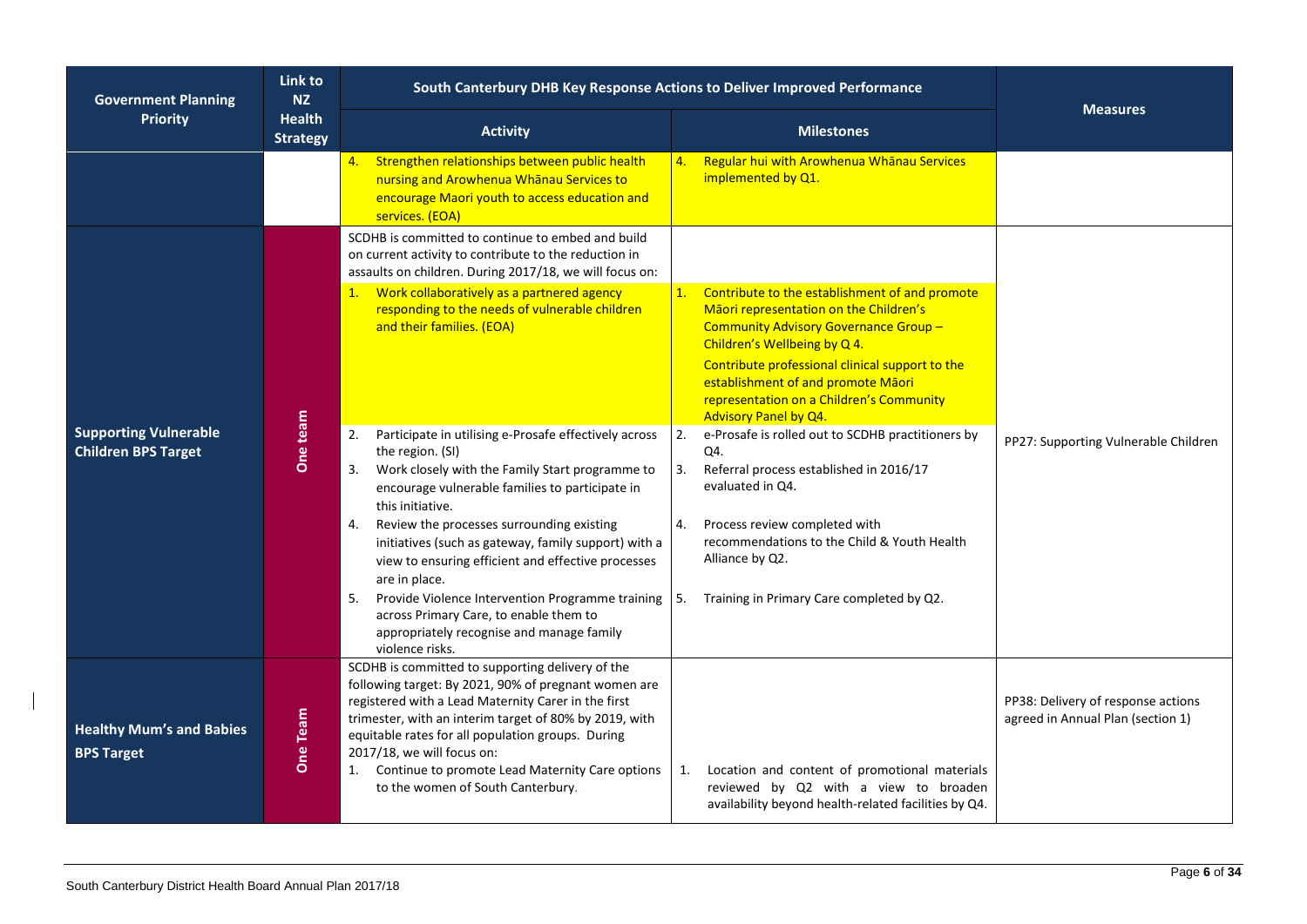| <b>Government Planning</b>                       | Link to<br>NZ                    | South Canterbury DHB Key Response Actions to Deliver Improved Performance                                                                                                                                                                                                                                                                                                                                                                                                                                                                                                                                                                    |                                                                                                                                                                                                                                |                                                                         |  |
|--------------------------------------------------|----------------------------------|----------------------------------------------------------------------------------------------------------------------------------------------------------------------------------------------------------------------------------------------------------------------------------------------------------------------------------------------------------------------------------------------------------------------------------------------------------------------------------------------------------------------------------------------------------------------------------------------------------------------------------------------|--------------------------------------------------------------------------------------------------------------------------------------------------------------------------------------------------------------------------------|-------------------------------------------------------------------------|--|
| <b>Priority</b>                                  | <b>Health</b><br><b>Strategy</b> | <b>Activity</b>                                                                                                                                                                                                                                                                                                                                                                                                                                                                                                                                                                                                                              | <b>Milestones</b>                                                                                                                                                                                                              | <b>Measures</b>                                                         |  |
|                                                  |                                  | Ensure registration forms are fully completed and<br>2.<br>submitted within the first trimester.                                                                                                                                                                                                                                                                                                                                                                                                                                                                                                                                             | Review current document registration process<br>2.<br>and associated data collection points by Q1.<br>Audit compliance against expected timeframe by<br>Q2 with reporting to the Maternity and Quality<br>Safety Committee.    |                                                                         |  |
|                                                  |                                  | Identify any inequity in access to Lead Maternity<br>3.<br>Carer care. (EOA)                                                                                                                                                                                                                                                                                                                                                                                                                                                                                                                                                                 | Establish monitoring by ethnicity of registrations<br>3.<br>within expected timeframe by Q2 and complete<br>six-month audit in Q4.                                                                                             |                                                                         |  |
| <b>Keeping Kids Healthy</b><br><b>BPS Target</b> | One team                         | SCDHB is committed to supporting delivery of the<br>following target: By 2021, a 25% reduction in hospital<br>admission rates for a selected group of avoidable<br>conditions in children aged $0 - 12$ years, with an<br>interim target of 15% by 2019.<br>Continue to review access to dental treatment<br>1.<br>under sedation.                                                                                                                                                                                                                                                                                                           | Review completed by Q2.<br>1.<br>Action plan developed based on review findings<br>by Q3.                                                                                                                                      | PP38: Delivery of response actions<br>agreed in Annual Plan (section 1) |  |
|                                                  |                                  | Strengthen our relationship with Arowhenua<br>2.<br>Whānau Services (Māori Health Provider) to<br>reduce barriers to access for specialist paediatric<br>care. (EOA)                                                                                                                                                                                                                                                                                                                                                                                                                                                                         | 2. Explore the feasibility of delivering a paediatric<br>specialist clinic at Arowhenua Whanau Services to<br>reduce barriers to access by Q4.                                                                                 |                                                                         |  |
| <b>Reducing Rheumatic Fever</b>                  | Smart system                     | SCDHB will ensure systems are in place to effectively<br>follow-up rheumatic fever cases. During 2017/18, we<br>will focus on:<br>Continue to support the South Island Health<br>1.<br>Partnership Rheumatic Fever Prevention and<br>Management Plan. (SI)<br>2.<br>Embed the recently<br>developed<br>Aoraki<br>HealthPathway which guides general practice in<br>the management of those patients with a history<br>of rheumatic fever transferring into the district.<br>3.<br>Develop and implement the action plan to address<br>opportunities following the rheumatic fever<br>secondary prophylaxis coverage completed in<br>2016/17. | Updated South Island Health Partnership<br>1.<br>Rheumatic Fever Prevention and Management<br>Plan socialised by Q1.<br>Aoraki Health Pathway fully utilised by Q2.<br>$\overline{2}$ .<br>Action plan completed by Q3.<br>13. |                                                                         |  |
|                                                  |                                  | Establish a referral process for those Māori with a $\vert 4.$<br>4.<br>history of rheumatic fever presenting in primary<br>care to Arowhenua Whanau Services for support<br>and navigation. (EOA).                                                                                                                                                                                                                                                                                                                                                                                                                                          | Referral process established by Q2.                                                                                                                                                                                            |                                                                         |  |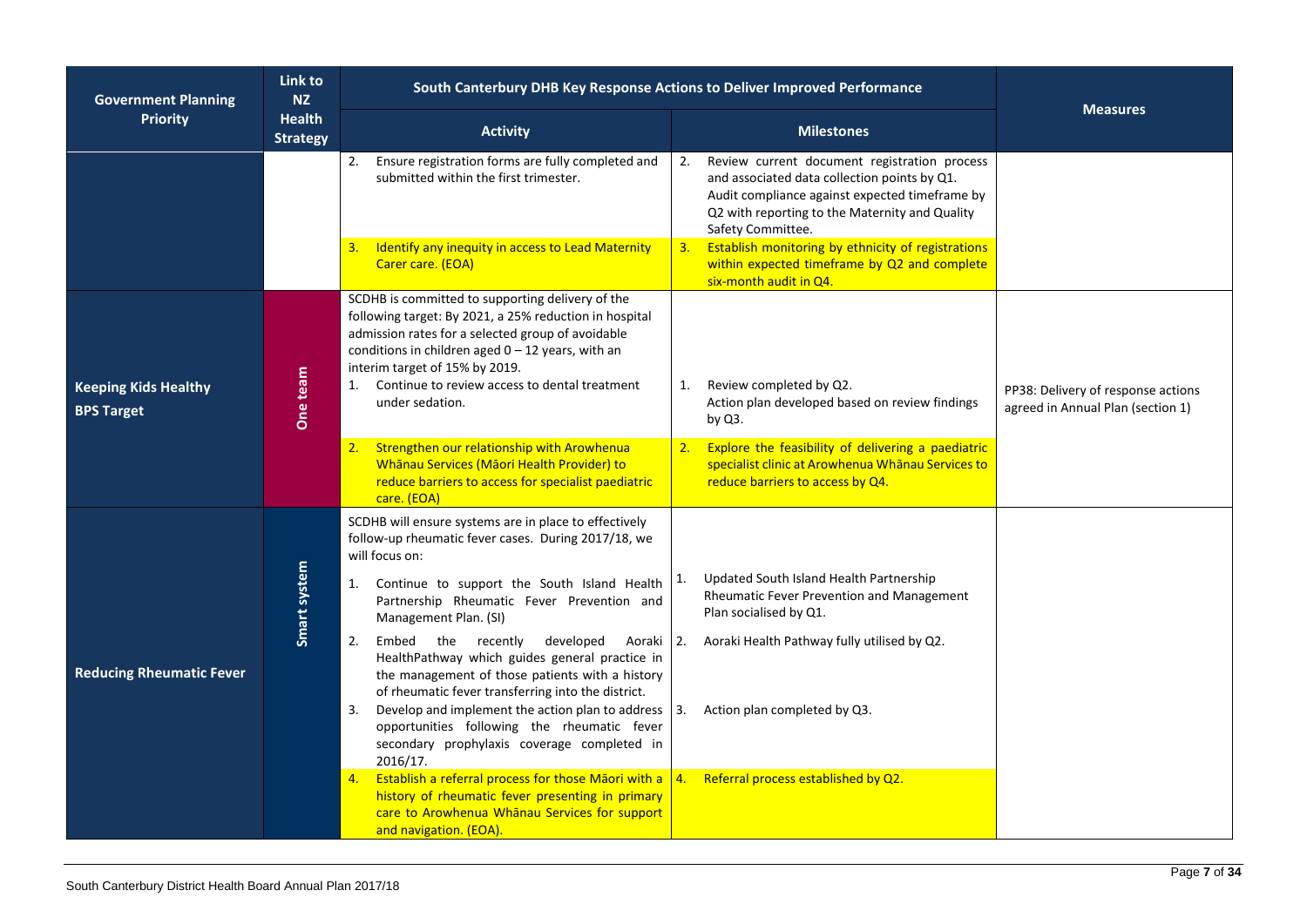| <b>Government Planning</b>                                                                                                   | Link to<br><b>NZ</b>             | South Canterbury DHB Key Response Actions to Deliver Improved Performance                                                                                                                                                                                                                                                                                                                                                                                                                                                                                                                                                                                                                                                                                                                                                                                                                               |                                                                                                                                                                                                                                                                                                                                              |                                                           |
|------------------------------------------------------------------------------------------------------------------------------|----------------------------------|---------------------------------------------------------------------------------------------------------------------------------------------------------------------------------------------------------------------------------------------------------------------------------------------------------------------------------------------------------------------------------------------------------------------------------------------------------------------------------------------------------------------------------------------------------------------------------------------------------------------------------------------------------------------------------------------------------------------------------------------------------------------------------------------------------------------------------------------------------------------------------------------------------|----------------------------------------------------------------------------------------------------------------------------------------------------------------------------------------------------------------------------------------------------------------------------------------------------------------------------------------------|-----------------------------------------------------------|
| <b>Priority</b>                                                                                                              | <b>Health</b><br><b>Strategy</b> | <b>Activity</b>                                                                                                                                                                                                                                                                                                                                                                                                                                                                                                                                                                                                                                                                                                                                                                                                                                                                                         | <b>Milestones</b>                                                                                                                                                                                                                                                                                                                            | <b>Measures</b>                                           |
| <b>Increased Immunisation</b><br><b>Health Target</b><br>Increased<br>$\hat{\bm{v}}$<br>mmunisation                          | One team                         | SCDHB will Implement the Revitalising the National<br><b>HPV Immunisation Programme</b> strategy to increase<br>HPV immunisation rates to target levels by engaging<br>communities and partnering between providers.<br>During 2017/18, we will focus on:<br>1. Charge the immunisation steering group with<br>responsibility for monitoring progress toward<br>achieving the 2017 actions of the Revitalising the<br>National HPV Immunisation Programme strategy.<br>Monitor the consents to school based HPV<br>2.<br>immunisation and evaluate any differences in<br>response rates between areas.<br>Work with primary care to ensure that young<br>3.<br>people who choose to go to primary care rather<br>than school for HPV are immunised within<br>recommended timeframes<br><b>Partner with the Director Maori Health to assure</b><br>4.<br>that the school based HPV programme delivery at | Quarterly monitoring reports and recovery plans<br>developed where targets not met by Q1.<br>2. Report submitted to the Steering Group by Q1.<br>Immunisation team attendance at both GP forum<br>3.<br>and Practice Nurse forum by Q2.<br>4. School based programme delivery approach<br>reviewed by the Director Maori Health for cultural | Immunisation Health Target<br>PP21: Immunisation Services |
| <b>Shorter Stays in Emergency</b><br><b>Departments Health Target</b><br><b>Shorter Stays</b><br>in Emergency<br>Departments | Value and high performance       | Arowhenua Māori primary school is culturally<br>appropriate. (EOA)<br>SCDHB will undertake quality improvement activities in<br>response to our 2016/17 Emergency Department<br>Quality Framework results. During 2017/18, we will<br>focus on:<br>Repeat audits for time to antibiotic therapy for<br>1.<br>neutropenic sepsis and general sepsis. (No. 23<br>'Time to antibiotics in sepsis').<br>Ensure the appropriate use of conscious sedation<br>2.<br>for procedures in the emergency department.<br>(No. 24 'Procedural and other audits').<br>3.<br>Evaluate the time to analgesia project completed<br>in 2016/17 and audit compliance. (No. 22 'Time to<br>adequate analgesia').                                                                                                                                                                                                            | safety by Q2.<br>Audits completed by Q4.<br>1.<br>Sedation protocol reviewed Q2.<br>2.<br>Audit for compliance against the sedation<br>protocol completed Q4.<br>3. Analgesia compliance audit completed by Q2.                                                                                                                              | <b>ED Health Target</b>                                   |
|                                                                                                                              |                                  | Offer referral to Arowhenua Whanau Services for<br>4.<br>those Māori patients with presentations relating<br>to a long-term condition or at risk behaviour.<br>(EOA)                                                                                                                                                                                                                                                                                                                                                                                                                                                                                                                                                                                                                                                                                                                                    | <b>Emergency Department Treatment Form</b><br>4.<br>updated and data report available from the<br>Hospital Patient System by Q2.<br>Compliance audit completed by Q4.                                                                                                                                                                        |                                                           |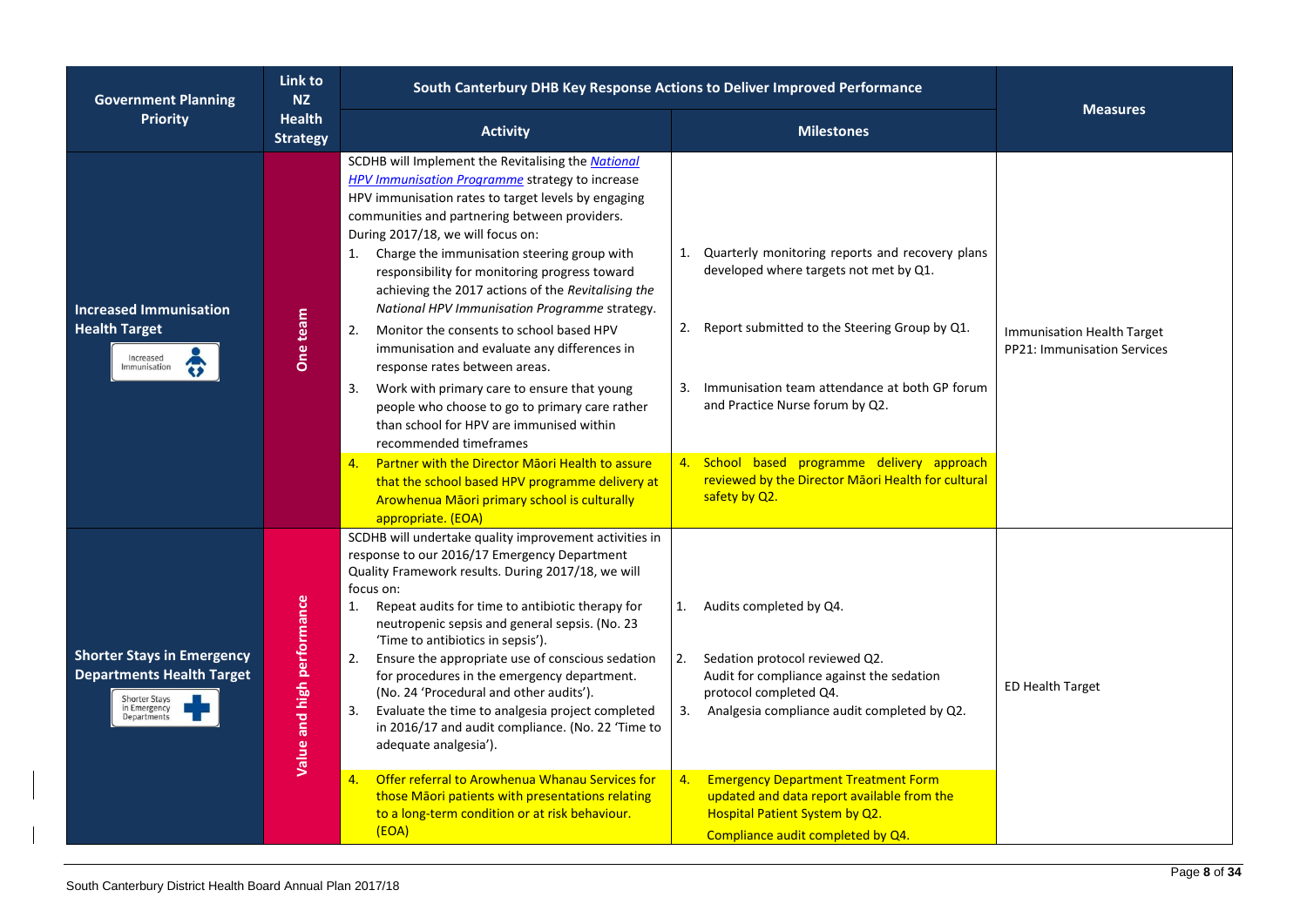| <b>Government Planning</b>                                                                                   | Link to<br><b>NZ</b>                                                     | South Canterbury DHB Key Response Actions to Deliver Improved Performance                                                                                                                                                                                                                                                                                                                                                                                                                                                                                                                                                                                                                                                                                                                                                                                                                                                                             |                                                                                                                                                                                                                                                                                                                                                                                                                                                                        |                                                                                                                                                                                                                                                                                                                 |
|--------------------------------------------------------------------------------------------------------------|--------------------------------------------------------------------------|-------------------------------------------------------------------------------------------------------------------------------------------------------------------------------------------------------------------------------------------------------------------------------------------------------------------------------------------------------------------------------------------------------------------------------------------------------------------------------------------------------------------------------------------------------------------------------------------------------------------------------------------------------------------------------------------------------------------------------------------------------------------------------------------------------------------------------------------------------------------------------------------------------------------------------------------------------|------------------------------------------------------------------------------------------------------------------------------------------------------------------------------------------------------------------------------------------------------------------------------------------------------------------------------------------------------------------------------------------------------------------------------------------------------------------------|-----------------------------------------------------------------------------------------------------------------------------------------------------------------------------------------------------------------------------------------------------------------------------------------------------------------|
| <b>Priority</b>                                                                                              | <b>Health</b><br><b>Activity</b><br><b>Milestones</b><br><b>Strategy</b> |                                                                                                                                                                                                                                                                                                                                                                                                                                                                                                                                                                                                                                                                                                                                                                                                                                                                                                                                                       |                                                                                                                                                                                                                                                                                                                                                                                                                                                                        | <b>Measures</b>                                                                                                                                                                                                                                                                                                 |
| <b>Improved Access to Elective</b><br><b>Surgery Health Target</b><br>Improved Access to<br>Elective Surgery | Value and high performance                                               | SCDHB will deliver agreed service volumes in a way<br>that meets timeliness and prioritisation requirements<br>and improves equity of access to services. During<br>2017/18, we will focus on:<br>1. Deliver the agreed health target of 3,175 elective<br>surgical discharges and improve access by<br>performing an additional eight major joint<br>orthopaedic discharges in compliance with Elective<br>Service Performance Indicators thresholds.<br>Expand the Enhanced Recovery After Surgery<br>2.<br>orthopaedic programme to include ankle and<br>shoulder procedures.<br>Participate in the South Island region work activity<br>3.<br>to ensure sustainability of services and<br>management of system capacity within the South<br>Island. (SI)<br>Reduce colonoscopy 'Did Not Attend' rates for<br>4.<br>Māori through referral to Arowhenua Whānau<br>Services for support and navigation at first point of<br>contact. (EOA)          | Planned volumes delivered by June 2018.<br>$\vert$ 1.<br>Elective Service Performance Indicators<br>maintained. Ongoing.<br>Enhanced Recovery After Surgery programme<br>2.<br>extended to ankle and shoulder surgery by Q3.<br>$\vert 3. \vert$<br>Participation in regional planning. Ongoing.<br>Aoraki HealthPathway updated and referral<br> 4.<br>process agreed by Q2.<br>Arowhenua Whanau Services information<br>provided to patients via HealthInfo. Ongoing | <b>Electives Health Target</b><br>SI4: Standardised Intervention Rates<br>OS3: Inpatient Length of Stay<br>(Electives)<br>Electives and Ambulatory Initiative<br><b>Bariatric Initiative</b><br>Additional Orthopaedic and General<br>Surgery Initiative<br><b>Elective Services Patient Flow</b><br>Indicators |
| <b>Faster Cancer Treatment</b><br><b>Health Target</b><br>Faster Cancer                                      | One team                                                                 | SCDHB will identify and implement sustainable service<br>improvement activities to improve access, timeliness<br>and quality of cancer services. We are committed to<br>participating in the Southern Cancer Network work<br>plan regional projects. (Please see the South Island<br>Health Services Plan for further detail). During<br>2017/18, we will focus on:<br>1. Implement an electronic data collection<br>programme to capture required data reports for<br>the 31 day and 62 day targets at the time of<br>occurrence.<br>Embed and expand the scope of the nurse-led<br>2.<br>oncology clinic initiated in 2016/17.<br>Participate in the completion of the 'Pathway Entry<br>3.<br>- Emergency Department Presentations & Routes<br>to Diagnostics' project.<br>Participate in delivery against the Southern<br>4.<br>Cancer Network Work Plan. (SI)<br><b>Engage in the Te Waipounamu Maori Cancer</b><br>5.<br>Pathway Project. (EOA) | $\mathbf{1}$ .<br>Train staff in data collection by Q1.<br>Electronic system functional by Q2.<br>Collated reports available by Q3.<br>Testicular cancer clinic fully functional by Q1.<br> 2.<br>Effectiveness of clinic evaluated by Q2<br>Input into project completed by Q2.<br>Participation in regional planning. Ongoing.<br>4.<br>5.<br>Ethnicity data collection and recording training<br>completed for staff by Q4.                                         | Cancer Health Target<br>PP30: Faster Cancer Treatment (31-<br>day indicator)<br>PP29: Improving waiting times for<br>diagnostic services - CT & MRI                                                                                                                                                             |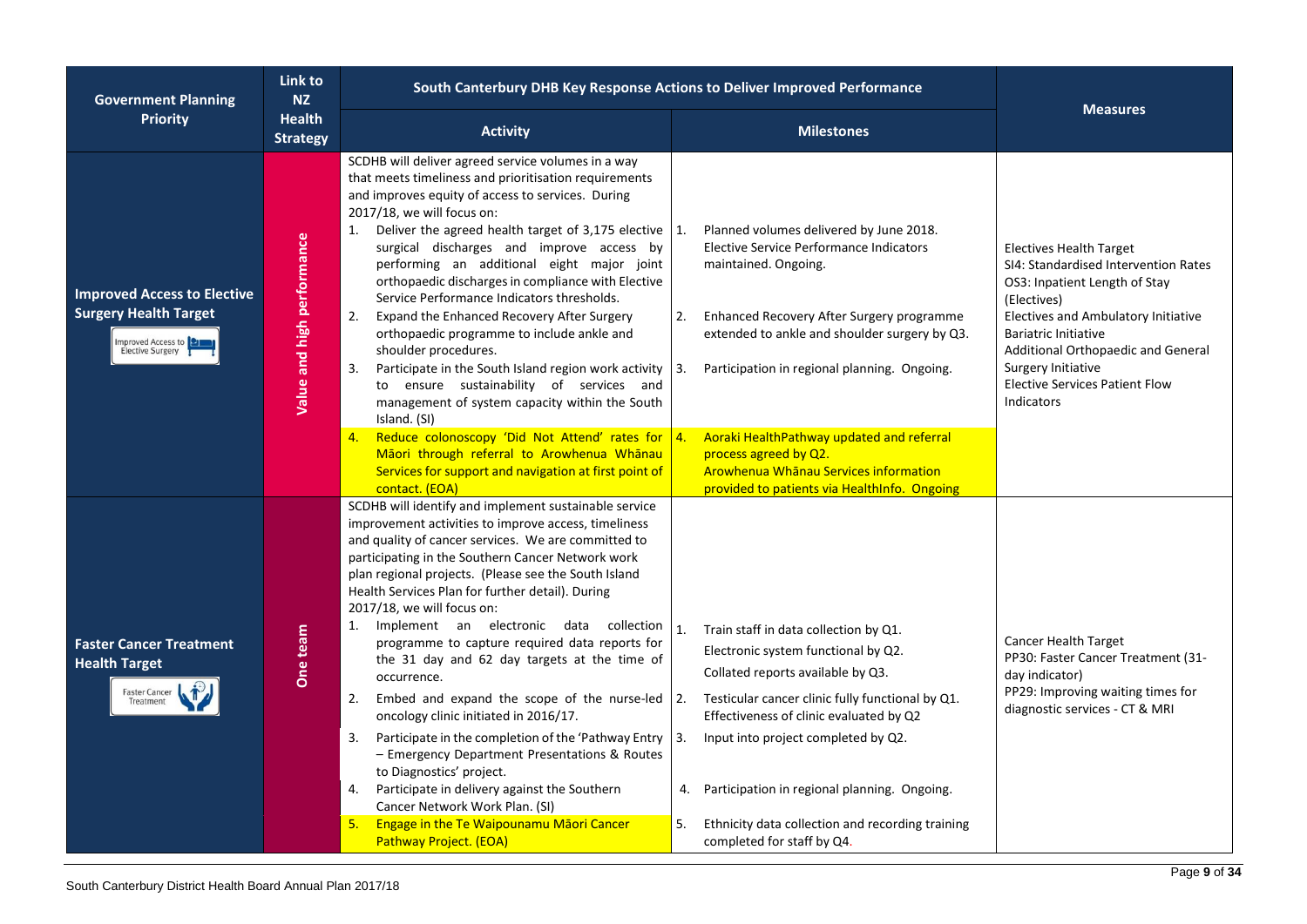| <b>Government Planning</b>                                                                              | Link to<br><b>NZ</b>             | South Canterbury DHB Key Response Actions to Deliver Improved Performance                                                                                                                                                                                                                                                                                                                                                                                                                                                                                                                                                                                                                                                                                                                                                                                                                                                                      |                                                                                                                                                                                                                                                                                                                                                                                                                              |                                                                                              |
|---------------------------------------------------------------------------------------------------------|----------------------------------|------------------------------------------------------------------------------------------------------------------------------------------------------------------------------------------------------------------------------------------------------------------------------------------------------------------------------------------------------------------------------------------------------------------------------------------------------------------------------------------------------------------------------------------------------------------------------------------------------------------------------------------------------------------------------------------------------------------------------------------------------------------------------------------------------------------------------------------------------------------------------------------------------------------------------------------------|------------------------------------------------------------------------------------------------------------------------------------------------------------------------------------------------------------------------------------------------------------------------------------------------------------------------------------------------------------------------------------------------------------------------------|----------------------------------------------------------------------------------------------|
| <b>Priority</b>                                                                                         | <b>Health</b><br><b>Strategy</b> | <b>Activity</b>                                                                                                                                                                                                                                                                                                                                                                                                                                                                                                                                                                                                                                                                                                                                                                                                                                                                                                                                | <b>Milestones</b>                                                                                                                                                                                                                                                                                                                                                                                                            | <b>Measures</b>                                                                              |
| <b>Better Help for Smokers to</b><br><b>Quit Health Target</b><br>Better Help<br>for Smokers<br>to Quit | Value and high performance       | SCDHB will continue to support strategies that enable<br>'Better Help for Smokers to Quit Health Target'.<br>During 2017/18, we will focus on:<br>1. Continue to engage in the South Canterbury<br>Smokefree Committee and implement the<br>refreshed Tobacco Control Plan with progress<br>reporting submitted to the South Canterbury<br>Health Promotion Group.<br>Complete roll out and promotion of electronic<br>2.<br>ABC training throughout the local health sector.<br>Include 'how to have the smokefree conversation'<br>3.<br>and an introduction to the South Canterbury<br>cessation services in the DHB's orientation<br>programme.<br>Embed the recently implemented contract with<br>4.<br>Arowhenua Whanau Services to provide a 0.5 FTE<br>smokefree facilitator who will work as part of the<br>smokefree team alongside whanau ora kaiawhina<br>to engage with local families to increase<br>smokefree households. (EOA) | Refreshed Tobacco Control Plan delivered by Q4.<br>1.<br>Roll out of electronic ABC training completed by<br>2.<br>Q2.<br>Staff orientation includes "how to have the<br>3.<br>conversation" by Q1.<br>4. Arowhenua Whanau Services smokefree<br>facilitator position fully functional by Q1.                                                                                                                                | <b>Tobacco Health Target</b><br>PP31: Better Help for Smokers to Quit<br>in Public Hospitals |
| <b>Raising Healthy Kids Health</b><br><b>Target</b><br>Healthy Kids                                     | Closer to home                   | SCDHB will identify activities to sustain efforts and<br>progress towards achieving the Raising Healthy Kids<br>target by December 2017. During 2017/18, we will<br>focus on:<br>Support the development of a South Island health<br>1.<br>pathway for child and youth healthy weight<br>management and localise as an Aoraki<br>HealthPathway. (SI)<br>Ensure the use of consistent tools and resources<br>2.<br>for measurement and managing of children's<br>weight, including recently released sleep<br>guidelines, across paediatrics, public health and<br>primary care.<br>Provide healthy weight management support for<br>3.<br>children identified as clinically obese (>98<br>percentile).                                                                                                                                                                                                                                         | Aoraki HealthPathway for healthy weight<br>1.<br>management, which will include the referral<br>process implemented by Q1<br>Be Smarter tool fully rolled out across local health<br>2.<br>services by Q1<br>Provide education across primary and secondary<br>care services on the Be Smarter tool by Q1.<br>Childhood healthy weight management clinic<br>3.<br>established and delivered by the paediatric team<br>by Q2. | Healthy Kids Health Target<br>SI5: Delivery of Whānau Ora                                    |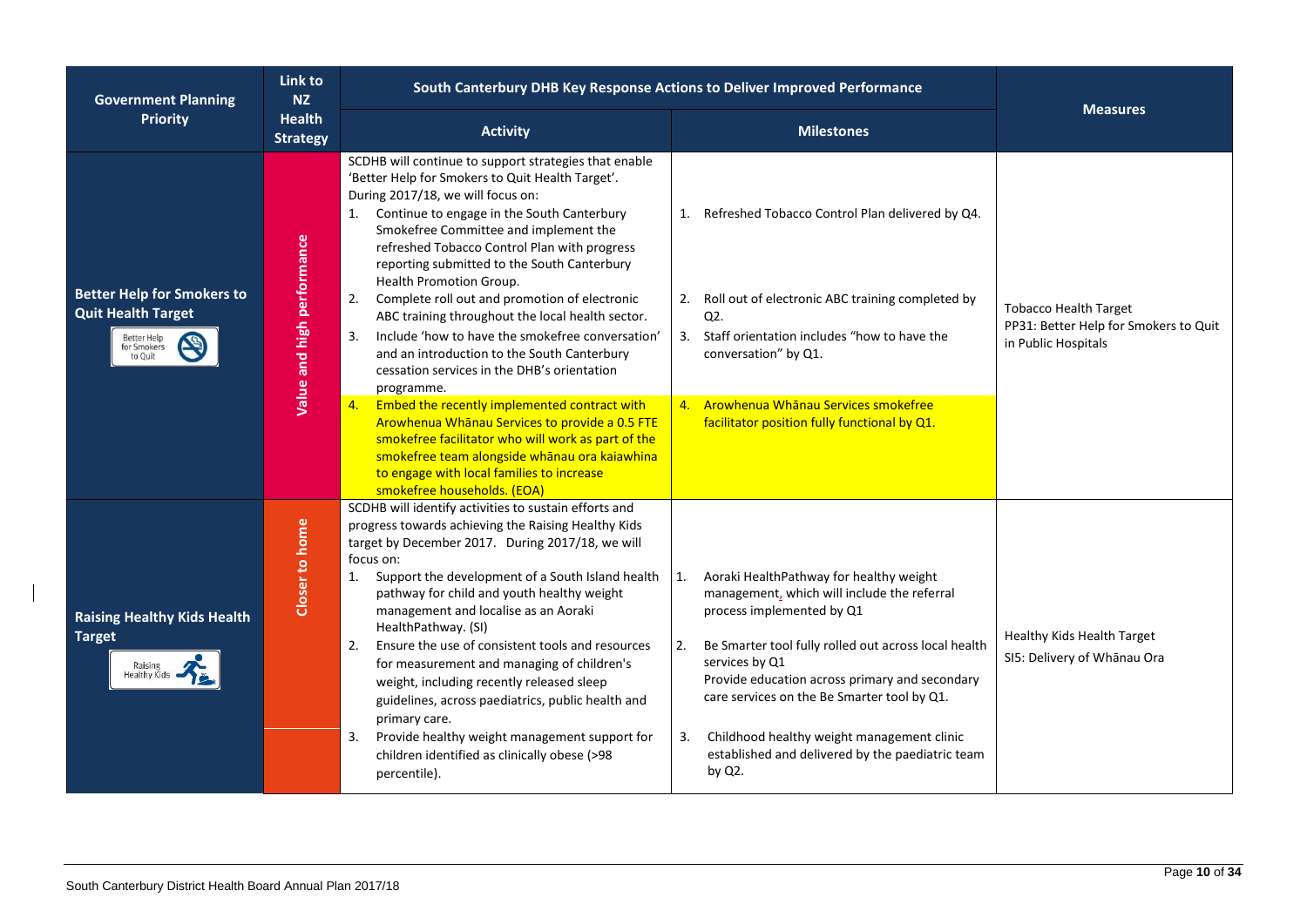| <b>Government Planning</b> | Link to<br><b>NZ</b>             | South Canterbury DHB Key Response Actions to Deliver Improved Performance                                                                                                                                                                                                                                                                                                                                                                                                                                                                                                                                                                                                                                                                                                                                                                                                                                                                                                                                                                                                                                                                                                                                                                                                                                                                                                                    |                                                                                                                                                                                                                                                                                                                                                                                                                                                                            |                                                                                                                                                  |  |
|----------------------------|----------------------------------|----------------------------------------------------------------------------------------------------------------------------------------------------------------------------------------------------------------------------------------------------------------------------------------------------------------------------------------------------------------------------------------------------------------------------------------------------------------------------------------------------------------------------------------------------------------------------------------------------------------------------------------------------------------------------------------------------------------------------------------------------------------------------------------------------------------------------------------------------------------------------------------------------------------------------------------------------------------------------------------------------------------------------------------------------------------------------------------------------------------------------------------------------------------------------------------------------------------------------------------------------------------------------------------------------------------------------------------------------------------------------------------------|----------------------------------------------------------------------------------------------------------------------------------------------------------------------------------------------------------------------------------------------------------------------------------------------------------------------------------------------------------------------------------------------------------------------------------------------------------------------------|--------------------------------------------------------------------------------------------------------------------------------------------------|--|
| <b>Priority</b>            | <b>Health</b><br><b>Strategy</b> | <b>Activity</b>                                                                                                                                                                                                                                                                                                                                                                                                                                                                                                                                                                                                                                                                                                                                                                                                                                                                                                                                                                                                                                                                                                                                                                                                                                                                                                                                                                              | <b>Milestones</b>                                                                                                                                                                                                                                                                                                                                                                                                                                                          | <b>Measures</b>                                                                                                                                  |  |
|                            |                                  | Focus on Early Childhood Education settings in<br>4.<br>partnership with Community Public Health to<br>design and deliver consistent messages for<br>healthy weight management.                                                                                                                                                                                                                                                                                                                                                                                                                                                                                                                                                                                                                                                                                                                                                                                                                                                                                                                                                                                                                                                                                                                                                                                                              | Collaborative programme delivered by Q3.<br>4.                                                                                                                                                                                                                                                                                                                                                                                                                             |                                                                                                                                                  |  |
|                            |                                  | In collaboration with the Director Maori Health<br>5.<br>deliver a marae based hui on childhood healthy<br>weight management. (EOA)                                                                                                                                                                                                                                                                                                                                                                                                                                                                                                                                                                                                                                                                                                                                                                                                                                                                                                                                                                                                                                                                                                                                                                                                                                                          | Hui on childhood health weight management<br>5.<br>delivered by Q4.<br>Consider outcomes resulting from the hui in<br>planning for 2018/19.                                                                                                                                                                                                                                                                                                                                |                                                                                                                                                  |  |
| <b>Bowel Screening</b>     | Value and high performance       | SCDHB will contribute to development activities for the<br>national bowel screening programme including<br>working with the Ministry on information technology<br>integration and ensuring our local information<br>technology work plan supports the National Bowel<br>Screening Programme, scheduled to be rolled out in<br>South Canterbury during 2018/19. During 2017/18, we<br>will focus on:<br>Prepare the Primary Care sector for the roll out of<br>1.<br>the National Bowel Screening programme in South<br>Canterbury in 2018/19 by socialising national<br>direction through development of associated<br>Aoraki HealthPathways and HealthInfo documents<br>and processes.<br>Support the business case for the implementation<br>2.<br>of the South Island Bowel Screening Regional<br>Centre and workforce capacity implications. (SI)<br>Work through the Primary Care Alliance to identify<br>3.<br>potential resource implications including outreach<br>services to engage high needs populations in the<br>national screening programme.<br>Ensure colonoscopy capacity in response to the<br>4.<br>national bowel screening programme modelling in<br>preparation for roll out in South Canterbury in<br>2018/19.<br>Collaborate with local Māori to raise awareness<br>5.<br>with iwi of the prevalence of bowel cancer and the<br>national screening programme. (EOA) | Aoraki HealthPathway and HealthInfo developed<br>1.<br>by Q4.<br>Support of Bowel Screening Regional Centre.<br>2.<br>Ongoing.<br>Workshop held on local implementation of the<br>3.<br>Bowel Screening programme by Q3.<br>Embed additional colonoscopy session capacity<br>initiated in 2016/17 by Q1.<br>Continue consistent prioritisation of referrals as<br>per established national criteria. Ongoing.<br>5.<br>Hui on the bowel screening programme held by<br>Q4. | PP29: Improving waiting times for<br>diagnostic services - Colonoscopy<br>National Bowel Screening quality,<br>equity and performance indicators |  |
| <b>Mental Health</b>       | powered<br>People                | SCDHB is committed to improving the quality of mental<br>health services, including, reducing the use of<br>seclusion. During 2017/18, we will focus on:                                                                                                                                                                                                                                                                                                                                                                                                                                                                                                                                                                                                                                                                                                                                                                                                                                                                                                                                                                                                                                                                                                                                                                                                                                     |                                                                                                                                                                                                                                                                                                                                                                                                                                                                            | PP38: Delivery of response actions<br>agreed in annual plan                                                                                      |  |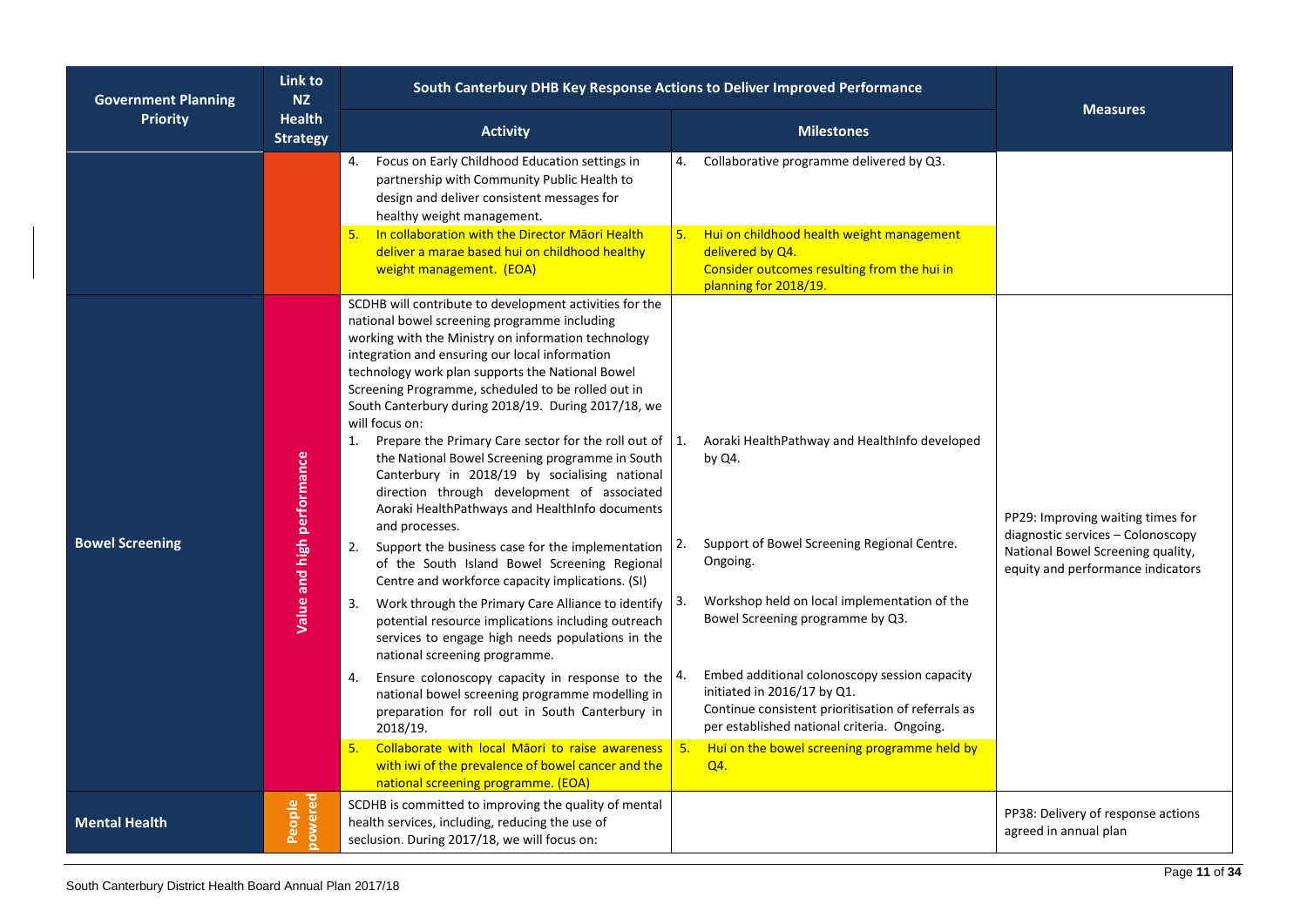| <b>Government Planning</b> | Link to<br>N <sub>Z</sub>        | South Canterbury DHB Key Response Actions to Deliver Improved Performance                                                                                                                                                                                                                                                                                                                                                                                                                                                                                                                                                                                                                                                                                                                                                                                                                                                                                                                                                      |                                                                                                                                                                                                                                                                                                                                                                                                                                                                                                                                  |                                                                                                                                                                                                                                                           |
|----------------------------|----------------------------------|--------------------------------------------------------------------------------------------------------------------------------------------------------------------------------------------------------------------------------------------------------------------------------------------------------------------------------------------------------------------------------------------------------------------------------------------------------------------------------------------------------------------------------------------------------------------------------------------------------------------------------------------------------------------------------------------------------------------------------------------------------------------------------------------------------------------------------------------------------------------------------------------------------------------------------------------------------------------------------------------------------------------------------|----------------------------------------------------------------------------------------------------------------------------------------------------------------------------------------------------------------------------------------------------------------------------------------------------------------------------------------------------------------------------------------------------------------------------------------------------------------------------------------------------------------------------------|-----------------------------------------------------------------------------------------------------------------------------------------------------------------------------------------------------------------------------------------------------------|
| <b>Priority</b>            | <b>Health</b><br><b>Strategy</b> | <b>Activity</b>                                                                                                                                                                                                                                                                                                                                                                                                                                                                                                                                                                                                                                                                                                                                                                                                                                                                                                                                                                                                                | <b>Milestones</b>                                                                                                                                                                                                                                                                                                                                                                                                                                                                                                                | <b>Measures</b>                                                                                                                                                                                                                                           |
|                            |                                  | Embed the 'level of observation' tool used with<br>1.<br>clients placed in seclusion and audit results for<br>outcomes.                                                                                                                                                                                                                                                                                                                                                                                                                                                                                                                                                                                                                                                                                                                                                                                                                                                                                                        | Level of observation audit completed by Q1.<br>1.                                                                                                                                                                                                                                                                                                                                                                                                                                                                                |                                                                                                                                                                                                                                                           |
|                            |                                  | Continue to compare Māori seclusion rates with<br>2.<br>'others' and train hauora Māori support workers<br>in the SPEC (Safe Practice Effective<br>Communication) training to assist in de-<br>escalation. (EOA)                                                                                                                                                                                                                                                                                                                                                                                                                                                                                                                                                                                                                                                                                                                                                                                                               | Hauora Māori support workers are trained in de-<br> 2.<br>escalation by Q2.                                                                                                                                                                                                                                                                                                                                                                                                                                                      |                                                                                                                                                                                                                                                           |
|                            | Value and high performance       | SCDHB is also committed to improving our population's<br>mental health, especially for priority populations<br>including vulnerable children, youth, Māori and<br>Pacifica, by increasing uptake of treatment and<br>support earlier in the course of mental illness, further<br>integrating mental and physical healthcare, and co-<br>ordinating mental healthcare with wider social<br>services. During 2017/18, we will focus on:<br>Commence a review of Mental Health & Addiction<br>1.<br>Services delivered within South Canterbury to<br>ensure service provision meets existing and<br>emerging population need.<br>Improve the interface between primary care and<br>specialist services through the introduction of<br>joint case reviews within adult services.<br>Prepare for the enactment of the Substance<br>3.<br>Abuse Compulsory Assessment and Treatment Bill<br>through a process of staff education and process<br>design.<br>Reduce the rate of Maori under Community<br>Treatment Orders (CTO). (EOA) | Mental Health & Addictions Service Review<br>1.<br>report with recommendations for future service<br>delivery models available by Q3.<br>Joint case reviews in place by Q2.<br>2.<br>Staff (including NGOs) education on the<br>3.<br>Substance Abuse Compulsory Assessment and<br>Treatment Bill completed by Q3.<br>4.<br>Continue to monitor the rate for Maori under a<br>Community Treatment Orders compared to other<br>ethnicities and work in partnership with<br>community providers, whānau to minimise use of<br>CTO. | PP38: Delivery of response actions<br>agreed in annual plan (section 2)<br>PP36: Reduce the rate of Māori under<br>the Mental Health Act: section 29<br><b>Community Treatment Orders relative</b><br>to other ethnicities.<br>SI: Delivery of Whānau Ora |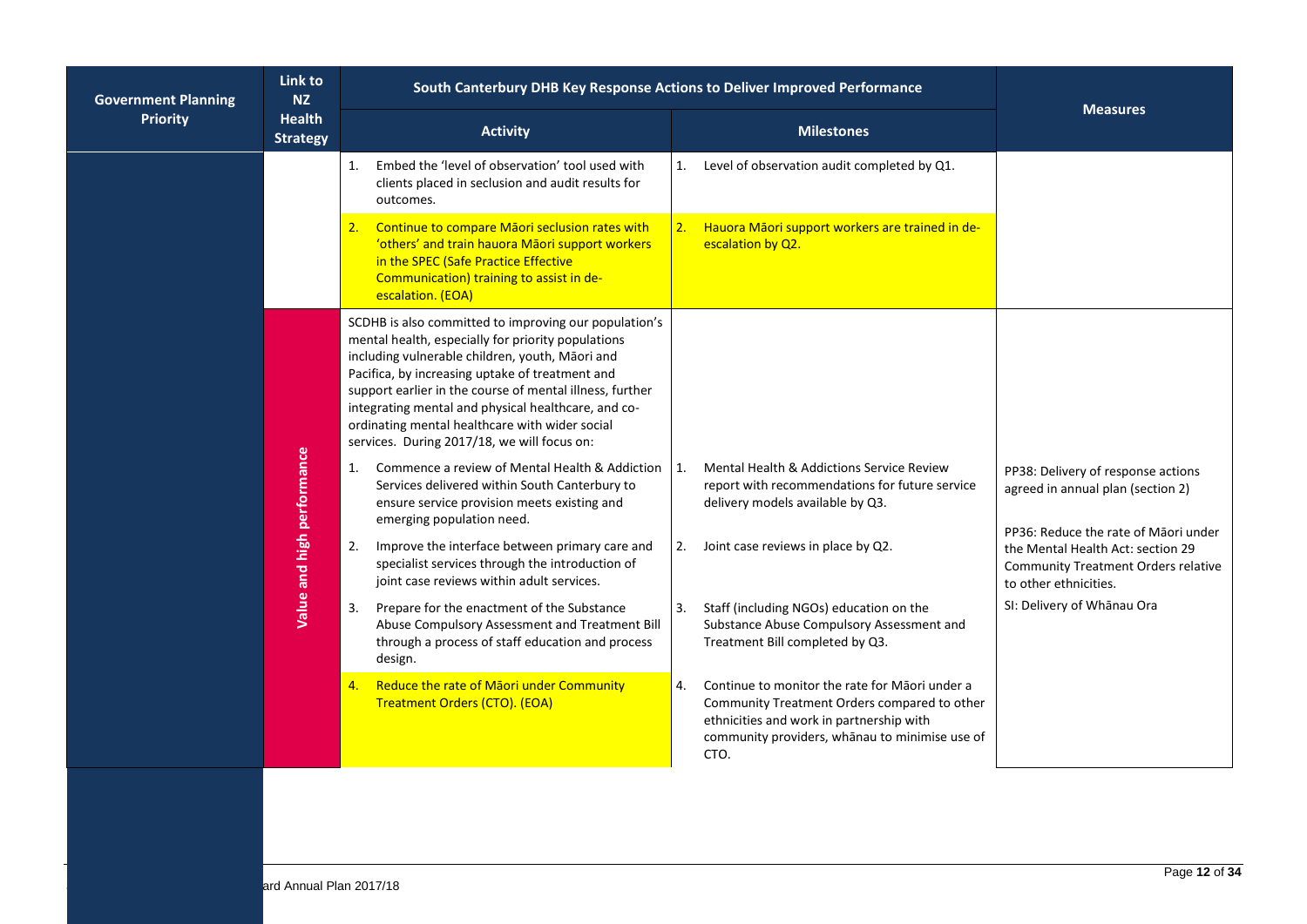| <b>Government Planning</b>                          | Link to<br><b>NZ</b>  | South Canterbury DHB Key Response Actions to Deliver Improved Performance                                                                                                                                                                                                                                                                                                                                                  |                                                                                                                                                                                      |                                                                  |
|-----------------------------------------------------|-----------------------|----------------------------------------------------------------------------------------------------------------------------------------------------------------------------------------------------------------------------------------------------------------------------------------------------------------------------------------------------------------------------------------------------------------------------|--------------------------------------------------------------------------------------------------------------------------------------------------------------------------------------|------------------------------------------------------------------|
| <b>Priority</b><br><b>Health</b><br><b>Strategy</b> |                       | <b>Activity</b>                                                                                                                                                                                                                                                                                                                                                                                                            | <b>Milestones</b>                                                                                                                                                                    | <b>Measures</b>                                                  |
|                                                     |                       | 5.<br>Work closely with probation services (Justice), to<br>ensure referrals are seen at probation by the<br>addictions case manager, with the probation<br>officer and a clear plan of care is directed in<br>consultation with the client.                                                                                                                                                                               | Joint planning sessions initiated by addiction<br>5.<br>services with probation by Q1.<br>Data reviewed for did not attend rates Q3.                                                 |                                                                  |
|                                                     |                       | Provide healthy living information through group<br>6.<br>sessions provided in the community for mental<br>health and addiction service clients, especially<br>around obesity, healthy living, eating on a budget,<br>food labels and healthy exercise.                                                                                                                                                                    | Groups sessions initiated Q1.<br>6.<br>Attendance and participant feedback evaluated<br>Q3.                                                                                          |                                                                  |
|                                                     |                       | Develop healthy living information packs that we<br>7.<br>can give families and clients on healthy weight<br>management if they are not willing to be referred<br>to a dietitian.                                                                                                                                                                                                                                          | Packs available and being utilised by Q1.<br>7.<br>Pack usage evaluated and dietitian referral rates<br>review Q3.                                                                   |                                                                  |
|                                                     |                       | SCDHB will implement the refreshed Healthy Ageing<br>Strategy, delivering on priority actions identified in the<br>Strategy where DHB's are in lead and supporting roles.<br>The DHB is also committed to work with the Ministry<br>to develop and implement future models of home and<br>community support services as per Part B of the in-<br>between travel settlement agreement. During<br>2017/18, we will focus on: |                                                                                                                                                                                      |                                                                  |
| <b>Healthy Ageing</b>                               | <b>Closer to Home</b> | Establish a governance structure for Healthy<br>1.<br>Ageing to provide the overview for SCDHB's<br>Health of Older Person's Services and Long-term<br><b>Condition Management</b>                                                                                                                                                                                                                                         | Governance structure for Healthy Ageing<br>1.<br>membership and terms of reference confirmed<br>by Q1.                                                                               | PP23: Improving Wrap Around<br>Services - Health of Older People |
|                                                     |                       | Include Maori representation on the Healthy<br>2.<br>Ageing governance structure. (EOA)                                                                                                                                                                                                                                                                                                                                    | 2.<br>Healthy Ageing governance structure<br>membership includes representation from<br>runanga by Q1.                                                                               |                                                                  |
|                                                     |                       | Complete an evaluation of SCDHB current service<br>3.<br>delivery against the Healthy Ageing Strategy goals<br>and action plan.                                                                                                                                                                                                                                                                                            | Stocktake against the Healthy Ageing Strategy<br>3.<br>Action Plan completed by Q1.<br>SCDHB Healthy Ageing Strategy Action Plan<br>developed and implementation commenced by<br>Q2. |                                                                  |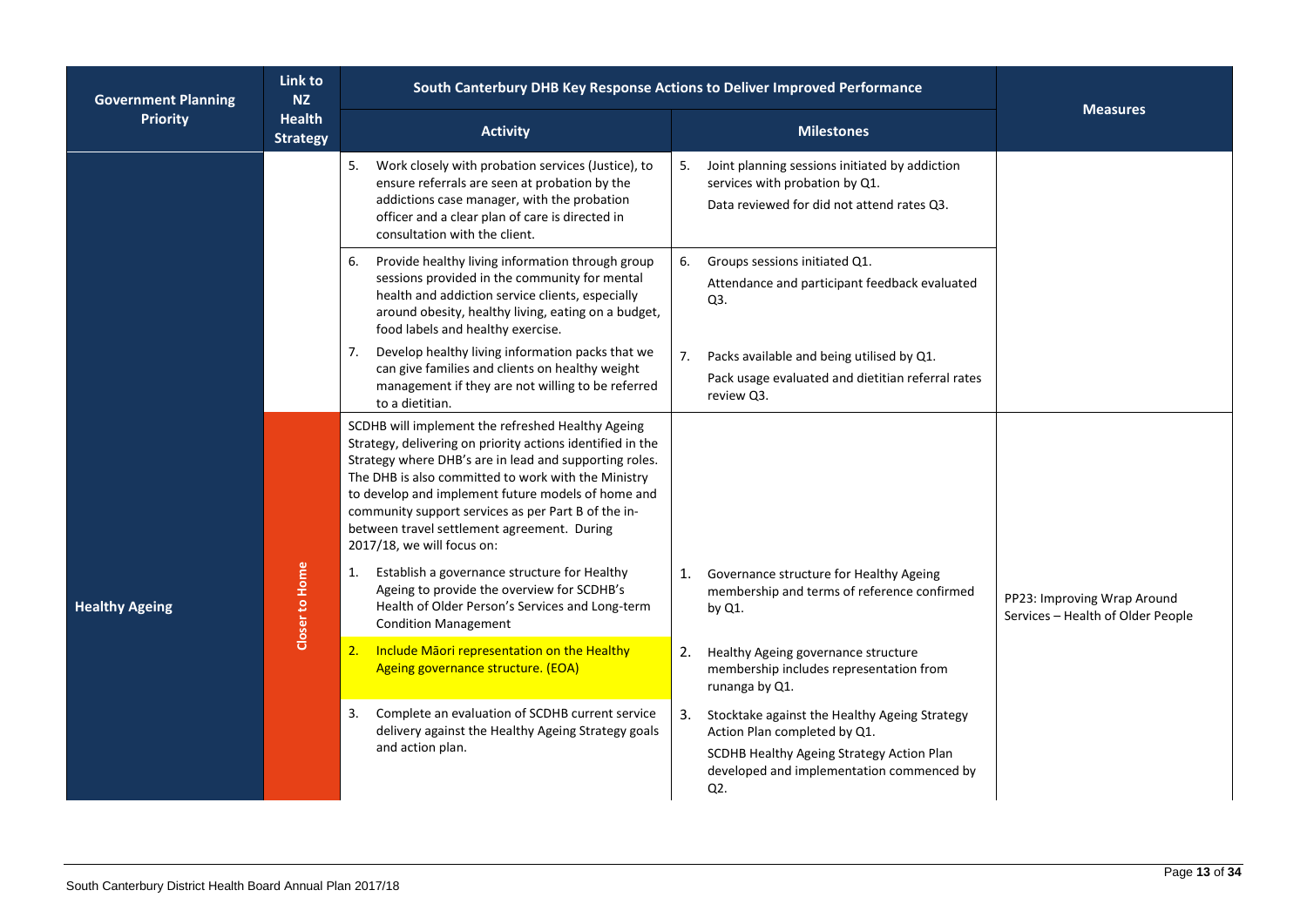| <b>Government Planning</b>       | Link to<br><b>NZ</b>             | South Canterbury DHB Key Response Actions to Deliver Improved Performance                                                                                                                                                                                                                                                                                                                                                                                                                                                                                                                                                                                                                                                                                                                                                                                                                                                                                                                                                                                                                                                                                              |                                                                                                                                                                                                                                                                                                                                                                                                                                                                                                                                                                                                         |                                                                                                                                              |  |
|----------------------------------|----------------------------------|------------------------------------------------------------------------------------------------------------------------------------------------------------------------------------------------------------------------------------------------------------------------------------------------------------------------------------------------------------------------------------------------------------------------------------------------------------------------------------------------------------------------------------------------------------------------------------------------------------------------------------------------------------------------------------------------------------------------------------------------------------------------------------------------------------------------------------------------------------------------------------------------------------------------------------------------------------------------------------------------------------------------------------------------------------------------------------------------------------------------------------------------------------------------|---------------------------------------------------------------------------------------------------------------------------------------------------------------------------------------------------------------------------------------------------------------------------------------------------------------------------------------------------------------------------------------------------------------------------------------------------------------------------------------------------------------------------------------------------------------------------------------------------------|----------------------------------------------------------------------------------------------------------------------------------------------|--|
| <b>Priority</b>                  | <b>Health</b><br><b>Strategy</b> | <b>Activity</b>                                                                                                                                                                                                                                                                                                                                                                                                                                                                                                                                                                                                                                                                                                                                                                                                                                                                                                                                                                                                                                                                                                                                                        | <b>Milestones</b>                                                                                                                                                                                                                                                                                                                                                                                                                                                                                                                                                                                       | <b>Measures</b>                                                                                                                              |  |
|                                  |                                  | 4. Collaborate with Accident Corporation<br>Commission (ACC), Health Quality & Safety<br>Commission and non-government organisation<br>providers to implement a whole of system<br>approach to falls prevention in the community,<br>increasing access to community based strength<br>and balance programmes including in home<br>exercise based programme by July 2020 to meet<br>target volume.                                                                                                                                                                                                                                                                                                                                                                                                                                                                                                                                                                                                                                                                                                                                                                      | 4. Stocktake of current exercise programmes within<br>South Canterbury completed by Q2.<br>Programmes identified which meet the ACC<br>criteria endorsed by Q3.<br>Additional providers supported to reach required<br>standard by Q4.<br>Aoraki HealthPathway for Falls reviewed by Q2.                                                                                                                                                                                                                                                                                                                |                                                                                                                                              |  |
|                                  |                                  | Participate in the South Island Alliance for Health<br>5.<br>of Older People and support delivery of the<br>associated work plan. (See South Island Health<br>Services Plan 2017 - 2020 for detail).                                                                                                                                                                                                                                                                                                                                                                                                                                                                                                                                                                                                                                                                                                                                                                                                                                                                                                                                                                   | 5.<br>Relevant actions of the South Island Alliance<br>Health of Older People work plan delivered by the<br>DHB by Q4.                                                                                                                                                                                                                                                                                                                                                                                                                                                                                  |                                                                                                                                              |  |
| <b>Living Well with Diabetes</b> | Closer to home                   | SCDHB will continue to implement the actions in Living<br>Well with Diabetes $-$ a plan for people at high risk of or<br>living with diabetes 2015-2020 in line with the Quality<br>Standards for Diabetes Care. During 2017/18, we will<br>focus on:<br>1. Review the current Encounter Programme,<br>comparing and contrasting outcomes with other<br>DHB programmes to identify opportunities for<br>programme improvements. (The Encounter<br>Programme is an extensive 12-week programme<br>adopted by the DHB to assist either newly<br>diagnosed Type 2 diabetes, Type 2 diabetics<br>starting on insulin therapy and patients who have<br>not attended their Diabetes Annual Review and<br>are considered at high risk of complications from<br>diabetes due to poor metabolic control, to better<br>self-manage<br>lifestyle<br>and<br>medication<br>requirements.)<br>2. Reduce diabetes related visual impairment<br>through effective screening for diabetic retinal<br>disease and monitoring of diabetic retinopathy.<br>Provide access to psychological support for those $ 3$ .<br>3.<br>patients assessed as requiring this level of<br>intervention. | Complete data analysis of current patients with<br>poorly controlled diabetes by Q2.<br>Research what other DHBs are offering patients<br>with diabetes and compare outcomes by Q3.<br>Modify the Encounter Programme based on best<br>practice examples.<br>In line with the Diabetic Retinal Screening,<br>2.<br>Grading and Management Guidance establish<br>monitoring reports for the timely assessment for<br>people newly diagnosed with type two diabetes<br>(screened within 90 days of referral) by Q1.<br>Business case for psychologist FTE prepared for<br>the 2018/19 budget round by Q2. | PP20: Improved management for long<br>term conditions (CVD, acute heart<br>health, diabetes and stroke) - Focus<br>area 2: Diabetes services |  |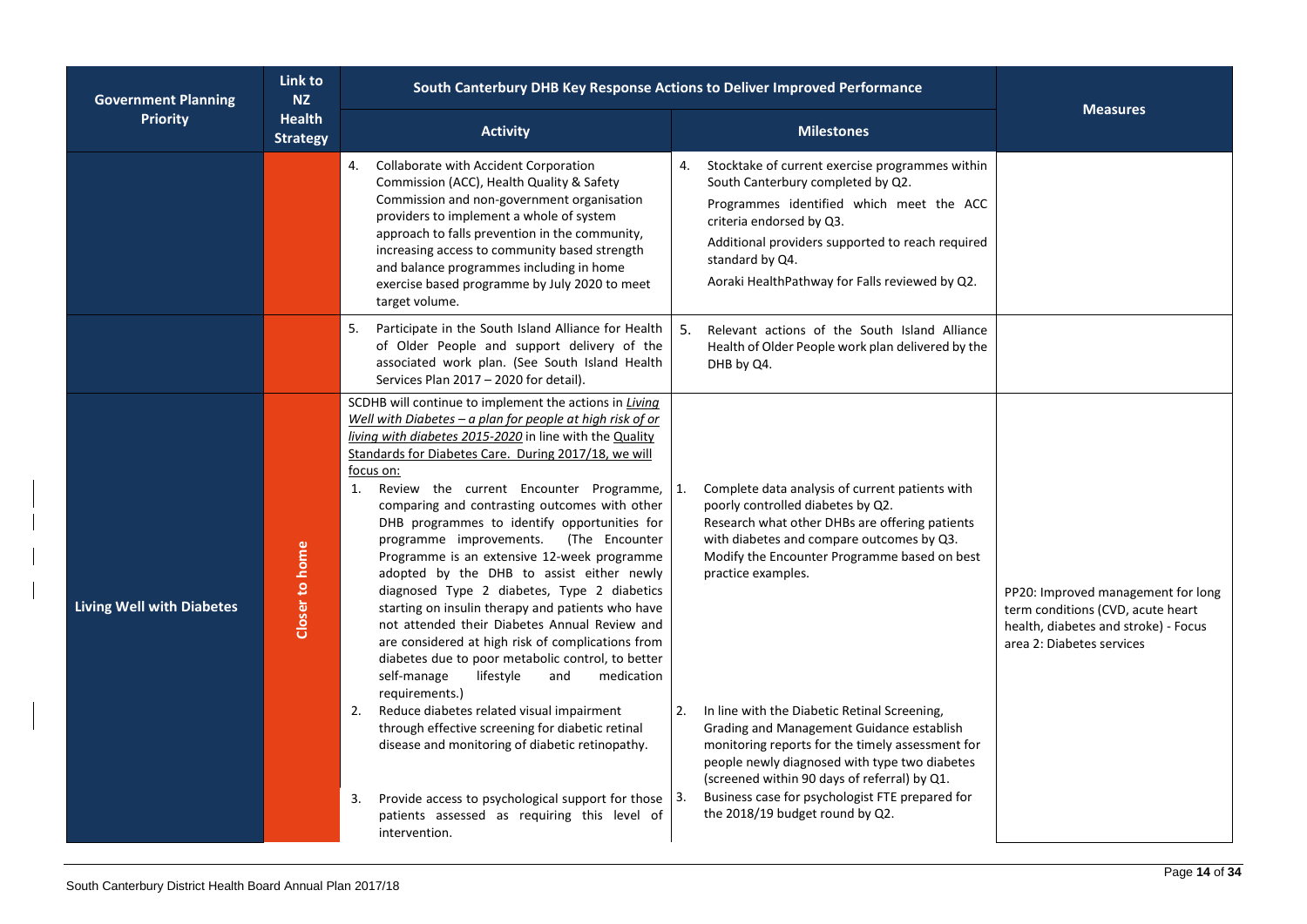| <b>Government Planning</b>    | Link to<br><b>NZ</b>             | South Canterbury DHB Key Response Actions to Deliver Improved Performance                                                                                                                                                                                                                                                                                                                                                                                                                                                               |                      |                                                                                                                                                                                                                                                                                                                                                                                                                           | <b>Measures</b>                                                         |  |
|-------------------------------|----------------------------------|-----------------------------------------------------------------------------------------------------------------------------------------------------------------------------------------------------------------------------------------------------------------------------------------------------------------------------------------------------------------------------------------------------------------------------------------------------------------------------------------------------------------------------------------|----------------------|---------------------------------------------------------------------------------------------------------------------------------------------------------------------------------------------------------------------------------------------------------------------------------------------------------------------------------------------------------------------------------------------------------------------------|-------------------------------------------------------------------------|--|
| <b>Priority</b>               | <b>Health</b><br><b>Strategy</b> | <b>Activity</b>                                                                                                                                                                                                                                                                                                                                                                                                                                                                                                                         |                      | <b>Milestones</b>                                                                                                                                                                                                                                                                                                                                                                                                         |                                                                         |  |
|                               |                                  | 4. Continue to provide Arowhenua Whanau Services<br>based diabetes clinics. (EOA)                                                                                                                                                                                                                                                                                                                                                                                                                                                       | 4.                   | Diabetes clinics available at Arowhenua Whānau<br>Services. Ongoing.                                                                                                                                                                                                                                                                                                                                                      |                                                                         |  |
|                               |                                  | SCDHB is committed to implementing initiatives which<br>are aimed at supporting healthy weight management<br>for all local children and youth. During 2017/18, we<br>will focus on:<br>Participate in implementation of the regional<br>1.                                                                                                                                                                                                                                                                                              | 1.                   | Participation in regional obesity (health weight)<br>programme. Ongoing.                                                                                                                                                                                                                                                                                                                                                  |                                                                         |  |
| <b>Childhood Obesity Plan</b> | Closer to home                   | obesity (healthy weight) programme. (SI)<br>Refresh the DHB Childhood Obesity Action Plan<br>2.<br>and implement. See Raising Healthy Kids Health<br>Target for specific initiatives<br>Strengthen relationships between the DHB,<br>3.<br>District Councils and Community Trusts to support<br>initiatives such as the South Canterbury Spaces<br>and Places Plan.                                                                                                                                                                     | 2.<br>3.             | DHB Childhood Obesity Action Plan established in<br>2016/17 evaluated and refreshed by Q2.<br>Presentation delivered at DHB Child & Youth<br>Alliance on Plan by Q2                                                                                                                                                                                                                                                       | PP38: Delivery of response actions<br>agreed in annual plan (section 2) |  |
|                               |                                  | Ensure equitable access to healthy weight<br>4.<br>management clinical intervention. (EOA)                                                                                                                                                                                                                                                                                                                                                                                                                                              | 4.<br>Q2.            | Direct referral pathway from Arowhenua Whānau<br>Services (Māori Health provider) established by                                                                                                                                                                                                                                                                                                                          |                                                                         |  |
| <b>Child Health</b>           | Value and high performance       | SCDHB is committed to support national work under<br>way to improve the health outcomes for children,<br>young people and their families serviced by Oranga<br>Tamariki, particularly young people in care. During<br>2017/18, we will focus on:<br>Establish a community focused paediatric clinic.<br>1.<br>Continue to expand the scope of the Community<br>2.<br>Paediatric Nurse role.<br>Employ a Whanau Ora approach to completing<br>3.<br>Gateways assessments. (EOA)<br>Increase child protection FTE within the Family<br>4. | 1.<br>2.<br>3.<br>4. | Paediatrician based Gateway assessments re-<br>established by Q3.<br>Establish nurse led clinics by Q3.<br>Gather information from other DHBs with a<br>similar population profile as to how Māori<br>whānau are supported through the Gateway<br>assessment process by Q3.<br>Review and implement revised approach to<br>Gateway assessments being completed for<br>tamariki & rangatahi by Q4.<br>FTE increased by Q1. | PP38: Delivery of response actions<br>agreed in annual plan (section 2) |  |
|                               |                                  | Violence Intervention Team from 0.3 to 0.5FTE to<br>meet increasing demand.<br>Continue representation from Oranga Tamariki on<br>5.<br>the DHB Child and Youth Health Alliance.                                                                                                                                                                                                                                                                                                                                                        | 5.<br>Q1.            | Oranga Tamariki representative confirmed by                                                                                                                                                                                                                                                                                                                                                                               |                                                                         |  |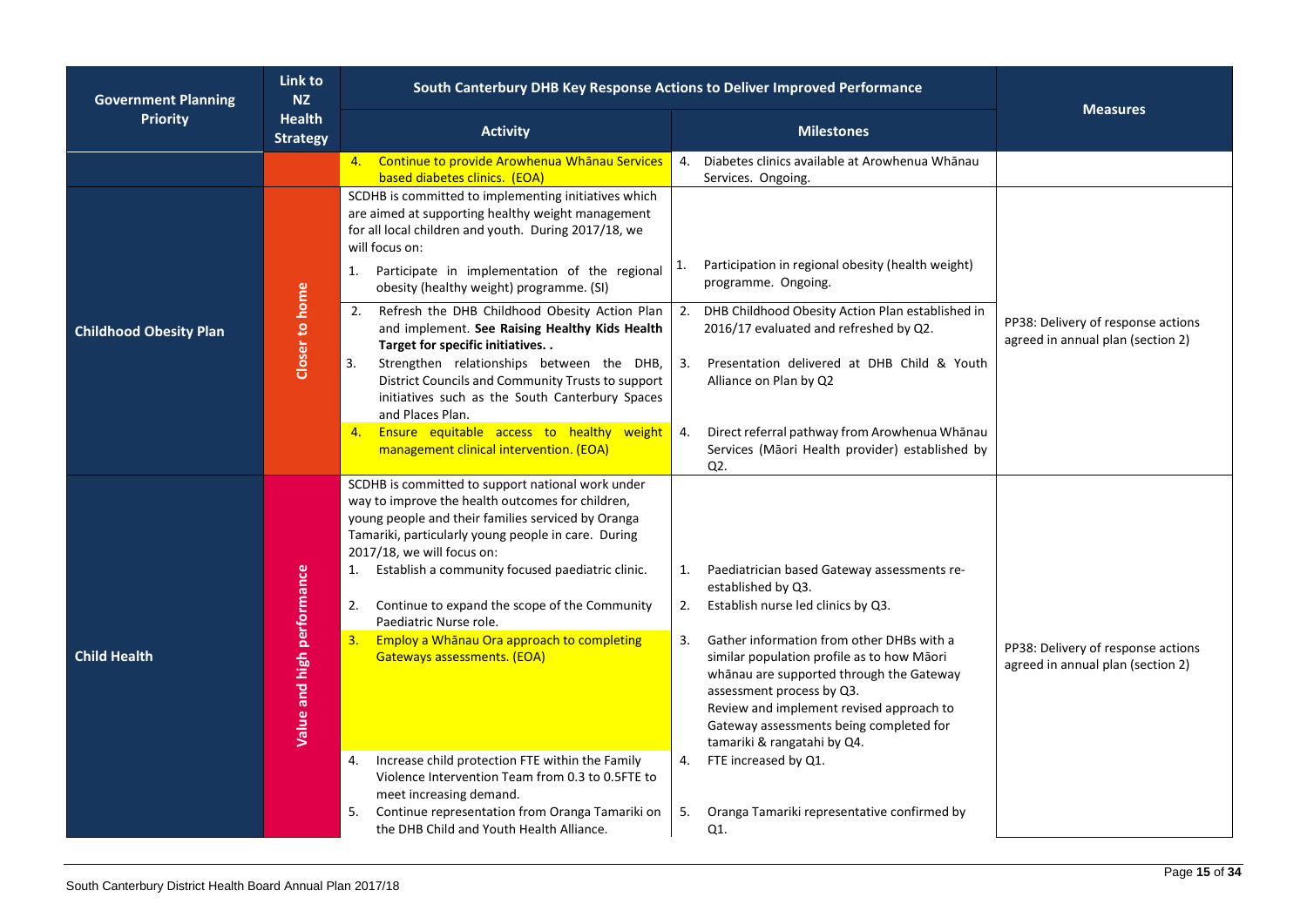| <b>Government Planning</b>         | Link to<br><b>NZ</b>             | South Canterbury DHB Key Response Actions to Deliver Improved Performance                                                                                                                                                                                                                                                                                                                                                                                                                                                                                                                                                                                                                                                                                                                                                                                                                                                               |                                                                                                                                                                                                                                                                                                                                                                                                                                                                                             |                                                                           |  |  |
|------------------------------------|----------------------------------|-----------------------------------------------------------------------------------------------------------------------------------------------------------------------------------------------------------------------------------------------------------------------------------------------------------------------------------------------------------------------------------------------------------------------------------------------------------------------------------------------------------------------------------------------------------------------------------------------------------------------------------------------------------------------------------------------------------------------------------------------------------------------------------------------------------------------------------------------------------------------------------------------------------------------------------------|---------------------------------------------------------------------------------------------------------------------------------------------------------------------------------------------------------------------------------------------------------------------------------------------------------------------------------------------------------------------------------------------------------------------------------------------------------------------------------------------|---------------------------------------------------------------------------|--|--|
| <b>Priority</b>                    | <b>Health</b><br><b>Strategy</b> | <b>Activity</b>                                                                                                                                                                                                                                                                                                                                                                                                                                                                                                                                                                                                                                                                                                                                                                                                                                                                                                                         | <b>Milestones</b>                                                                                                                                                                                                                                                                                                                                                                                                                                                                           | <b>Measures</b>                                                           |  |  |
|                                    |                                  | Continue to ensure that there are no barriers to<br>6.<br>timely access to Gateway assessments.                                                                                                                                                                                                                                                                                                                                                                                                                                                                                                                                                                                                                                                                                                                                                                                                                                         | Implement quarterly monitoring which captures<br>6.<br>by ethnicity, level of urgency, time from referral<br>to assessment and number on waiting list if this<br>occurs by Q1.<br>Produce quarterly internal monitoring reports<br>from Q2.                                                                                                                                                                                                                                                 |                                                                           |  |  |
| <b>Disability Support Services</b> | One team                         | SCDHB will identify the mechanisms and processes we<br>currently have in place to support people with a<br>disability when they interact with hospital based<br>services (such as inpatient, outpatient and emergency<br>department attendances). During 2017/18, we will<br>focus on:<br>Engage with consumers who have a disability in<br>1.<br>the design of hospital facilities.<br>Engage with consumers who have a disability in<br>2.<br>the design and evaluation of service delivery.<br>Complete a stocktake of disability friendly<br>3.<br>hospital environment, supports such as<br>communication tools and equipment and identify<br>staff training opportunities.<br>4. Work with Arowhenua Whanau Services to<br>promote the use of the 'Health Passport' with<br>their clientele. (EOA)<br>5. Consider the needs of the disabled Māori<br>community when developing the Cultural<br><b>Competency Framework. (EOA)</b> | Disabled consumer included in facility design user<br>1.<br>groups. Ongoing.<br>2.<br>Disabled consumer representation included in<br>the South Canterbury District Health Board<br>Consumer Council by Q1.<br>Stocktake completed as part of the Consumer<br>3.<br>Council Workplan by Q3 with action plan<br>developed by Q4.<br>Briefing provided to Arowhenua Whanau staff on<br>4.<br>the use of the Health Passport by Q1.<br>Cultural Competency Framework developed by<br>5.<br>Q4. | PP38: Delivery of response actions<br>agreed in annual plan (section 2)   |  |  |
| <b>Primary Care Integration</b>    | Closer to home                   | SCDHB will continue to work with their Primary Care<br>Alliance to move care closer to home for people<br>through improved integration with the broad health<br>and disability sector. During 2017/18, we will focus on:<br>Determine the pathway and thresholds for both<br>1.<br>spirometry screening and referral for spirometry<br>diagnostics including an approach to reaching<br>high needs populations.<br>Expand direct access to CT diagnostics for Primary<br>2.<br>Care.                                                                                                                                                                                                                                                                                                                                                                                                                                                    | 1.<br>Aoraki HealthPathway for spirometry reviewed<br>by Q4.<br>Referral criteria developed and Aoraki<br>2.<br>HealthPathway revised to include chest by Q3.                                                                                                                                                                                                                                                                                                                               | PP22: Delivery of actions to improve<br>system integration including SLMs |  |  |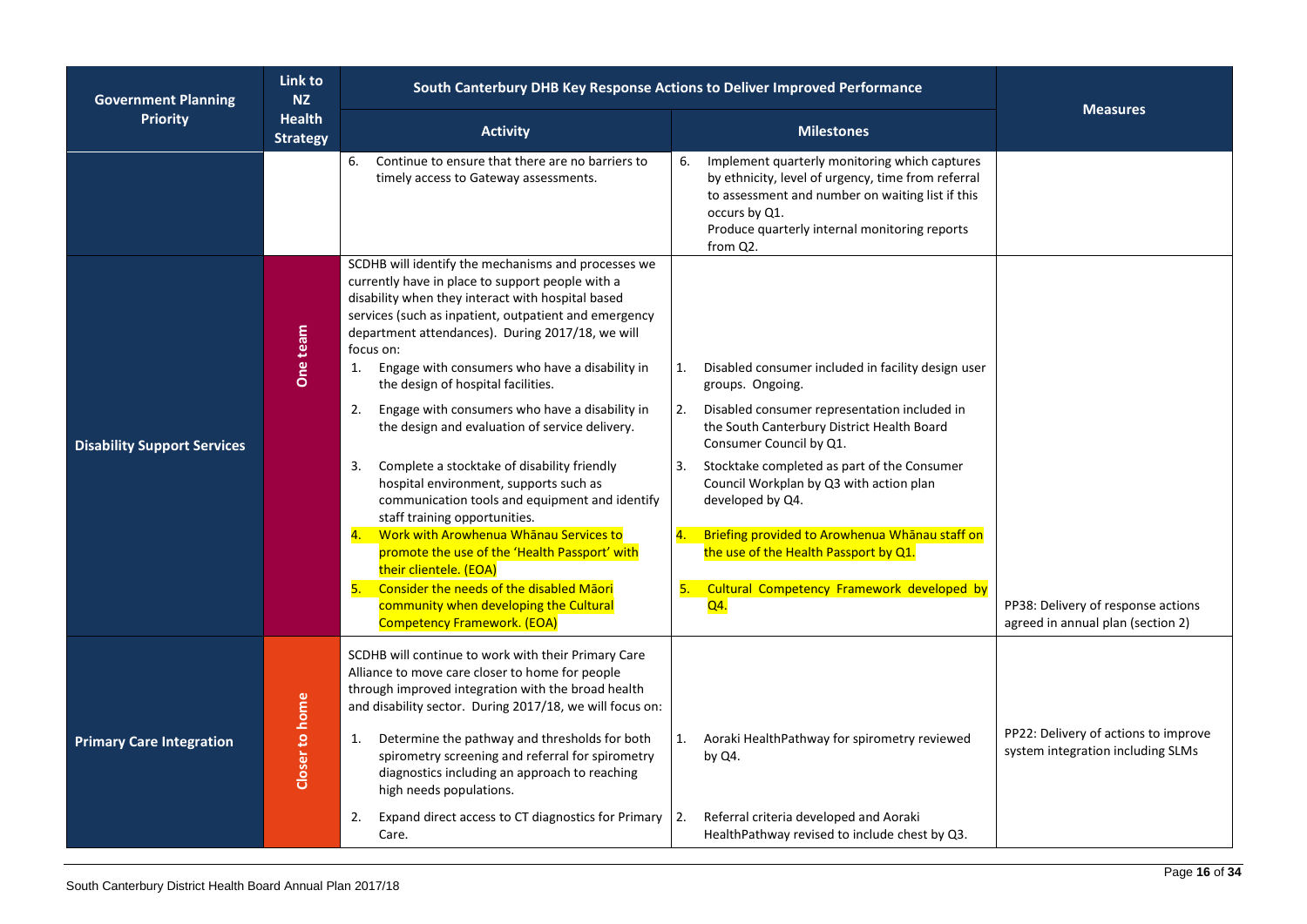| <b>Government Planning</b>                          | Link to<br><b>NZ</b>         |                                                                                                                                                                                                                                                                                                         | South Canterbury DHB Key Response Actions to Deliver Improved Performance                                                                                                                                                                |                                                                           |  |
|-----------------------------------------------------|------------------------------|---------------------------------------------------------------------------------------------------------------------------------------------------------------------------------------------------------------------------------------------------------------------------------------------------------|------------------------------------------------------------------------------------------------------------------------------------------------------------------------------------------------------------------------------------------|---------------------------------------------------------------------------|--|
| <b>Priority</b><br><b>Health</b><br><b>Strategy</b> |                              | <b>Activity</b>                                                                                                                                                                                                                                                                                         | <b>Milestones</b>                                                                                                                                                                                                                        | <b>Measures</b>                                                           |  |
|                                                     |                              | 3. Improve timely access through Primary Care<br>including Arowhenua Whanau Services (our<br>Māori Health provider) to a range of short-term<br>loan equipment to support people remaining in<br>their own homes. (EOA)                                                                                 | Identify an appropriate range of equipment that<br>3.<br>can be assessed for and issued through Primary<br>Care by Q1.<br>Train the practice nurse workforce in equipment<br>assessment and issuing processes and implement<br>by $Q2$ . |                                                                           |  |
|                                                     |                              | Evaluate processes aligned to the multiple service<br>4.<br>enrolment form for families new to South<br>Canterbury introduced in 2016.                                                                                                                                                                  | Evaluation completed by Q2.<br>4.<br>Action plan developed and implemented Q3.                                                                                                                                                           |                                                                           |  |
|                                                     |                              | Reduce inequity in cervical screening rates for<br>Māori women and cardio vascular risk<br>assessments for Māori men.                                                                                                                                                                                   | Utilise 'Services to improve access' funding to<br>reduce barriers to screening through provision of<br>community based clinics and vouchers for<br>primary care consultations by Q2.                                                    |                                                                           |  |
|                                                     | Value and<br>high<br>perform | SCDHB's Primary Care Alliance will develop and deliver<br>on an agreed refreshed System Level Measure Quality<br>Improvement Plan for 2017/18. This is attached as<br>Appendix 2.                                                                                                                       | 1.<br>SCDHB System Level Measure Quality<br>Improvement Plan for 2017/18 delivered by Q4.                                                                                                                                                | PP22: Delivery of actions to improve<br>system integration including SLMs |  |
| <b>Pharmacy Action Plan</b>                         | One<br>team                  | SCDHB is committed to implement any decisions made<br>during 2017/18 in relation to pharmacy contracting<br>arrangements.                                                                                                                                                                               | 1.<br>Agreed pharmacy contracting arrangements<br>actions planned for or implemented by Q4.                                                                                                                                              | PP38: Delivery of response actions<br>agreed in annual plan (section 2)   |  |
|                                                     | Value and high performance   | SCDHB is committed to improve patient experience as<br>measured by the Health Quality & Safety Commission's<br>national patient experience surveys, specifically in the<br>'coordination 'of care'. The SCDHB is also committed<br>to maintain a Consumer Council. During 2017/18, we<br>will focus on: |                                                                                                                                                                                                                                          |                                                                           |  |
| <b>Improving Quality</b>                            |                              | Improve coordination of the patient inpatient<br>1.<br>journey by completing a clinical handover<br>improvement project.                                                                                                                                                                                | Project completed by Q2.<br>1.                                                                                                                                                                                                           | PP38: Delivery of response actions<br>agreed in annual plan (section 2)   |  |
|                                                     |                              | Incorporate Tikaka Best Practice guidance as an<br>2.<br>equity lens in the above coordination<br>improvement project. (EOA)                                                                                                                                                                            | As above.<br>2.                                                                                                                                                                                                                          |                                                                           |  |
|                                                     |                              | Embed the recently established Consumer Council'<br>3.<br>mandate and functions within SCDHB.                                                                                                                                                                                                           | 3.<br>Consumer Council Work Plan formulated by Q2.                                                                                                                                                                                       |                                                                           |  |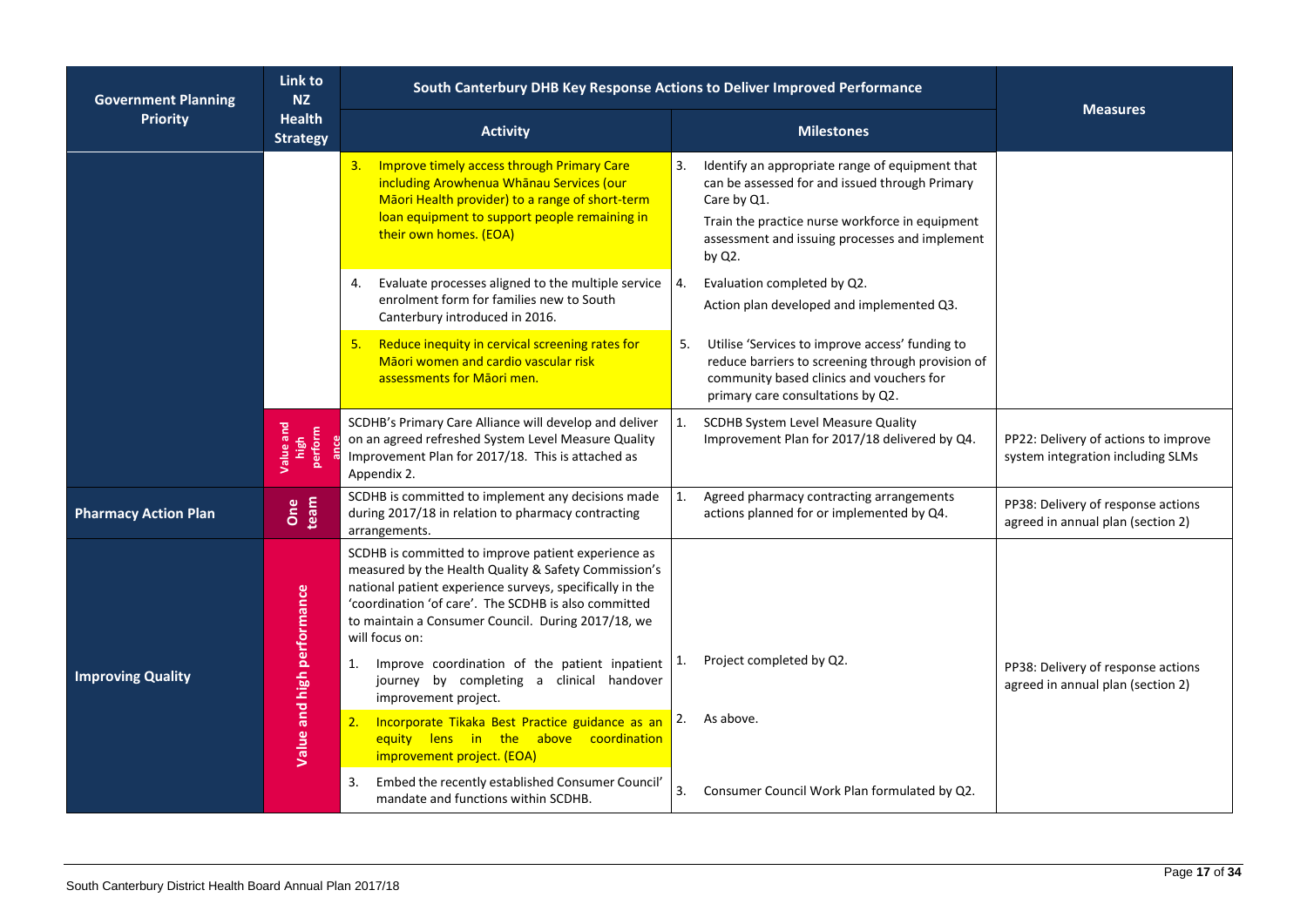| <b>Government Planning</b>                         | Link to<br><b>NZ</b>             | South Canterbury DHB Key Response Actions to Deliver Improved Performance                                                                                                                                                                                                                                                        |                                                                    |                             |
|----------------------------------------------------|----------------------------------|----------------------------------------------------------------------------------------------------------------------------------------------------------------------------------------------------------------------------------------------------------------------------------------------------------------------------------|--------------------------------------------------------------------|-----------------------------|
| <b>Priority</b>                                    | <b>Health</b><br><b>Strategy</b> | <b>Activity</b>                                                                                                                                                                                                                                                                                                                  | <b>Milestones</b>                                                  | Measures                    |
| <b>Living Within our Means</b>                     | Value and high<br>performance    | SCDHB is committed to manage our finances<br>prudently, and in line with the Minister's expectations,<br>and to ensure all planned financials align with<br>previously agreed results. During 2017/18, we will<br>focus on:<br>Budget and operate within allocated funding and<br>continue to identify further efficiency gains. | Monthly financials remain within planned<br>1.<br>parameters.      | Agreed financial templates. |
| <b>Delivery of Regional Service</b><br><b>Plan</b> | ś                                | SCDHB is committed to deliver on the Regional Service<br>Plan priorities of:<br>- Cardiac Services<br>- Stroke<br>- Major Trauma, and<br>- Hepatitis C.                                                                                                                                                                          | Regional reporting requirements met within<br>expected timeframes. | NA.                         |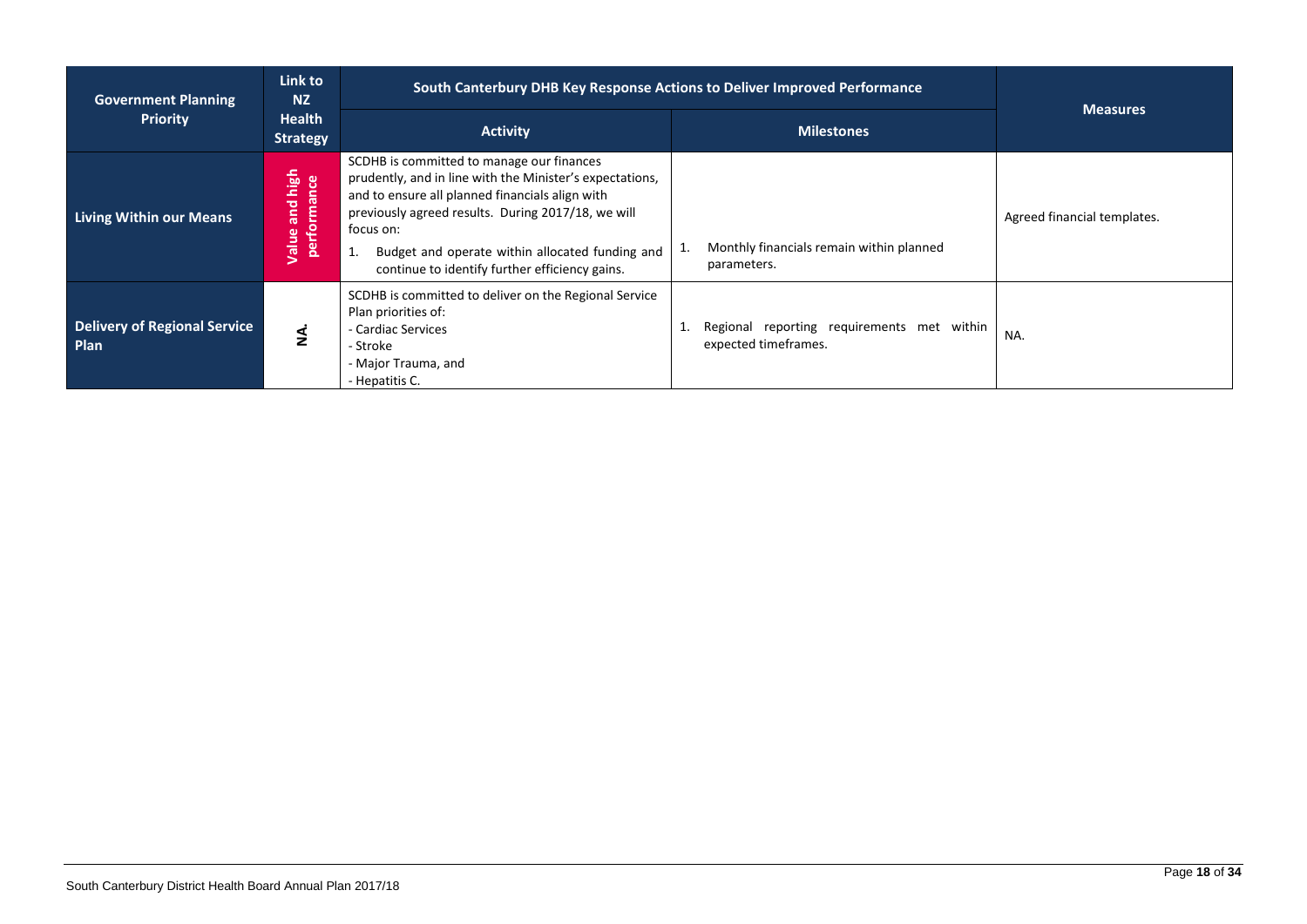### **Local and Regional Enablers**

#### **Enablers South Canterbury DHB**

<span id="page-23-0"></span>

| <b>Local and Regional Enabler</b> | Link to<br><b>NZ</b>                                                                                                                                                                                                                                                                                                                                                                                                                                                                                                                                                                                                                                                              | South Canterbury DHB Key Response Actions to Deliver Improved Performance                                                                                                                                                                                                                                                  | <b>Measures</b>                                                                                                                                                                                                                                                                                                                                                                                                                          |                                                                  |
|-----------------------------------|-----------------------------------------------------------------------------------------------------------------------------------------------------------------------------------------------------------------------------------------------------------------------------------------------------------------------------------------------------------------------------------------------------------------------------------------------------------------------------------------------------------------------------------------------------------------------------------------------------------------------------------------------------------------------------------|----------------------------------------------------------------------------------------------------------------------------------------------------------------------------------------------------------------------------------------------------------------------------------------------------------------------------|------------------------------------------------------------------------------------------------------------------------------------------------------------------------------------------------------------------------------------------------------------------------------------------------------------------------------------------------------------------------------------------------------------------------------------------|------------------------------------------------------------------|
|                                   | <b>Health</b><br><b>Strategy</b>                                                                                                                                                                                                                                                                                                                                                                                                                                                                                                                                                                                                                                                  | <b>Activity</b>                                                                                                                                                                                                                                                                                                            | <b>Milestones</b>                                                                                                                                                                                                                                                                                                                                                                                                                        |                                                                  |
| IT                                | Smart system                                                                                                                                                                                                                                                                                                                                                                                                                                                                                                                                                                                                                                                                      | SCDHB will engage in the South Island Information<br>Service, Service Level Alliance and implementation of<br>the regional programme to leverage digital hospital<br>investments including:<br>Implement Order Entry<br>1.<br>Radiology<br>Laboratory.<br>Implement an electronic nursing<br>2.<br>documentation solution. | Order Entry implemented in Radiology by Q2.<br>1.<br>Order entry implemented in Laboratory by Q4.<br>Business case prepared by Q1.<br>-2.<br>Selected product implemented if business case<br>approved by Q4.                                                                                                                                                                                                                            | Quarterly reports from regional<br>leads.                        |
| <b>Workforce</b>                  | SCDHB Workforce Development Steering Group will<br>oversee the following activity during 2017/18:<br>South<br>Island Workforce 1.<br>Support the<br>1.<br>Development Hub and engage in the regional<br>plan. (SI)<br>Refresh the SCDHB Workforce Development<br>2.<br>Plan.<br>One Team<br>Refresh the SCDHB Staff Wellbeing Programme.<br>3.<br>Embed the DHB Cultural Competency 4.<br>4.<br>Framework and complete a stocktake of current<br>capability and commence the development of<br>identified training packages and training<br>resource capacity. (EOA)<br>Support the upskilling of kaiawhina working in $\vert$ 5.<br>5.<br>home and community support services to |                                                                                                                                                                                                                                                                                                                            | South Island Workforce Development Alliance<br>Coordinator to be a member of the SCDHB Workforce<br>Development Group by Q1.<br>2.<br>Workforce Development Plan updated by Q2.<br>3.<br>Refreshed Staff Wellbeing Programme implemented<br>by Q3.<br>Stocktake completed by Q2.<br>Training packages developed by Q4.<br>Falls Prevention & Management Workshop provided<br>by the DHB for home and community support<br>workers by Q4. | PP23: Improving Wrap Around<br>Services - Health of Older People |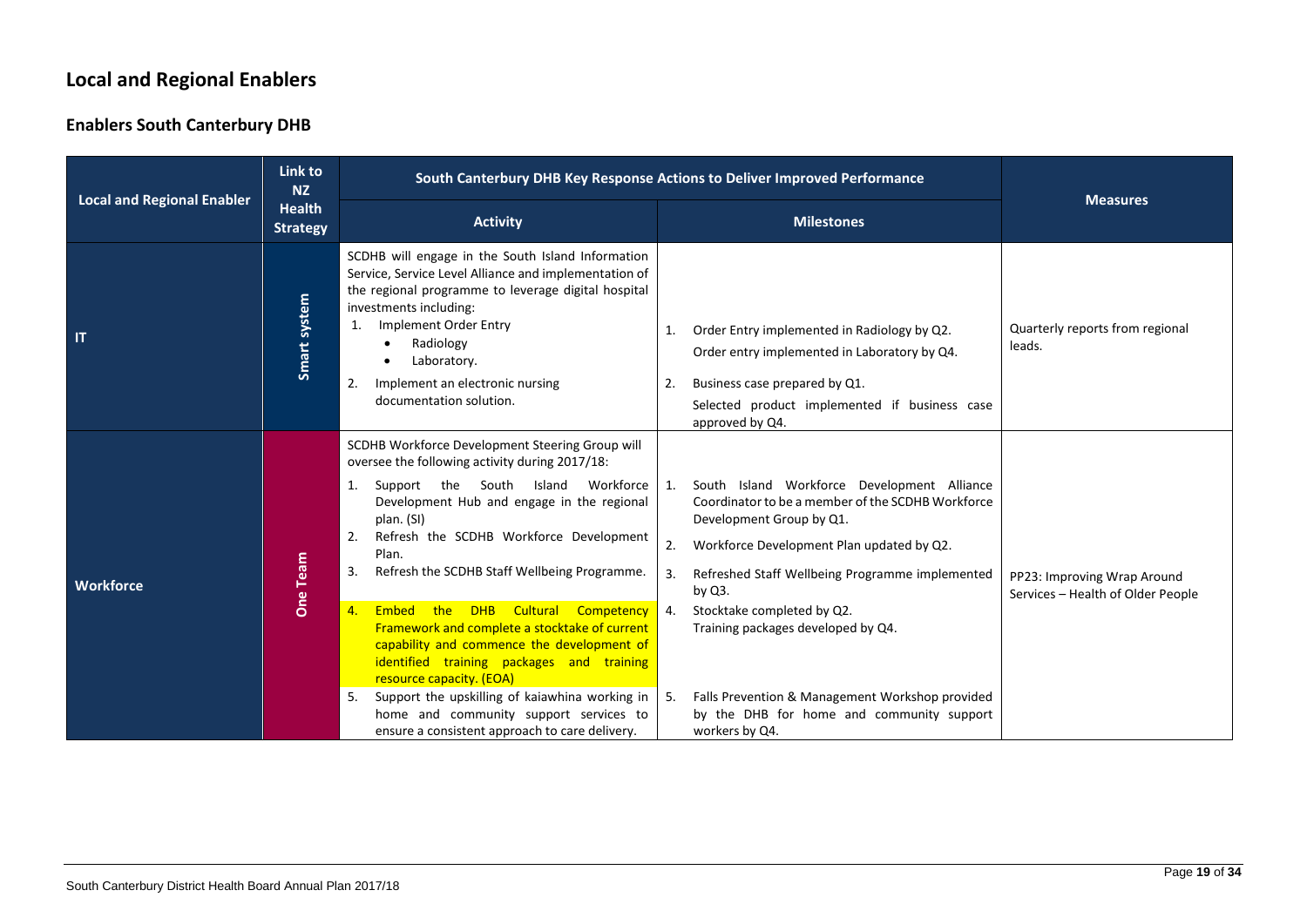### <span id="page-24-0"></span>**Financial Performance Summary**

**(refer to Appendix One for further detail)**

### *PROSPECTIVE STATEMENT OF FINANCIAL PERFORMANCE (COMPREHENSIVE INCOME) FOR THE THREE YEARS ENDED 30 JUNE 2018, 2019 AND 2020*

| <b>South Canterbury District Health Board</b><br><b>Consolidated Financial Performance</b> | 2015/16<br><b>Audited</b><br><b>Actual</b> | 2016/17<br><b>Forecast</b> | 2017/18<br>Plan | 2018/19<br>Plan | 2019/120<br>Plan | 2020/21<br>Plan |
|--------------------------------------------------------------------------------------------|--------------------------------------------|----------------------------|-----------------|-----------------|------------------|-----------------|
| 2017/2018                                                                                  |                                            |                            |                 |                 |                  |                 |
| <b>MOH Revenue</b>                                                                         | 180,297                                    | 185,507                    | 192,671         | 196,457         | 200,243          | 204,029         |
| <b>Other Government Revenue</b>                                                            | 1,958                                      | 1,836                      | 1,857           | 1,857           | 1,876            | 1,895           |
| <b>Other Revenue</b>                                                                       | 5,504                                      | 5,326                      | 5,336           | 5,202           | 4,850            | 4,838           |
| <b>TOTAL REVENUE</b>                                                                       | 187,759                                    | 192,669                    | 199,864         | 203,516         | 206,969          | 210,762         |
| <b>Personnel Benefit Costs</b>                                                             | 63,384                                     | 62,855                     | 64,912          | 66,191          | 66,089           | 67,397          |
| Outsourced                                                                                 | 8,653                                      | 9,214                      | 8,822           | 8,983           | 9,147            | 9,314           |
| <b>Clinical Supplies</b>                                                                   | 10,365                                     | 10,572                     | 10,188          | 10,308          | 10,391           | 10,513          |
| Infrastructure & Non Clinical                                                              | 10,859                                     | 8,997                      | 8,652           | 8,501           | 7,377            | 6,994           |
| Payemts to Non DHB Providers                                                               | 89,230                                     | 93,921                     | 100,515         | 102,500         | 106,189          | 108,270         |
| Interest                                                                                   | 422                                        | 253                        |                 |                 |                  |                 |
| Depreciation & Ammortisation                                                               | 4,234                                      | 4,233                      | 4,232           | 4,500           | 5,244            | 5,742           |
| Capital Charge                                                                             | 1,765                                      | 2,532                      | 2,532           | 2,532           | 2,532            | 2,532           |
| <b>TOTAL EXPENDITURE</b>                                                                   | 188,912                                    | 192,577                    | 199,853         | 203,516         | 206,969          | 210,762         |
| <b>Other Comprehensive income</b>                                                          | (1, 154)                                   | 92                         | 11              | 0               | (0)              | 0               |
| <b>Revaluation Land &amp; Buidings</b>                                                     | 1,210                                      |                            |                 |                 |                  |                 |
| <b>Total Comprehensive Income/(Deficit)</b>                                                | 56                                         | 92                         | 11              | $\Omega$        | 0                | 0               |

#### *PROSPECTIVE FINANCIAL PERFORMANCE BY OUTPUT CLASS FOR THE YEAR ENDED 30 JUNE 2018.*

|                                    | 2017/18         | 2018/19         | 2019/20         | 2020/21         |
|------------------------------------|-----------------|-----------------|-----------------|-----------------|
| <b>REVENUE</b>                     | <b>TOTAL \$</b> | <b>TOTAL \$</b> | <b>TOTAL \$</b> | <b>TOTAL \$</b> |
| Prevention                         | 2,841,344       | 2,892,367       | 2,940,560       | 2,993,587       |
| Early detection and management     | 43,687,728      | 44,473,057      | 45.214.084      | 46.029.430      |
| Intensive assessment and treatment | 119,555,282     | 121,665,588     | 123,692,734     | 125,923,265     |
| Support and rehabilitation         | 33,779,646      | 34,484,989      | 35, 121, 622    | 35, 815, 718    |
| <b>Grand Total</b>                 | 199,864,000     | 203,516,000     | 206,969,000     | 210,762,000     |
| <b>EXPENDITURE</b>                 | <b>TOTAL \$</b> | <b>TOTAL \$</b> | <b>TOTAL \$</b> | <b>TOTAL \$</b> |
| Prevention                         | 2,834,805       | 2,892,366       | 2,940,560       | 2,993,587       |
| Early detection and management     | 43,587,982      | 44,473,057      | 45,214,084      | 46.029.430      |
| Intensive assessment and treatment | 119,233,235     | 121,728,587     | 123,818,734     | 126, 112, 265   |
| Support and rehabilitation         | 33,736,978      | 34,421,989      | 34,995,622      | 35,626,718      |
| <b>Grand Total</b>                 | 199,393,000     | 203,516,000     | 206,969,000     | 210,762,000     |
| Surplus/(Deficit)                  | 11,000          | $\bf{0}$        | $\bf{0}$        | $\bf{0}$        |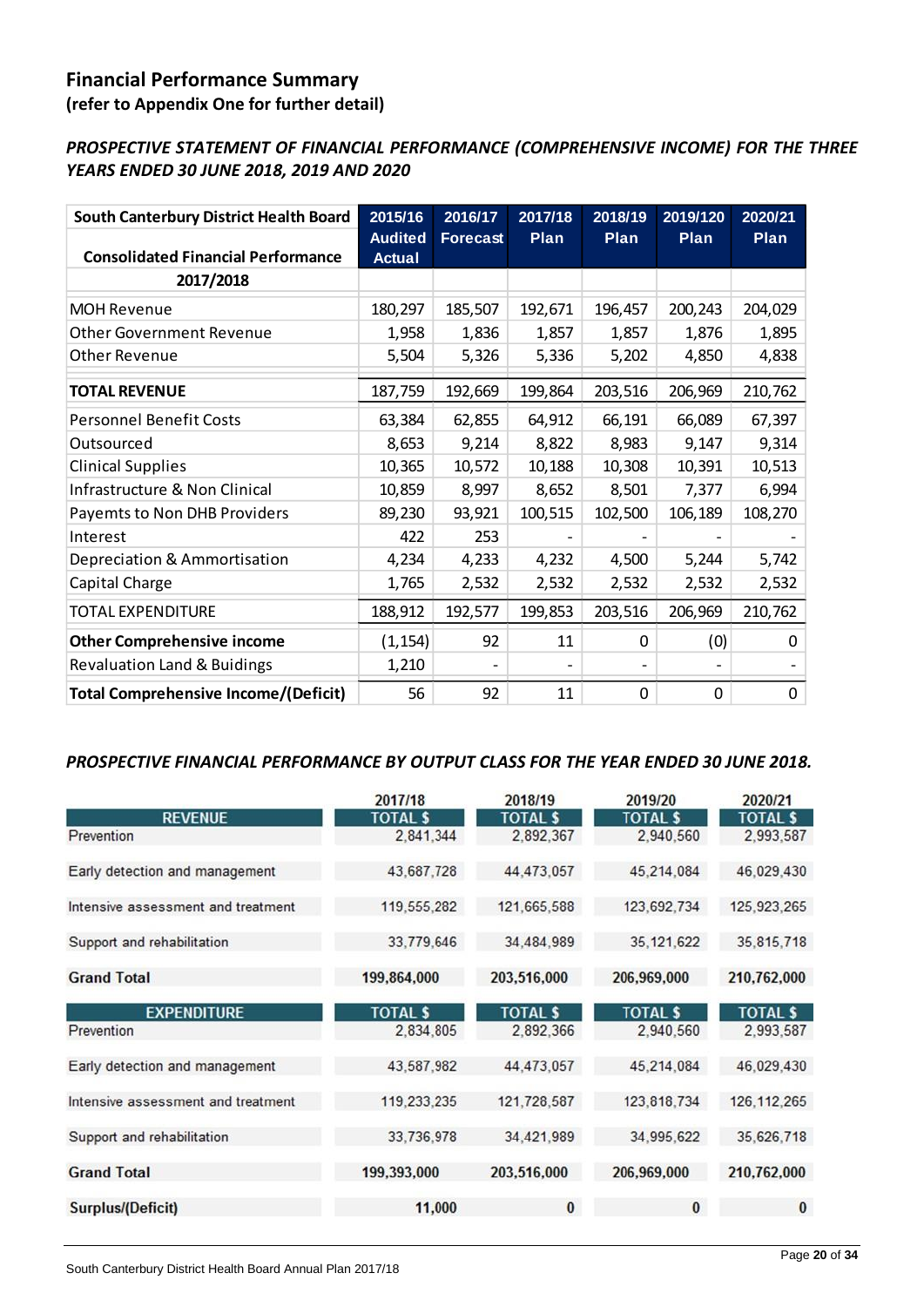# <span id="page-25-0"></span>**SECTION 3: Service Configuration**

#### <span id="page-25-1"></span>**Service Coverage**

All DHBs are required to deliver a minimum of services, as defined in *The Service Coverage Schedule*, which is incorporated as part of the Crown Funding Agreement under section 10 of the New Zealand Public Health and Disability Act 2000, and is updated annually.

Responsibility for service coverage is shared between DHBs and the Ministry. DHBs are responsible for taking appropriate action to ensure that service coverage is delivered for their population, including populations that may have high or different needs such as Māori, Pacific and high-needs groups. South Canterbury DHB may, pursuant to section 25 of the New Zealand Public Health and Disability Act 2000, negotiate and enter into, or amend any current agreement for the provision or procurement of services.

South Canterbury DHB is not seeking any formal exemptions to the Service Coverage Schedule in 2017/18.

#### <span id="page-25-2"></span>**Service Change**

The table below describes all service reviews and service changes that have been approved or proposed for implementation in 2017/18.

| Change                    | <b>Description of Change</b>                                                  | <b>Benefits of Change</b>                                                   | <b>Change for</b><br>local, regional<br>or national<br>reasons |
|---------------------------|-------------------------------------------------------------------------------|-----------------------------------------------------------------------------|----------------------------------------------------------------|
| Community<br>Pharmacy and | Implement the national pharmacy<br>contracting arrangements and develop local | More integration across the primary care<br>team.                           | National & local                                               |
| Pharmacist<br>services    | services                                                                      | Improved access to pharmacist services by<br>consumers.                     |                                                                |
|                           |                                                                               | Consumer empowerment.                                                       |                                                                |
|                           |                                                                               | Safe supply of medicines to the consumer.                                   |                                                                |
|                           |                                                                               | Improved support for vulnerable<br>populations.                             |                                                                |
|                           |                                                                               | More use of pharmacists as a first point of<br>contact within primary care. |                                                                |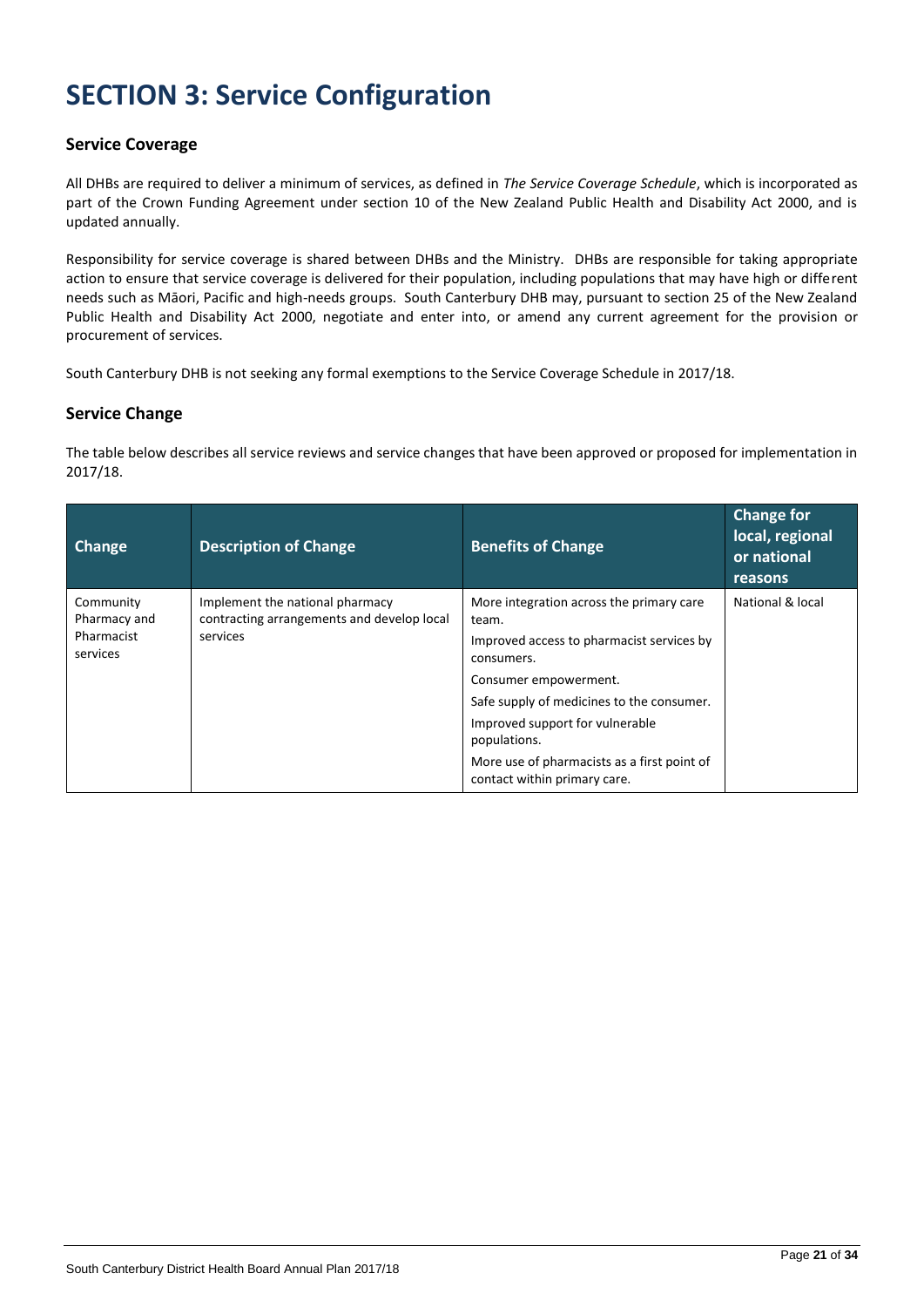## <span id="page-26-0"></span>**SECTION 4: Stewardship**

### **(refer to South Canterbury DHB's 2016/19 Statement of Intent for more information)**

This section provides an outline of the arrangements and systems that South Canterbury DHB has in place to manage our core functions and to deliver planned services. Greater detail is included in South Canterbury DHB's three-yearly Statement of Intent, which was last produced for the 2016/17 year and is available on our website at *www.scdhb.health.nz*

#### <span id="page-26-1"></span>**Managing our Business**

#### *Organisational performance management*

South Canterbury DHB's performance is assessed on both financial and non-financial measures, which are measured and reported at operational, strategic and governance levels of the organisation. These are reported as appropriate.

#### *Funding and financial management*

South Canterbury DHB's key financial indicators are Statement of Financial Performance, Statement of Consolidated Financial Position and Statement of Changes and Equity. These are assessed against and reported through South Canterbury DHB's performance management process to operational, strategic and governance levels on a monthly basis. Further information about South Canterbury DHB's planned financial position for 2017/18 and out years is contained in the Financial Performance Summary section of this document on page 20, and in Appendix A: Statement of Performance Expectations on page 11.

#### *Investment and asset management*

All DHBs are required to complete a stand-alone Long-Term Investment Plan (LTIP) covering at least 10 years. LTIPs are part of the new Treasury system for monitoring investments across government, the Investment Management and Asset Management Performance (IMAP) system.

#### *Shared service arrangements and ownership interests*

South Canterbury DHB has 100 percentage ownership interest in South Canterbury Eye Clinic Ltd. The DHB does not intend to acquire shares or interests in other companies, trusts or partnerships at this time.

#### *Risk management*

South Canterbury DHB has a formal risk management and reporting system, which currently entails incident and complaint management systems utilising the regional Safety  $1^{st}$  system. It is intended to migrate the risk register from its current electronic system to the Safety  $1^{st}$  system during 2017/18 The DHB is committed to managing risk in accordance with the process set out in the Australian/New Zealand Joint Standard on Risk Management (AS/NZS ISO 31000:2009).

#### *Quality assurance and improvement*

South Canterbury DHB's approach to quality assurance and improvement is in line with the New Zealand Triple Aim: improved quality, safety and experience of care, improved health and equity for all populations, and, best value for public health system resources. Contracted services are aligned with national quality standards and auditing of contracted providers includes quality audits.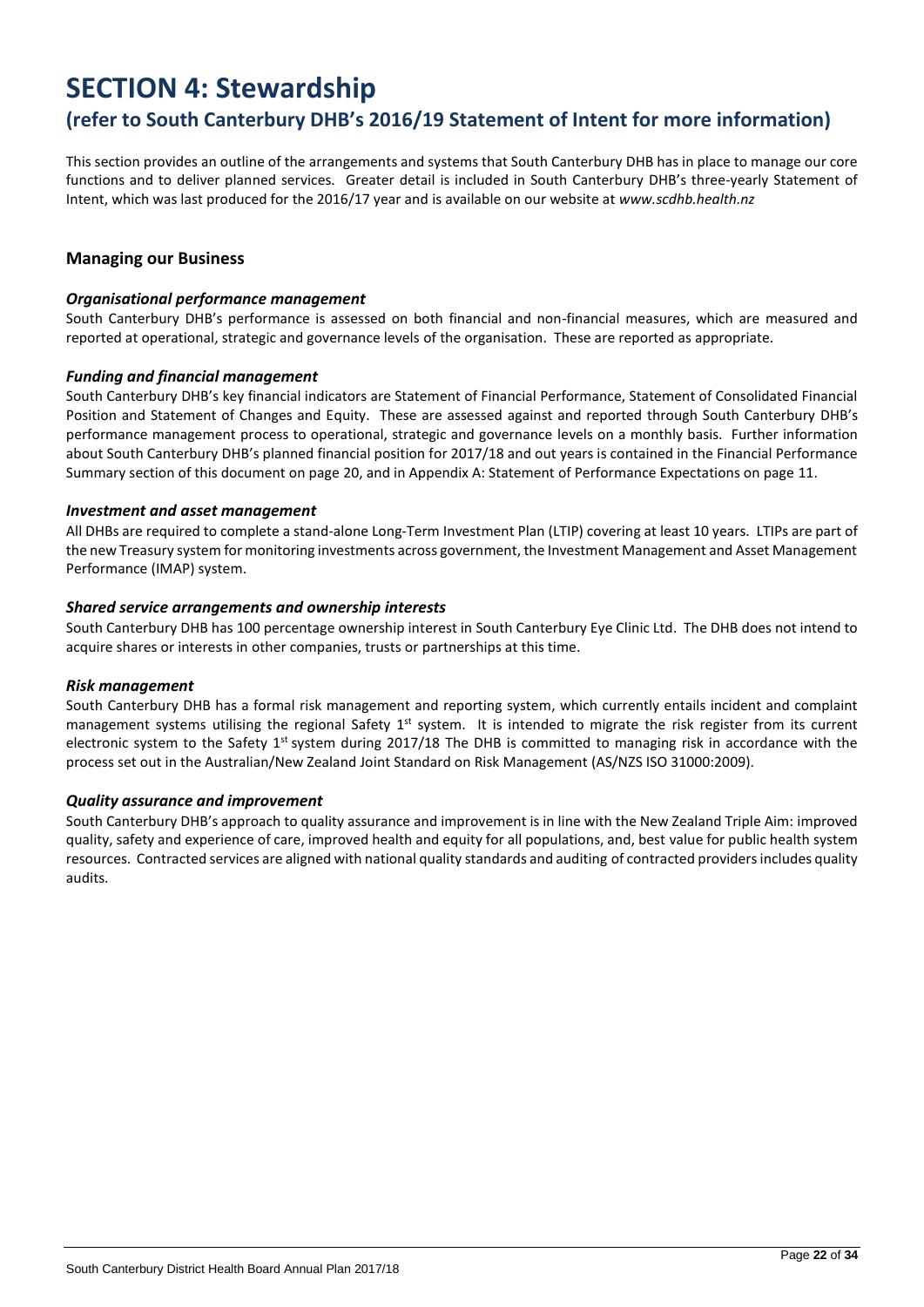### <span id="page-27-0"></span>**Building Capability**

#### *Capital and infrastructure development*

The Front of Hospital business case incorporating change to Emergency, Outpatients, Day Stay services, Hospital reception and Café with a spend of \$9.88m was approved by the board in 2015. Current costs are in excess of \$10M triggering the need for a strategic assessment and programme business case prior to proceeding further. In addition to this, work to improve environmental components of the existing central services building is underway to ensure energy efficiency, site infrastructure and preventative maintenance are optimal. The regional information services projects due for implementation over the next 3 years will see a significant step forward in delivering an electronic health record incorporating patient portals, health provider portals and mobile applications.

#### *Information technology and communications systems*

South Canterbury DHB's information technology and communication systems goals align with the national and regional strategic direction for information technology (IT). Further detail about South Canterbury DHB's current IT initiatives are contained in the 2017/18 South Island Regional Service Plan, and in the section on local and regional enablers within this document, on page 19.

South Canterbury District Health Board will report on implementation of the New Zealand Business Number Whole-of-Government Directions in its Annual Report.

#### *Workforce*

Below is a short summary of South Canterbury DHB's organisational culture, leadership and workforce development initiatives. Further detail about the South Island regional approach to workforce is contained in the 2017/18 South Island Regional Service Plan.

SCDHB will be focussing on a value based cultural development programme through understanding what is important to our consumers and important to our staff and ensuring our behaviours, systems and processes are reflective of the values identified and encourage staff to speak up for safety.

As part of our culture programme we will specifically target leadership development so that we select our leaders and provide performance feedback and professional development to support values based leadership.

We will be undertaking an organisation wide training planning needs analysis to ensure we are effectively and equitably investing in our people. We aim to strategically build capability in our workforce where it can deliver the best value in terms of health outcomes for our community.

#### *Co-operative developments*

South Canterbury DHB recognises the impact of the social determinants of health and as such works in partnership with a number of external public and private organisations to implement cross-agency programmes to 'support the health and independence of the people of South Canterbury'. These include:

- South Island Alliance
- Community Public Health, Sport Canterbury
- Primary care practices, community pharmacies and Hospice South Canterbury
- Police and Ministries of Justice, Education and Social Development
- Local and regional councils, Aoraki Multicultural Council
- ACC
- Plunket
- Arowhenua Whānau Services (Māori Health provider)
- Fale Pasifika O Aoraki
- Non-government organisations including those relating to mental health and addictions, child, youth and families' services and long-term conditions management
- Aged related residential care and home-based support providers
- Bidwill Trust (private hospital)
- NZ Health Partnerships Ltd
- Southern DHB procurement
- **Laundry Alliance**
- Tertiary education providers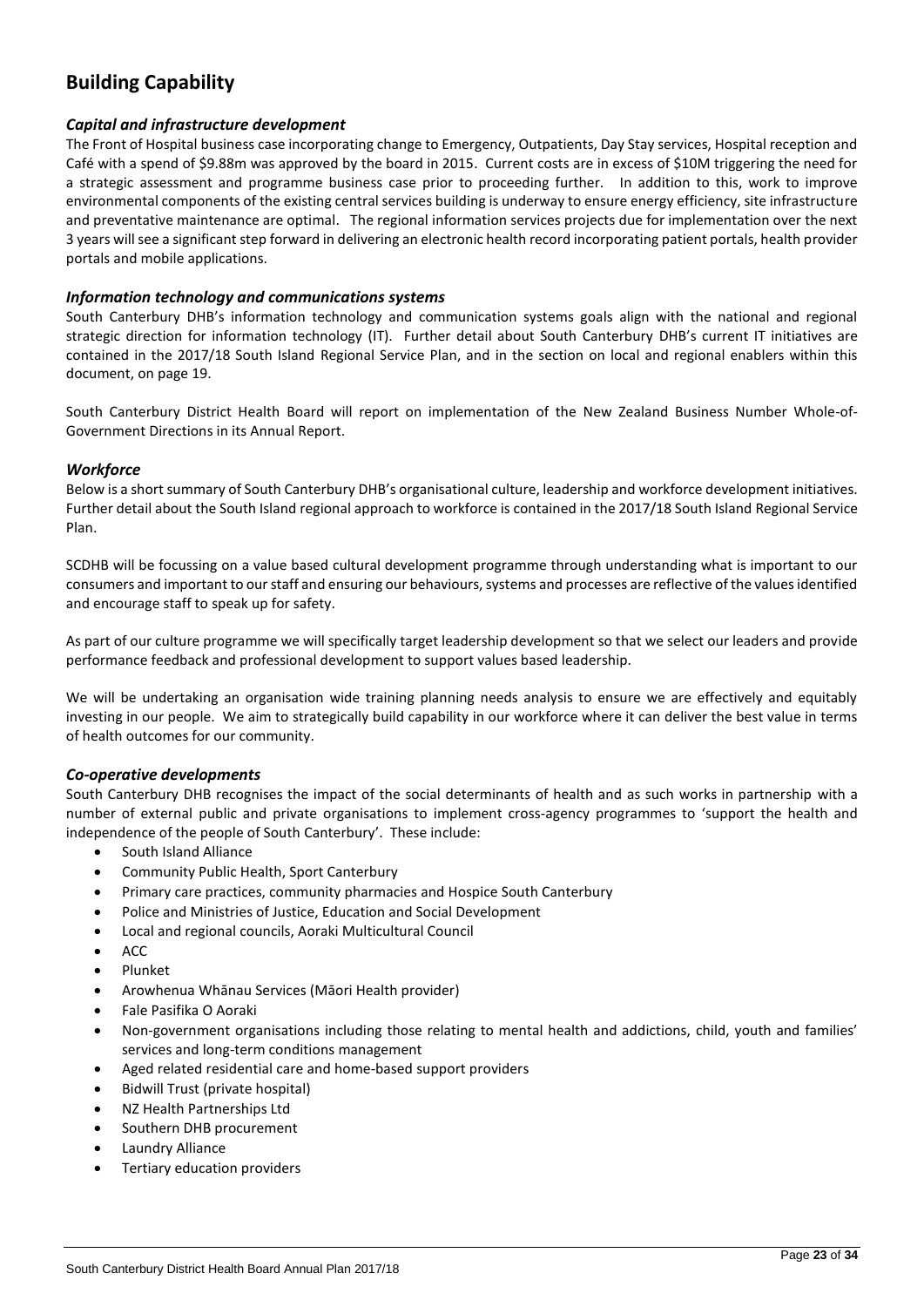# <span id="page-28-0"></span>**SECTION 5: Performance Measures**

### <span id="page-28-1"></span>**2017/18 Performance Measures**

The DHB non-financial monitoring framework aims to provide a rounded view of performance in key areas using a range of performance markers. The measures are intended to cover a specific set of markers of DHB performance in key areas, rather than all health services or DHB activity. Four dimensions are identified reflecting DHB functions as owners, funders and providers of health and disability services. The four identified dimensions of DHB performance cover:

- achieving Government's priority goals/objectives and targets or 'Policy priorities'
- meeting service coverage requirements and supporting sector inter-connectedness or 'System Integration'
- providing quality services efficiently or 'Ownership'
- purchasing the right mix and level of services within acceptable financial performance or 'Outputs'.

Each performance measure has a nomenclature to assist with classification as follows:

#### **Code Dimension**

- HS Health Strategy
- PP Policy Priorities
- SI System Integration
- OP Outputs
- OS Ownership
- DV Developmental Establishment of baseline (no target/performance expectation is set)

Inclusion of 'SLM 'in the measure title indicates a measure that is part of the 'System Level Measures' identified for 2017/18.

| <b>Performance measure</b>                                                                       | <b>Performance expectation</b>                          |                                                                               |  |
|--------------------------------------------------------------------------------------------------|---------------------------------------------------------|-------------------------------------------------------------------------------|--|
| HS: Supporting delivery of the New Zealand Health Strategy                                       | Quarterly highlight report against the Strategy themes. |                                                                               |  |
|                                                                                                  | Age 0-19 - Māori                                        | To be agreed during quarter one<br>2017/18                                    |  |
|                                                                                                  | Age 0-19 - Other                                        | To be agreed during quarter one<br>2017/18                                    |  |
|                                                                                                  | Age 0-19-Total                                          | To be agreed during quarter one<br>2017/18                                    |  |
|                                                                                                  | Age 20-64 19 - Māori                                    | To be agreed during quarter one<br>2017/18                                    |  |
| PP6: Improving the health status of people with severe<br>mental illness through improved access | Age 20-64 19 - Other                                    | To be agreed during quarter one<br>2017/18                                    |  |
|                                                                                                  | Age 20-64 19 - Total                                    | To be agreed during quarter one<br>2017/18                                    |  |
|                                                                                                  | Age 65+ 19 - Māori                                      | To be agreed during quarter one<br>2017/18                                    |  |
|                                                                                                  | Age 65+ 19 - Other                                      | To be agreed during quarter one<br>2017/18                                    |  |
|                                                                                                  | Age $65+19$ – Total                                     | To be agreed during quarter one<br>2017/18                                    |  |
|                                                                                                  |                                                         | 95% of clients discharged will have a<br>quality transition or wellness plan. |  |
| PP7: Improving mental health services using wellness and transition (discharge) planning         |                                                         | 95% of audited files meet accepted<br>good practice.                          |  |
| PP8: Shorter waits for non-urgent mental health and addiction services for 0-19 year olds        |                                                         | 80% of people seen within 3 weeks.                                            |  |
|                                                                                                  |                                                         | 95% of people seen within 8 weeks.                                            |  |
| PP10: Oral Health- Mean DMFT score at Year 8                                                     | Year 1                                                  | 0.85                                                                          |  |
|                                                                                                  | Year 2                                                  | 0.85                                                                          |  |
| PP11: Children caries-free at five years of age                                                  | Year 1                                                  | 68%                                                                           |  |
|                                                                                                  | Year 2                                                  | 68%                                                                           |  |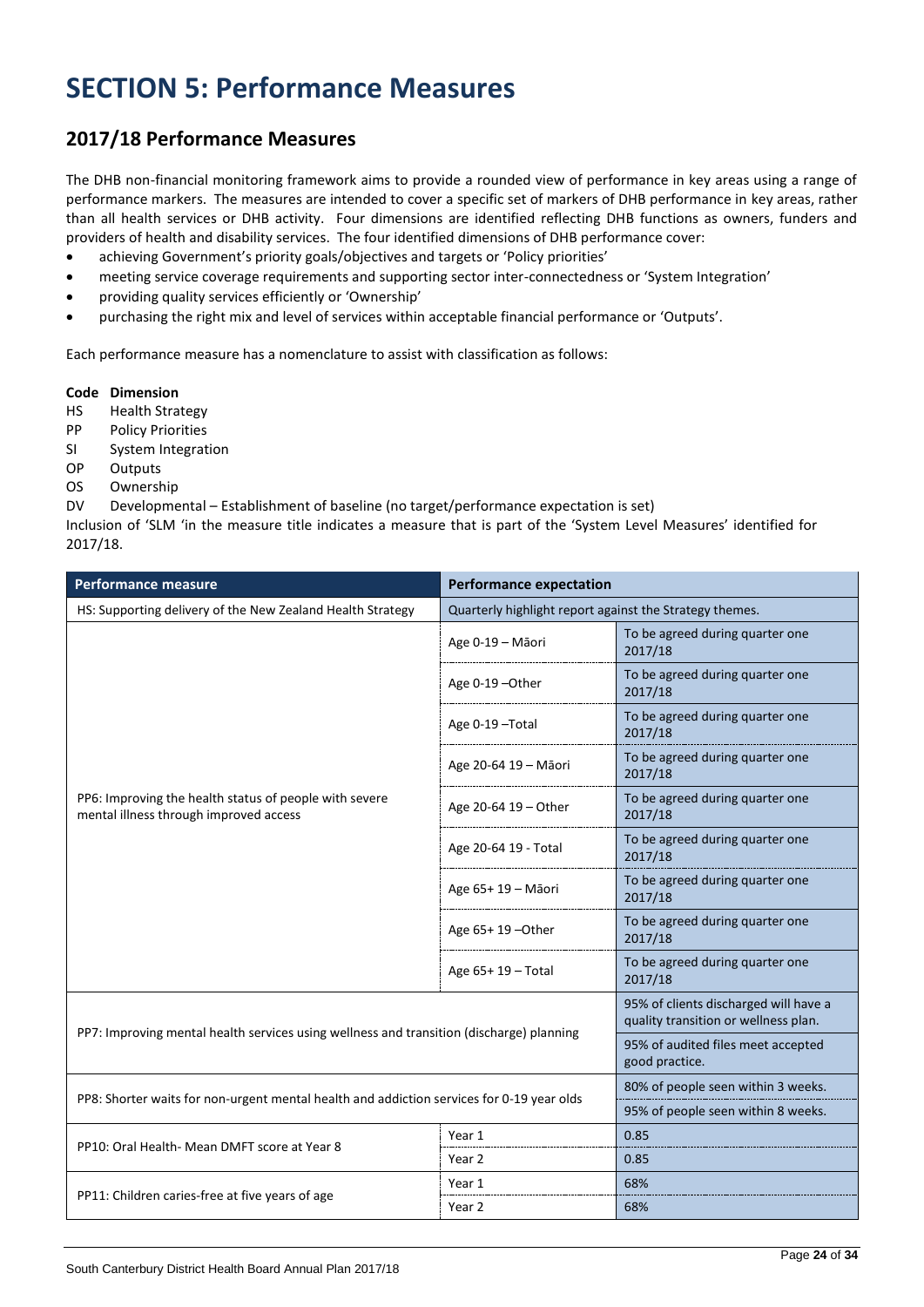| PP12: Utilisation of DHB-funded dental services by                                                                                                                                                                                                                                                                                                                              |                                                                                                                                                                                                                                                                  | Year 1 |                                          | >85%                                                                                                                                                                    |  |
|---------------------------------------------------------------------------------------------------------------------------------------------------------------------------------------------------------------------------------------------------------------------------------------------------------------------------------------------------------------------------------|------------------------------------------------------------------------------------------------------------------------------------------------------------------------------------------------------------------------------------------------------------------|--------|------------------------------------------|-------------------------------------------------------------------------------------------------------------------------------------------------------------------------|--|
| adolescents (School Year 9 up to and including age 17 years)                                                                                                                                                                                                                                                                                                                    |                                                                                                                                                                                                                                                                  | Year 2 |                                          | >85%                                                                                                                                                                    |  |
| PP13: Improving the number of children enrolled in DHB                                                                                                                                                                                                                                                                                                                          |                                                                                                                                                                                                                                                                  | Year 1 |                                          | 95%                                                                                                                                                                     |  |
| funded dental services (Children enrolled 0-4 years)                                                                                                                                                                                                                                                                                                                            |                                                                                                                                                                                                                                                                  | Year 2 |                                          | 95%                                                                                                                                                                     |  |
| PP13: Improving the number of children enrolled in DHB                                                                                                                                                                                                                                                                                                                          |                                                                                                                                                                                                                                                                  | Year 1 |                                          | ≤10%                                                                                                                                                                    |  |
| funded dental services (Children not examined 0-12 years)                                                                                                                                                                                                                                                                                                                       |                                                                                                                                                                                                                                                                  | Year 2 |                                          | ≤10%                                                                                                                                                                    |  |
| PP20: Improved management for long term conditions (CVD, Acute heart health, Diabetes, and Stroke)                                                                                                                                                                                                                                                                              |                                                                                                                                                                                                                                                                  |        |                                          |                                                                                                                                                                         |  |
| Focus Area 1: Long term conditions                                                                                                                                                                                                                                                                                                                                              | Report on activities in the Annual Plan.                                                                                                                                                                                                                         |        |                                          |                                                                                                                                                                         |  |
|                                                                                                                                                                                                                                                                                                                                                                                 | Implement actions from Living Well with Diabetes.                                                                                                                                                                                                                |        |                                          |                                                                                                                                                                         |  |
| Focus Area 2: Diabetes services                                                                                                                                                                                                                                                                                                                                                 | control (HbA1C indicator).                                                                                                                                                                                                                                       |        |                                          | Improve or, where high, maintain the proportion of patients with good or acceptable glycaemic                                                                           |  |
|                                                                                                                                                                                                                                                                                                                                                                                 |                                                                                                                                                                                                                                                                  |        |                                          | 90% of the eligible population will have had their cardiovascular risk assessed in the last 5 years.                                                                    |  |
| Focus Area 3: Cardiovascular health                                                                                                                                                                                                                                                                                                                                             | Percentage of 'eligible Māori men in the PHO aged 35-<br>44 years' who have had their cardiovascular risk<br>assessed in the past 5 years.                                                                                                                       |        | 90%                                      |                                                                                                                                                                         |  |
|                                                                                                                                                                                                                                                                                                                                                                                 | 70% of high-risk patients receive an angiogram within 3 days of admission.                                                                                                                                                                                       |        |                                          |                                                                                                                                                                         |  |
| Focus Area 4: Acute heart service                                                                                                                                                                                                                                                                                                                                               |                                                                                                                                                                                                                                                                  |        |                                          | Over 95% of patients presenting with ACS who undergo coronary angiography who have<br>completion of ANZACS QI ACS and Cath/PCI registry data collection within 30 days. |  |
|                                                                                                                                                                                                                                                                                                                                                                                 | completion of Cardiac Surgery registry data collection within 30 days of discharge.                                                                                                                                                                              |        |                                          | Over 95% of patients undergoing cardiac surgery at the regional cardiac centres will have                                                                               |  |
|                                                                                                                                                                                                                                                                                                                                                                                 | 8% or more of potentially eligible stroke patients thrombolysed 24/7.                                                                                                                                                                                            |        |                                          |                                                                                                                                                                         |  |
| Focus Area 5: Stroke services                                                                                                                                                                                                                                                                                                                                                   | 80% of stroke patients admitted to a stroke unit or organised stroke service with demonstrated<br>stroke pathway.                                                                                                                                                |        |                                          |                                                                                                                                                                         |  |
|                                                                                                                                                                                                                                                                                                                                                                                 | 80% of patients admitted with acute stroke who are transferred to inpatient rehabilitation<br>services are transferred within 7 days of acute admission.                                                                                                         |        |                                          |                                                                                                                                                                         |  |
|                                                                                                                                                                                                                                                                                                                                                                                 |                                                                                                                                                                                                                                                                  |        | 95% of two year olds fully immunised.    |                                                                                                                                                                         |  |
| PP21: Immunisation coverage                                                                                                                                                                                                                                                                                                                                                     | 95% of four year olds fully immunised.                                                                                                                                                                                                                           |        |                                          |                                                                                                                                                                         |  |
|                                                                                                                                                                                                                                                                                                                                                                                 | 75% of girls fully immunised - HPV vaccine.                                                                                                                                                                                                                      |        |                                          |                                                                                                                                                                         |  |
|                                                                                                                                                                                                                                                                                                                                                                                 | 75% of 65+ year olds immunised - flu vaccine.                                                                                                                                                                                                                    |        |                                          |                                                                                                                                                                         |  |
| PP22: Delivery of actions to improve system integration including SLMs                                                                                                                                                                                                                                                                                                          |                                                                                                                                                                                                                                                                  |        | Report on activities in the Annual Plan. |                                                                                                                                                                         |  |
| PP23: Implementing the Healthy Ageing Strategy                                                                                                                                                                                                                                                                                                                                  |                                                                                                                                                                                                                                                                  |        |                                          | Report on activities in the Annual Plan.                                                                                                                                |  |
| Percentage of older people who have received long-term home and community support<br>services in the last three months who have had an interRAI home care or a contact<br>assessment and completed care plan.                                                                                                                                                                   |                                                                                                                                                                                                                                                                  |        |                                          | 95%                                                                                                                                                                     |  |
|                                                                                                                                                                                                                                                                                                                                                                                 |                                                                                                                                                                                                                                                                  |        |                                          | Initiative 1: Report on implementation of school based health services (SBHS) in decile one to                                                                          |  |
| PP25: Prime Minister's                                                                                                                                                                                                                                                                                                                                                          | three secondary schools, teen parent units and alternative education facilities and actions<br>undertaken to implement Youth Health Care in Secondary Schools: A framework for continuous<br>quality improvement in each school (or group of schools) with SBHS. |        |                                          |                                                                                                                                                                         |  |
| youth mental health project                                                                                                                                                                                                                                                                                                                                                     | Initiative 3: Youth Primary Mental Health. As reported through PP26 (see below).                                                                                                                                                                                 |        |                                          |                                                                                                                                                                         |  |
|                                                                                                                                                                                                                                                                                                                                                                                 | Initiative 5: Improve the responsiveness of primary care to youth. Report on actions to ensure<br>high performance of the youth service level alliance team (SLAT) (or equivalent) and actions of<br>the SLAT to improve health of the DHB's youth population.   |        |                                          |                                                                                                                                                                         |  |
| Provide reports as specified for the focus areas of Primary Mental Health, District Suicide<br>PP26: The Mental Health &<br>Prevention and Postvention, Improving Crisis Response services, improving outcomes for<br><b>Addiction Service Development</b><br>children, and improving employment and physical health needs of people with low<br>Plan<br>prevalence conditions. |                                                                                                                                                                                                                                                                  |        |                                          |                                                                                                                                                                         |  |
| PP27: Supporting Vulnerable Children                                                                                                                                                                                                                                                                                                                                            |                                                                                                                                                                                                                                                                  |        |                                          | Report on activities in the Annual Plan.                                                                                                                                |  |
| PP28: Reducing Rheumatic fever                                                                                                                                                                                                                                                                                                                                                  | Reducing the Incidence of First<br>Episode Rheumatic Fever                                                                                                                                                                                                       |        | N/A                                      |                                                                                                                                                                         |  |
| PP29: Improving waiting times for<br>diagnostic services                                                                                                                                                                                                                                                                                                                        | 95% of accepted referrals for elective coronary angiography will receive their procedure within 3<br>months (90 days).<br>95% of accepted referrals for CT scans, and 90% of accepted referrals for MRI scans will receive                                       |        |                                          |                                                                                                                                                                         |  |
|                                                                                                                                                                                                                                                                                                                                                                                 | their scan within 6 weeks (42 days).                                                                                                                                                                                                                             |        |                                          |                                                                                                                                                                         |  |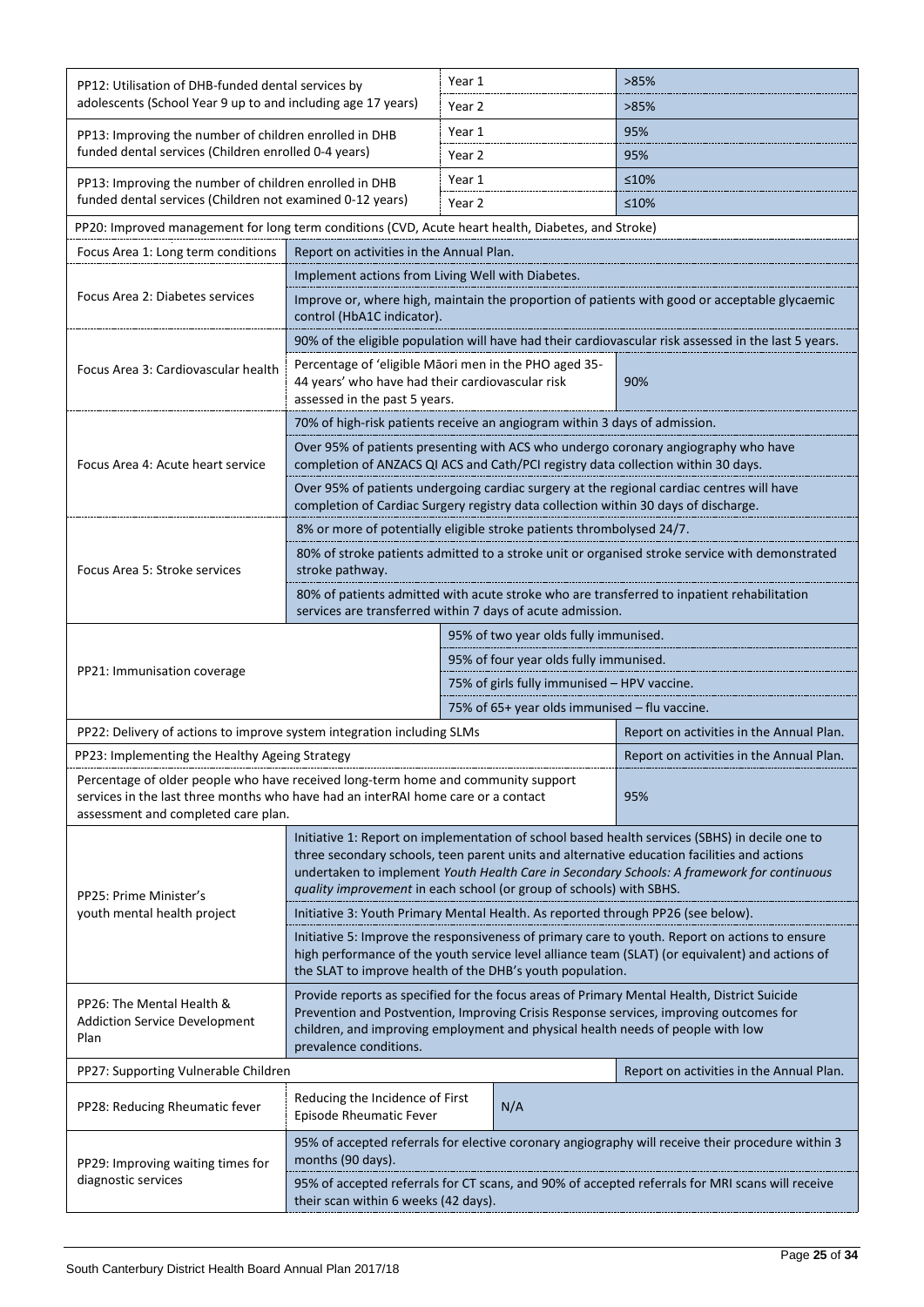|                                                                                                                                | 90% of people accepted for an urgent diagnostic colonoscopy will receive their procedure within<br>two weeks (14 calendar days, inclusive), 100% within 30 days.                                                                          |                                                                                         |                                                                                                                                                                   |                                                                                                              |                                                                                                                              |  |  |
|--------------------------------------------------------------------------------------------------------------------------------|-------------------------------------------------------------------------------------------------------------------------------------------------------------------------------------------------------------------------------------------|-----------------------------------------------------------------------------------------|-------------------------------------------------------------------------------------------------------------------------------------------------------------------|--------------------------------------------------------------------------------------------------------------|------------------------------------------------------------------------------------------------------------------------------|--|--|
|                                                                                                                                |                                                                                                                                                                                                                                           | within six weeks (42 days), 100% within 90 days.                                        |                                                                                                                                                                   |                                                                                                              | 70% of people accepted for a non-urgent diagnostic colonoscopy will receive their procedure                                  |  |  |
|                                                                                                                                |                                                                                                                                                                                                                                           |                                                                                         |                                                                                                                                                                   | days) beyond the planned date, 100% within 120 days.                                                         | 70% of people waiting for a surveillance colonoscopy will wait no longer than twelve weeks (84                               |  |  |
| PP30: Faster cancer treatment                                                                                                  |                                                                                                                                                                                                                                           |                                                                                         |                                                                                                                                                                   |                                                                                                              | 85% of patients receive their first cancer treatment (or other<br>management) within 31 days from date of decision-to-treat. |  |  |
| PP31: Better help for smokers to<br>quit in public hospitals                                                                   |                                                                                                                                                                                                                                           | offered brief advice and support to quit smoking.                                       |                                                                                                                                                                   |                                                                                                              | 95% of hospital patients who smoke and are seen by a health practitioner in a public hospital are                            |  |  |
| PP32: Improving the quality of ethnicity data collection in PHO<br>and NHI registers                                           |                                                                                                                                                                                                                                           |                                                                                         |                                                                                                                                                                   | Ethnicity Data Audit Toolkit (EDAT).                                                                         | Report on progress with implementation and maintenance of                                                                    |  |  |
| PP33: Improving Māori enrolment in PHOs                                                                                        |                                                                                                                                                                                                                                           |                                                                                         |                                                                                                                                                                   |                                                                                                              | Meet and/or maintain the national average enrolment rate of 90%.                                                             |  |  |
| PP34: Improving the percentage of households who are<br>smoke free at six weeks postnatal                                      |                                                                                                                                                                                                                                           |                                                                                         | 95%                                                                                                                                                               |                                                                                                              |                                                                                                                              |  |  |
| PP36: Reduce the rate of Māori under the Mental Health Act:<br>section 29 community treatment orders                           |                                                                                                                                                                                                                                           |                                                                                         |                                                                                                                                                                   | 10% by the end of the reporting year.                                                                        | Reduce the rate of Māori under the Mental Health Act (s29) by at least                                                       |  |  |
| PP37: Improving breastfeeding rates                                                                                            |                                                                                                                                                                                                                                           |                                                                                         |                                                                                                                                                                   |                                                                                                              | 60% of infants are exclusively or fully breastfed at three months.                                                           |  |  |
| PP38: Delivery of response actions agreed in annual plan                                                                       |                                                                                                                                                                                                                                           |                                                                                         |                                                                                                                                                                   | Report on activities in the Annual Plan.                                                                     |                                                                                                                              |  |  |
| SI1: Ambulatory sensitive hospitalisations                                                                                     |                                                                                                                                                                                                                                           |                                                                                         | $00 - 04$                                                                                                                                                         | Appendix 2.                                                                                                  | See System Level Measure Improvement Plan included as                                                                        |  |  |
|                                                                                                                                |                                                                                                                                                                                                                                           |                                                                                         | 45-64                                                                                                                                                             | ≤3,518                                                                                                       |                                                                                                                              |  |  |
| SI2: Delivery of Regional Plans                                                                                                |                                                                                                                                                                                                                                           |                                                                                         |                                                                                                                                                                   | Provision of a progress report on behalf of the region agreed by all DHBs within that region.                |                                                                                                                              |  |  |
| SI3: Ensuring delivery of Service<br>Coverage                                                                                  | Report progress towards resolution of exceptions to service coverage identified in the Annual<br>Plan, and not approved as long-term exceptions, and any other gaps in service coverage (as<br>identified by the DHB or by the Ministry). |                                                                                         |                                                                                                                                                                   |                                                                                                              |                                                                                                                              |  |  |
|                                                                                                                                | Major joint replacement procedures - a target intervention rate of 21 per 10,000 of population.                                                                                                                                           |                                                                                         |                                                                                                                                                                   |                                                                                                              |                                                                                                                              |  |  |
|                                                                                                                                | Cataract procedures - a target intervention rate of 27 per 10,000 of population.                                                                                                                                                          |                                                                                         |                                                                                                                                                                   |                                                                                                              |                                                                                                                              |  |  |
| SI4: Standardised Intervention<br>Rates (SIRs)                                                                                 | Cardiac surgery <sup>-</sup> a target intervention rate of 6.5 per 10,000 of population.                                                                                                                                                  |                                                                                         |                                                                                                                                                                   |                                                                                                              |                                                                                                                              |  |  |
|                                                                                                                                | Percutaneous revascularization - a target rate of at least 12.5 per 10,000 of population.                                                                                                                                                 |                                                                                         |                                                                                                                                                                   |                                                                                                              |                                                                                                                              |  |  |
|                                                                                                                                |                                                                                                                                                                                                                                           | Coronary angiography services - a target rate of at least 34.7per 10,000 of population. |                                                                                                                                                                   |                                                                                                              |                                                                                                                              |  |  |
| SI5: Delivery of Whānau Ora                                                                                                    |                                                                                                                                                                                                                                           |                                                                                         | Provide reports as specified about engagement with Commissioning Agencies and for the focus<br>areas of mental health, asthma, oral health, obesity, and tobacco. |                                                                                                              |                                                                                                                              |  |  |
| SI7: SLM total acute hospital bed days per capita                                                                              |                                                                                                                                                                                                                                           |                                                                                         | As specified in the jointly agreed (by district alliances) SLM Improvement Plan.                                                                                  |                                                                                                              |                                                                                                                              |  |  |
| SI8: SLM patient experience of care                                                                                            |                                                                                                                                                                                                                                           |                                                                                         | As specified in the jointly agreed (by district alliances) SLM Improvement Plan.                                                                                  |                                                                                                              |                                                                                                                              |  |  |
| SI9: SLM amenable mortality                                                                                                    |                                                                                                                                                                                                                                           |                                                                                         | As specified in the jointly agreed (by district alliances) SLM Improvement Plan.                                                                                  |                                                                                                              |                                                                                                                              |  |  |
| SI10: Improving cervical screening coverage                                                                                    |                                                                                                                                                                                                                                           |                                                                                         | 80% coverage for all ethnic groups and overall.                                                                                                                   |                                                                                                              |                                                                                                                              |  |  |
| SI11: Improving breast screening rates                                                                                         |                                                                                                                                                                                                                                           |                                                                                         |                                                                                                                                                                   | 70% coverage for all ethnic groups and overall.                                                              |                                                                                                                              |  |  |
| OS3: Inpatient Average Length of                                                                                               |                                                                                                                                                                                                                                           | Elective LOS suggested target is 1.55 days, which                                       |                                                                                                                                                                   | represents the 75th centile of national performance.                                                         | $1.42$ days                                                                                                                  |  |  |
| Stay (LOS)                                                                                                                     |                                                                                                                                                                                                                                           |                                                                                         |                                                                                                                                                                   | Acute LOS suggested target is TBC days, which<br>2.3<br>represents the 75th centile of national performance. |                                                                                                                              |  |  |
| OS8: Reducing Acute Readmissions to Hospital                                                                                   |                                                                                                                                                                                                                                           |                                                                                         |                                                                                                                                                                   |                                                                                                              | TBA - indicator definition currently under review.                                                                           |  |  |
| OS10: Improving the quality of identity data within the National Health Index (NHI) and data submitted to National Collections |                                                                                                                                                                                                                                           |                                                                                         |                                                                                                                                                                   |                                                                                                              |                                                                                                                              |  |  |
|                                                                                                                                |                                                                                                                                                                                                                                           |                                                                                         | New NHI registration in error (causing duplication)                                                                                                               |                                                                                                              | Group A $>2\%$ and $<=4\%$<br>Group $B > 1\%$ and $\leq 3\%$<br>Group $C > 1.5\%$ and $\le 6\%$                              |  |  |
| Focus Area 1: Improving the quality<br>of data within the NHI                                                                  | registrations                                                                                                                                                                                                                             |                                                                                         | Recording of non-specific ethnicity in new NHI                                                                                                                    |                                                                                                              | $>0.5\%$ and $\leq 2\%$                                                                                                      |  |  |
|                                                                                                                                |                                                                                                                                                                                                                                           | Update of specific ethnicity value in existing NHI<br>record with non-specific value    |                                                                                                                                                                   |                                                                                                              | $>0.5\%$ and $<= 2\%$                                                                                                        |  |  |
|                                                                                                                                | Validated addresses excluding overseas, unknown and<br>$dot(.)$ in line 1                                                                                                                                                                 |                                                                                         | >76% and <= 85%                                                                                                                                                   |                                                                                                              |                                                                                                                              |  |  |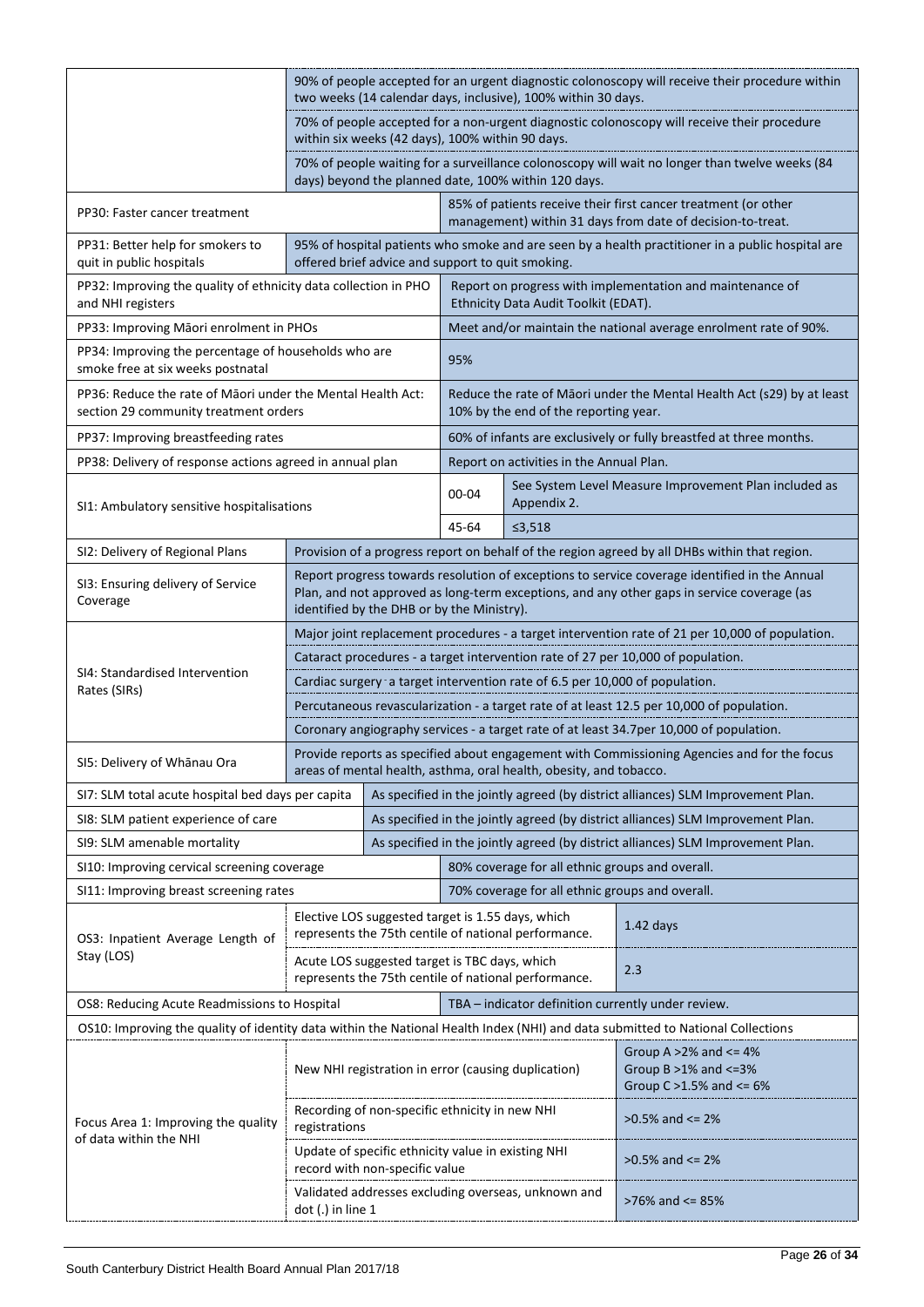|                                                                                                            | Invalid NHI data updates                                                                                                                                                                                                                                                                                                                                                                |                                                         | TBA                                    |  |
|------------------------------------------------------------------------------------------------------------|-----------------------------------------------------------------------------------------------------------------------------------------------------------------------------------------------------------------------------------------------------------------------------------------------------------------------------------------------------------------------------------------|---------------------------------------------------------|----------------------------------------|--|
| Focus Area 2: Improving the                                                                                | NBRS collection has accurate dates and links to<br>National Non-Admitted Patient Collection (NNPAC)<br>and the National Minimum Data Set (NMDS)                                                                                                                                                                                                                                         |                                                         | $> = 97\%$ and $< 99.5\%$              |  |
| quality of data submitted to<br><b>National Collections</b>                                                | <b>National Collections File Load Success</b>                                                                                                                                                                                                                                                                                                                                           |                                                         | $>= 98\%$ and $<99.5\%$                |  |
|                                                                                                            | Assessment of data reported to NMDS                                                                                                                                                                                                                                                                                                                                                     |                                                         | $>= 75%$                               |  |
|                                                                                                            | Timeliness of NNPAC data                                                                                                                                                                                                                                                                                                                                                                |                                                         | $> = 95\%$ and <98%                    |  |
| Focus Area 3: Improving the quality of the Programme<br>for the Integration of Mental Health data (PRIMHD) |                                                                                                                                                                                                                                                                                                                                                                                         | Provide reports as specified about data quality audits. |                                        |  |
| Output 1: Mental health output<br>Delivery Against Plan                                                    | Volume delivery for specialist Mental Health and Addiction services is within 5% variance (+/-) of<br>planned volumes for services measured by FTE; 5% variance (+/-) of a clinically safe occupancy<br>rate of 85% for inpatient services measured by available bed day; actual expenditure on the<br>delivery of programmes or places is within $5\%$ (+/-) of the year-to-date plan. |                                                         |                                        |  |
| DV4: Improving patient experience                                                                          | No performance expectation/target set.                                                                                                                                                                                                                                                                                                                                                  |                                                         |                                        |  |
| DV6: SLM youth access to and utilisation of youth appropriate health services                              |                                                                                                                                                                                                                                                                                                                                                                                         |                                                         | No performance expectation/target set. |  |
|                                                                                                            | DV7: SLM number of babies who live in a smoke-free household at six weeks post-natal                                                                                                                                                                                                                                                                                                    |                                                         |                                        |  |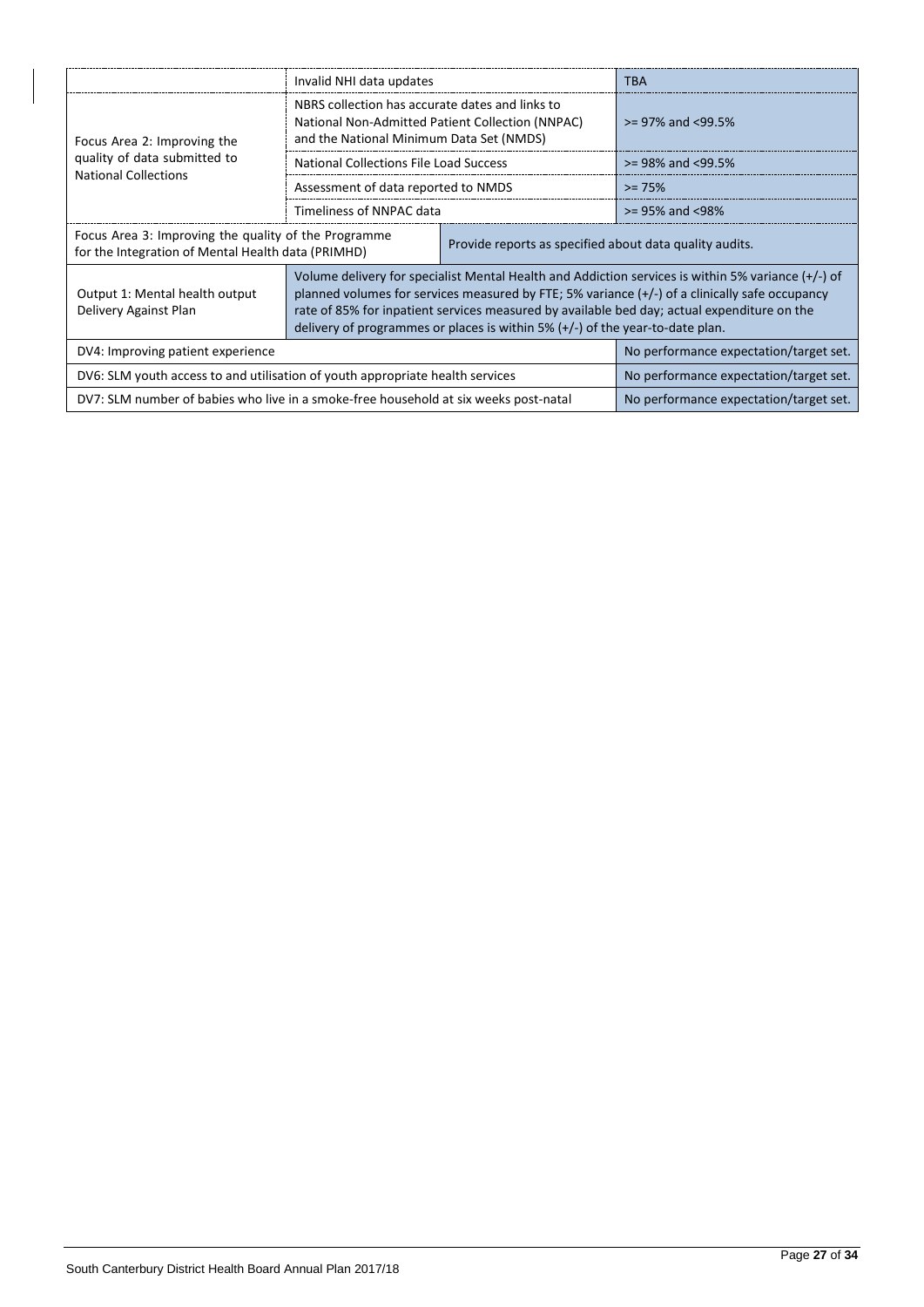# <span id="page-32-0"></span>**APPENDIX A: South Canterbury 2017/18 Statement of Performance Expectations including Financial Performance**